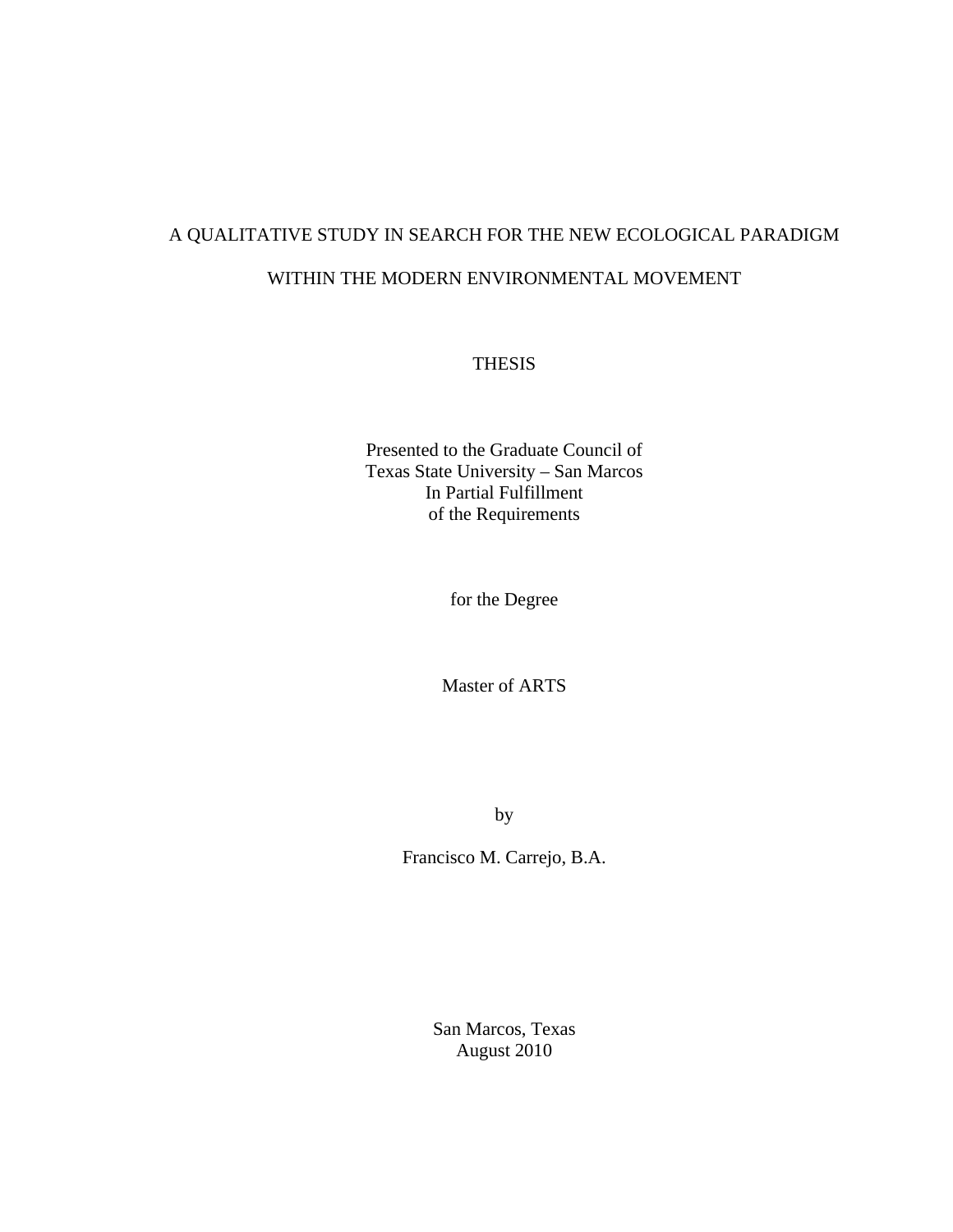# A QUALITATIVE STUDY IN SEARCH FOR THE NEW ECOLOGICAL PARADIGM WITHIN THE MODERN ENVIRONMENTAL MOVEMENT

Committee Members Approved:

\_\_\_\_\_\_\_\_\_\_\_\_\_\_\_\_\_\_\_\_\_\_\_\_\_\_

\_\_\_\_\_\_\_\_\_\_\_\_\_\_\_\_\_\_\_\_\_\_\_\_\_\_

\_\_\_\_\_\_\_\_\_\_\_\_\_\_\_\_\_\_\_\_\_\_\_\_\_\_

Chad L. Smith, Chair

Patti Giuffre

Vince Lopes

Approved:

J. Michael Willoughby Dean of the Graduate College

\_\_\_\_\_\_\_\_\_\_\_\_\_\_\_\_\_\_\_\_\_\_\_\_\_\_\_\_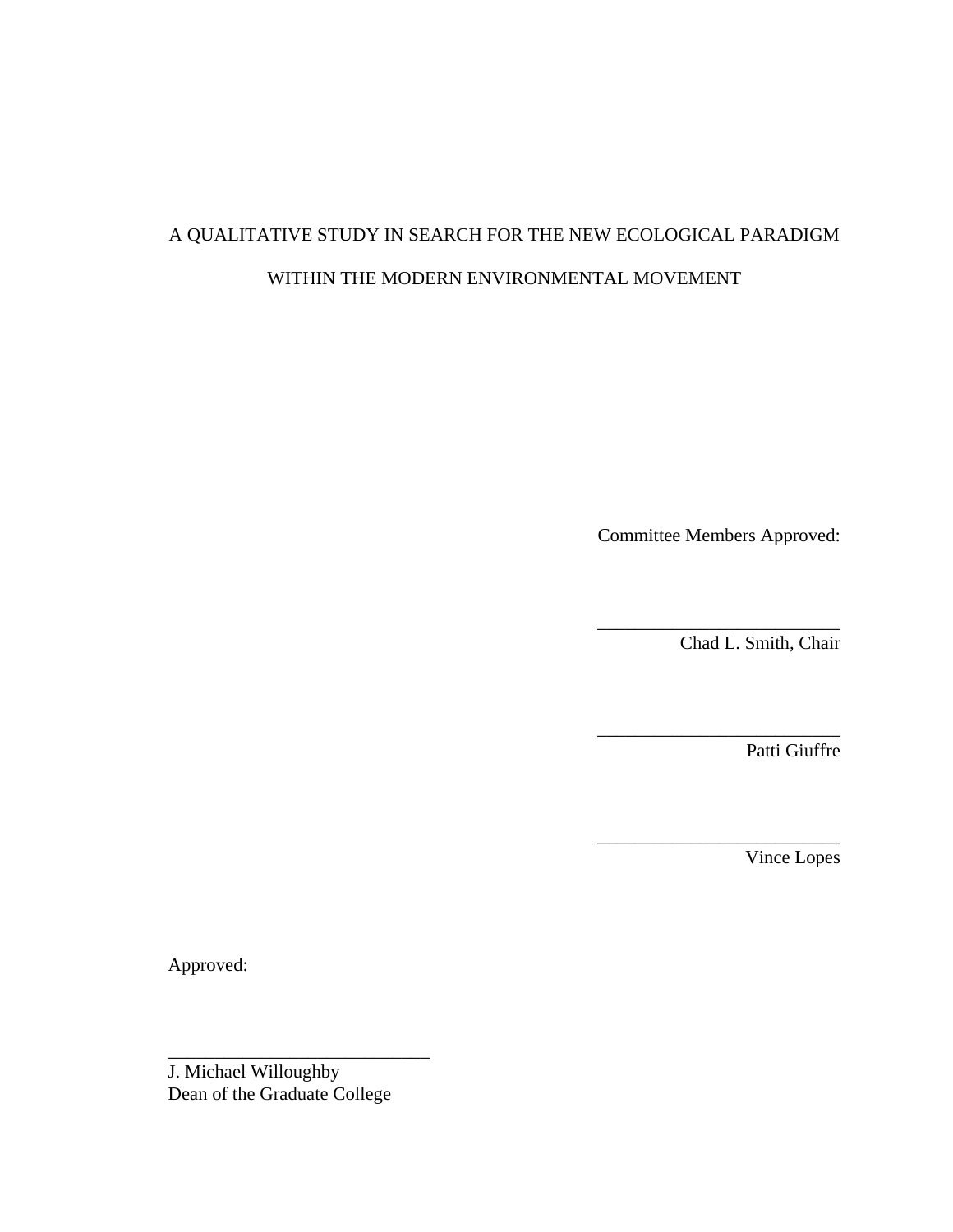# **COPYRIGHT**

by

Francisco M. Carrejo

2010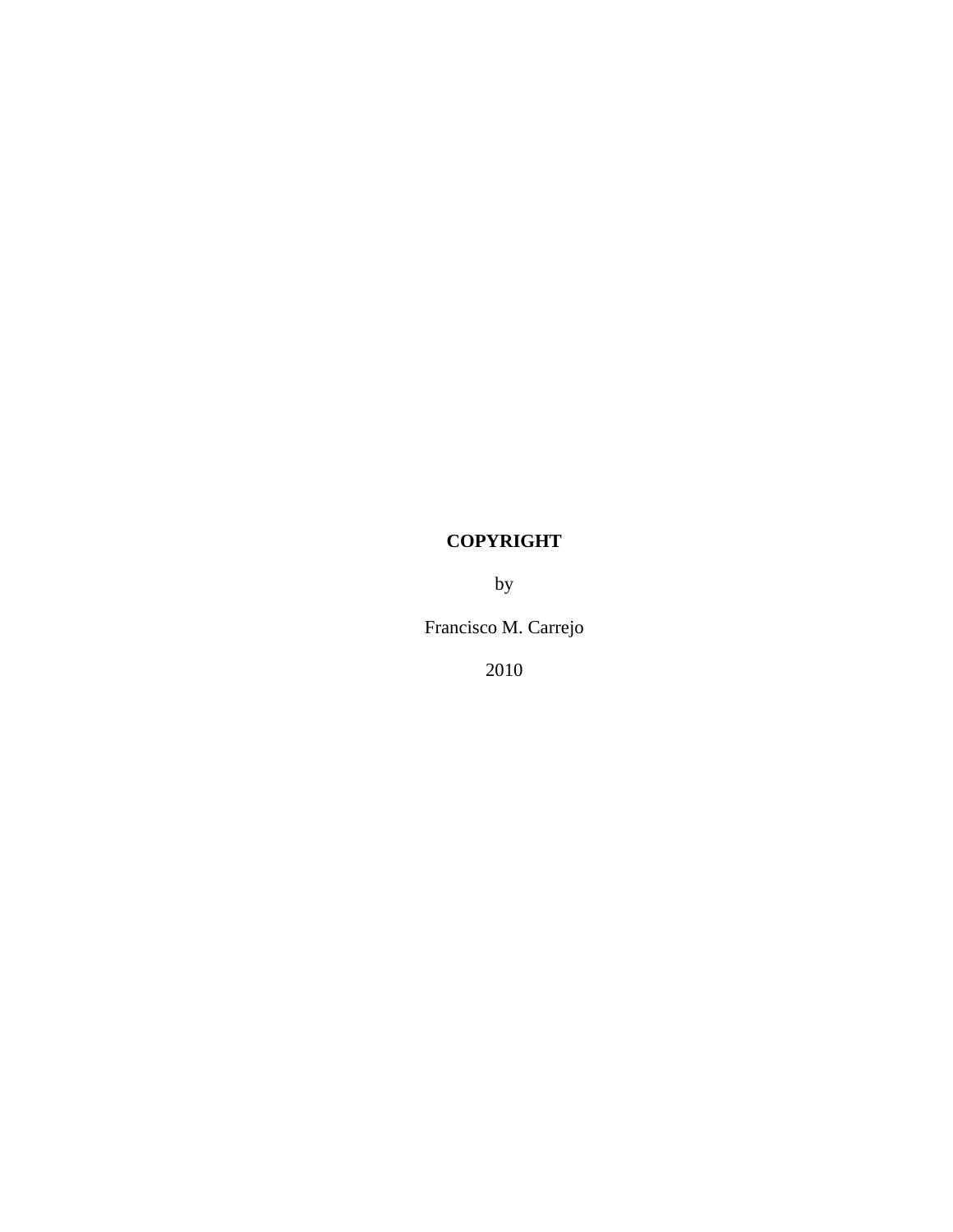#### **ACKNOWLEDGEMENTS**

I would like to express my deepest appreciation to the Department of Sociology for their commitment to aiding and ensuring the success of their students. I have benefitted personally and professionally from this institution, and I hope to continue my success that they played no small part in fostering.

I would personally like to acknowledge the incredible impact that my thesis chair, Dr. Chad Smith has had on me. I came to this school impassioned, yet I lacked a clear direction to take my determination. Through Dr. Smith's patience, concern and guidance as a mentor, I found something in myself and in my work that gave me peace and confidence that I had chosen the right career path. Most importantly, his belief in me gave me the confidence to pursue higher aspirations in academia and professionally. It should be the goal of all professors to inspire their students like Dr. Chad Smith has me.

I would also like to thank Dr. Vince Lopes who has impacted my view of the world and the wonderful things in it. You have broadened my vision in respect to nature, humanity and the role that we in academia can play in it. I want to thank Dr. Patti Guiffre for her ability to make sociology fun and meaningful. I enjoyed your class and your demeanor, which always gave me the feeling that I was on the right path. Your insight was important in helping me achieve this goal and I am grateful for your contribution to this thesis and my education.

iv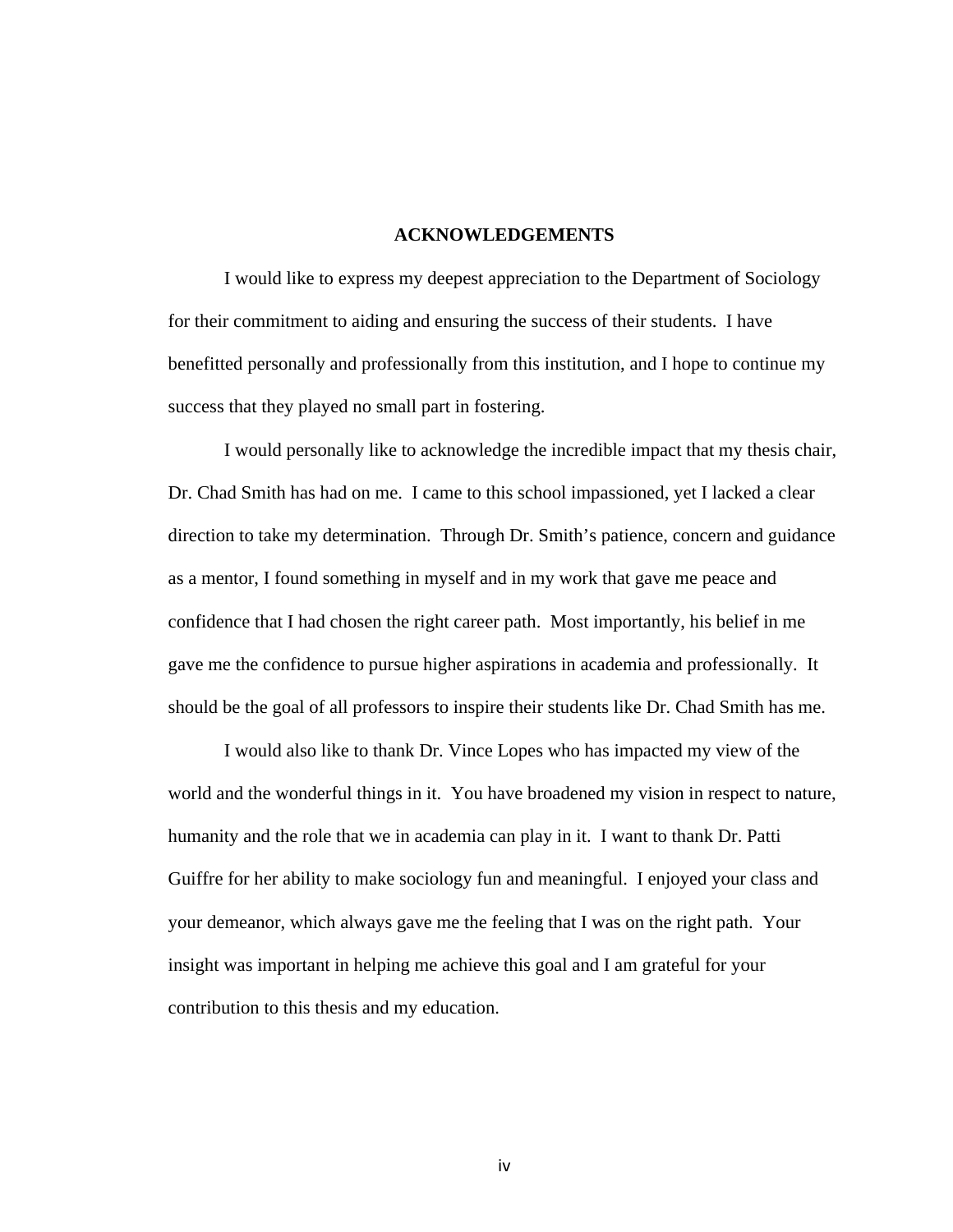I would also like to thank my parents. My life has taken many directions, yet you both have always believed in me. This accomplishment is as much yours as it is mine. There are no more important people to me in this world than you both. My sister Angela, I want to tell you that my path to this point brought us closer together. For that, I will cherish making this choice. Not only for the reward it brings me personally, but for how great it is to have a sister. To my brother Nick, who so often I engage in philosophical debates with about the world, thank you. No matter how strongly divided we are on opinions of the world; I am thankful for our conversations and admire your convictions.

Finally, I would like to thank my old friend, Steven Sanders. If not for our conversation over dinner about returning to school, I may have never got up the courage to have completed this goal. Your statement to me that I would never return reminded me that we have to have the courage of our convictions. You rightfully questioned my veracity. While you did not know it, that small measure motivated me to stand up and chase a dream.

This manuscript was submitted on July  $23<sup>rd</sup> 2010$ .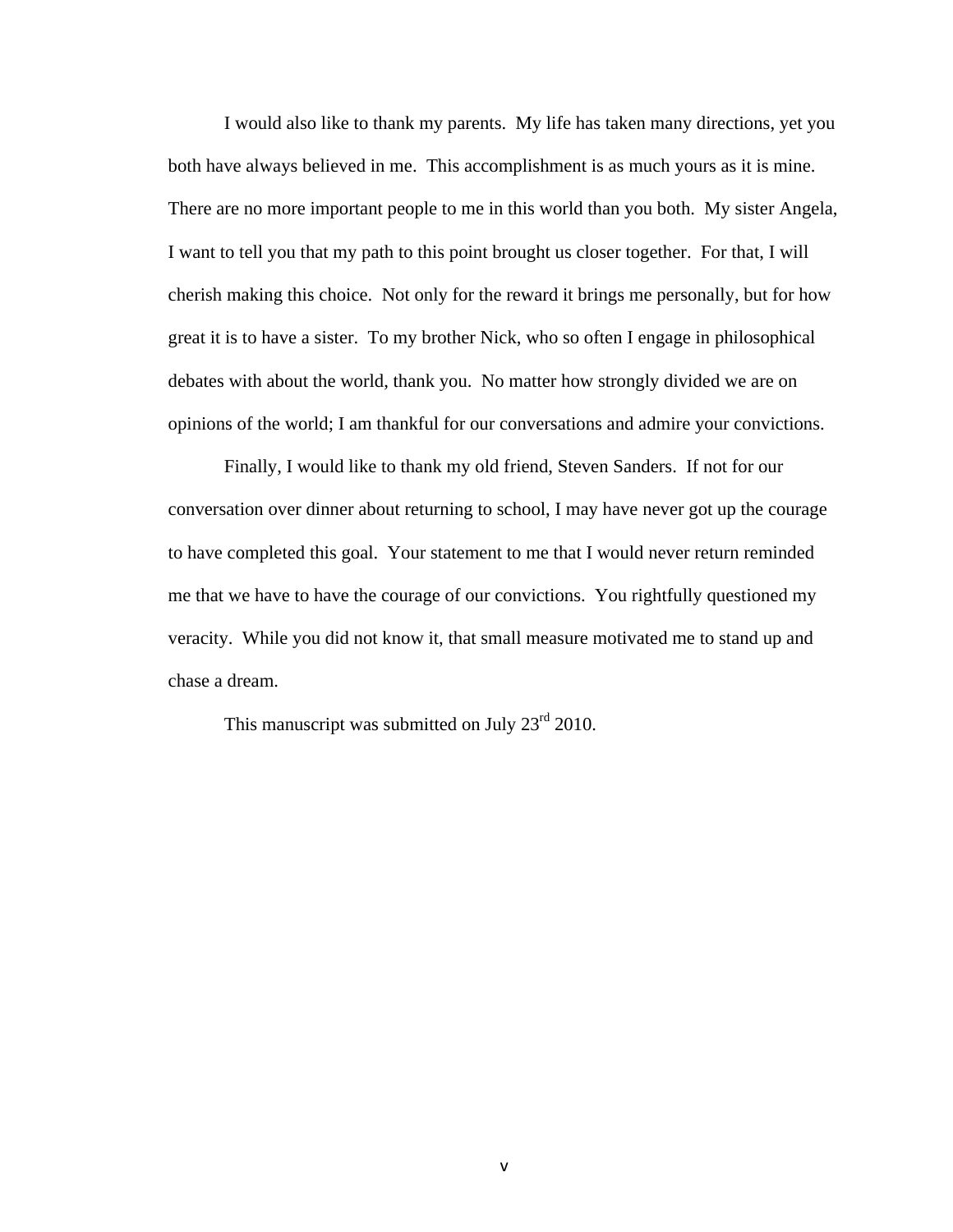# TABLE OF CONTENTS

Page

| <b>CHAPTER</b>                                |  |
|-----------------------------------------------|--|
|                                               |  |
|                                               |  |
|                                               |  |
|                                               |  |
| BACKGROUND INFLUENCES TO CURRENT VIEWS OF THE |  |
| HUMAN EXEMPTIONAL PARADIGM OR NEW ECOLOGICAL  |  |
|                                               |  |
|                                               |  |
|                                               |  |
|                                               |  |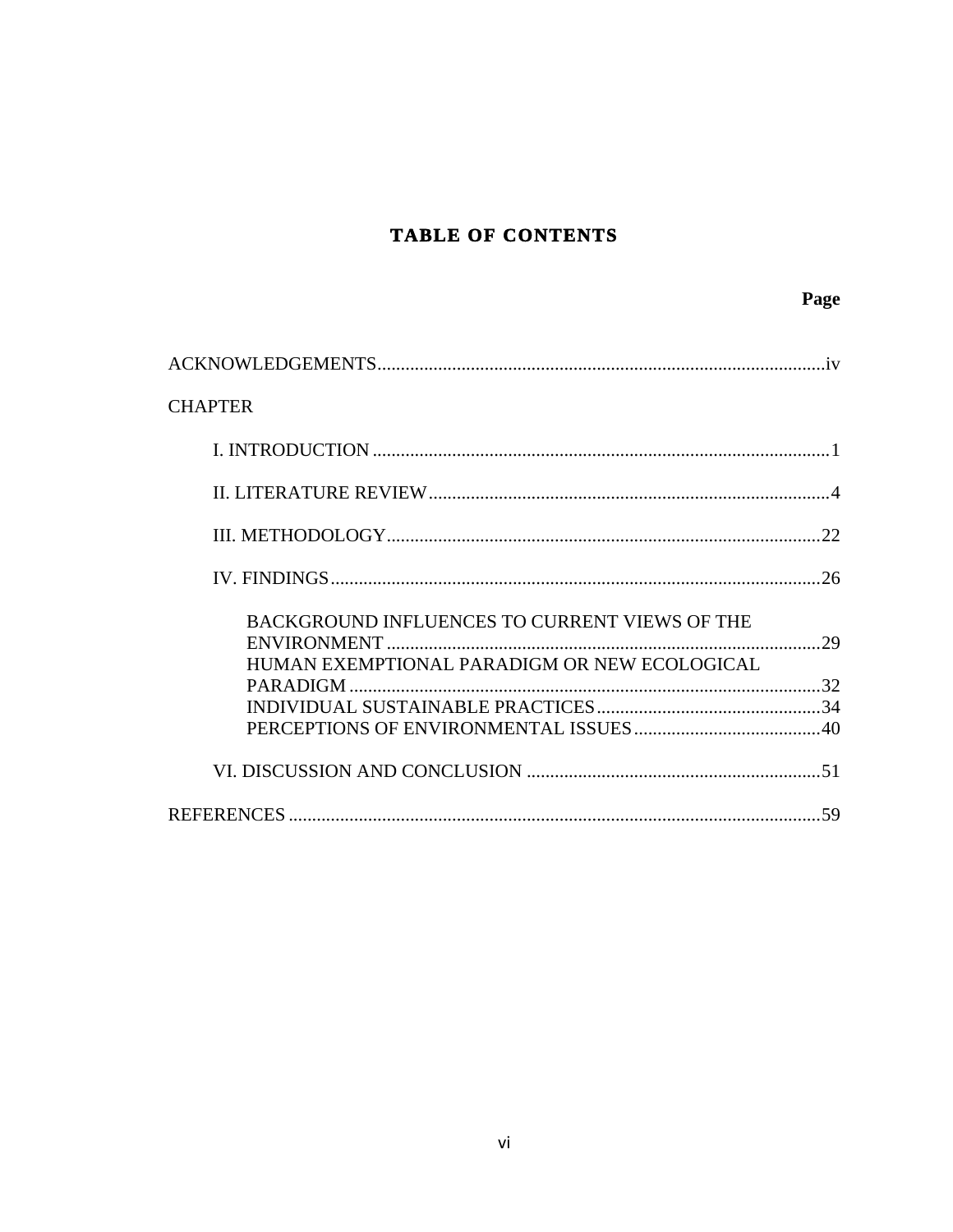# **CHAPTER I**

#### INTRODUCTION

The modern environmental movement has taken a variety of shapes since its inception, but the contemporary environmental movement includes legitimized environmental organizations, a radical ecology movement, and the wise use movement. Some environmentalists actively collaborate with the government and its regulatory agencies. Comparatively, there are those environmental movements that operate outside the spectrum of this institutional domain. These environmental movements utilize radical methods to inform the public, the media and legislators of environmental problems. This philosophical divide in addressing environmental problems has created a rift in activism. One side embraces action through mainstream and accepted channels including the political sphere, and on the other side are those who do not compromise and who are not averse to unorthodox methods in seeking to have their issues addressed (Devall 1992; Mitchell, Dunlap and Mertig 1992).

This divide is not only exemplified through the divergent actions employed by these different philosophies, but it also yields differences in beliefs and attitudes. Institutionally based movements act in concert with government agencies and seek reform whereas radical movements are formed from disenchantment with the ineffective and inefficient workings of government coupled with their strong beliefs in "deep ecology" (Manes 1990:22; Devall 1992:56). What becomes apparent is that these

1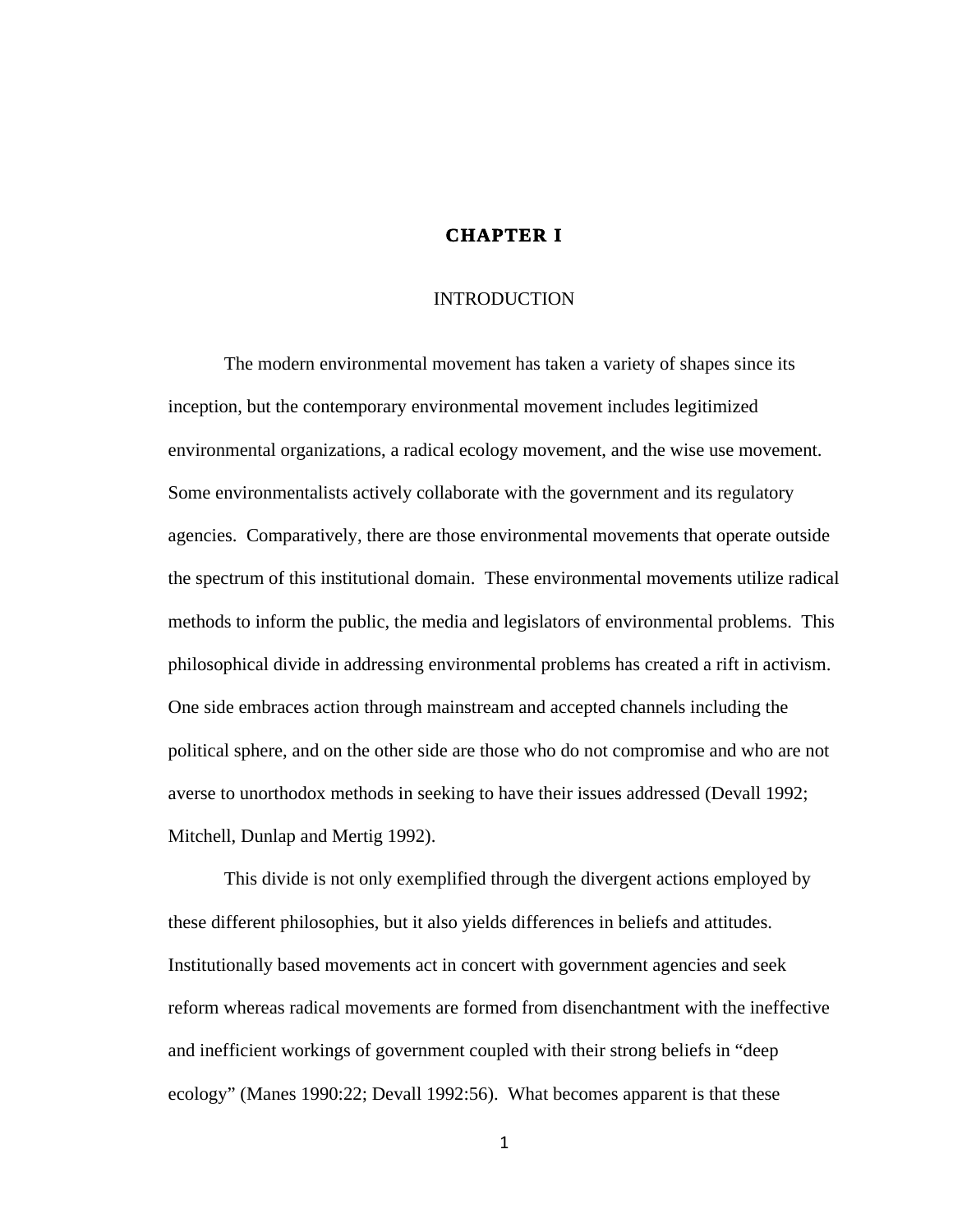environmental organizations and movements are not only separated by tact, but also by philosophy. Where one has embraced the status quo and has chosen to operate from within the bureaucracies in place, radical movements view society as unable to adequately address threats to nature (Manes 1990).

This thesis explores the similarities and differences in addressing the global ecological crises by comparative analyses of members within wise use organizations, mainstream environmental organizations and radical environmental organizations. The focus will be on identifying anthropocentric identities of the Human Exemptionalist Paradigm (HEP) and those who identify with the New Ecological Paradigm (NEP) (Dunlap and Van Liere 1978; Catton and Dunlap 1978; Dunlap and Catton 1994; Dunlap, Van Liere, Mertig and Jones 2001). Previous research has identified differences between radical agency and institutional agency in the environmental movement, yet none have explored qualitatively how Dunlap and Van Liere's (1978) ideas can be explained or perceived from within environmental organizations and radical movements. The HEP/NEP scale has not been revisited since Dunlap,Van Liere, Mertig and Jones (2000) revised the scale, allowing for a decade of environmental issues and advocacy to promote a greater concern for ecological problems. In this length of time, it is possible that contemporary consciousness regarding the environment has changed the attitudes the HEP/NEP scale are meant to gauge. Further, examining the scales' relevancy to contemporary environmental organizations and movements would cast a light on the moral relevancy environmental issues play for participants in those respective groups. Although this research focuses upon individuals associated with environmental movements and organizations rather than the general public, the findings provide an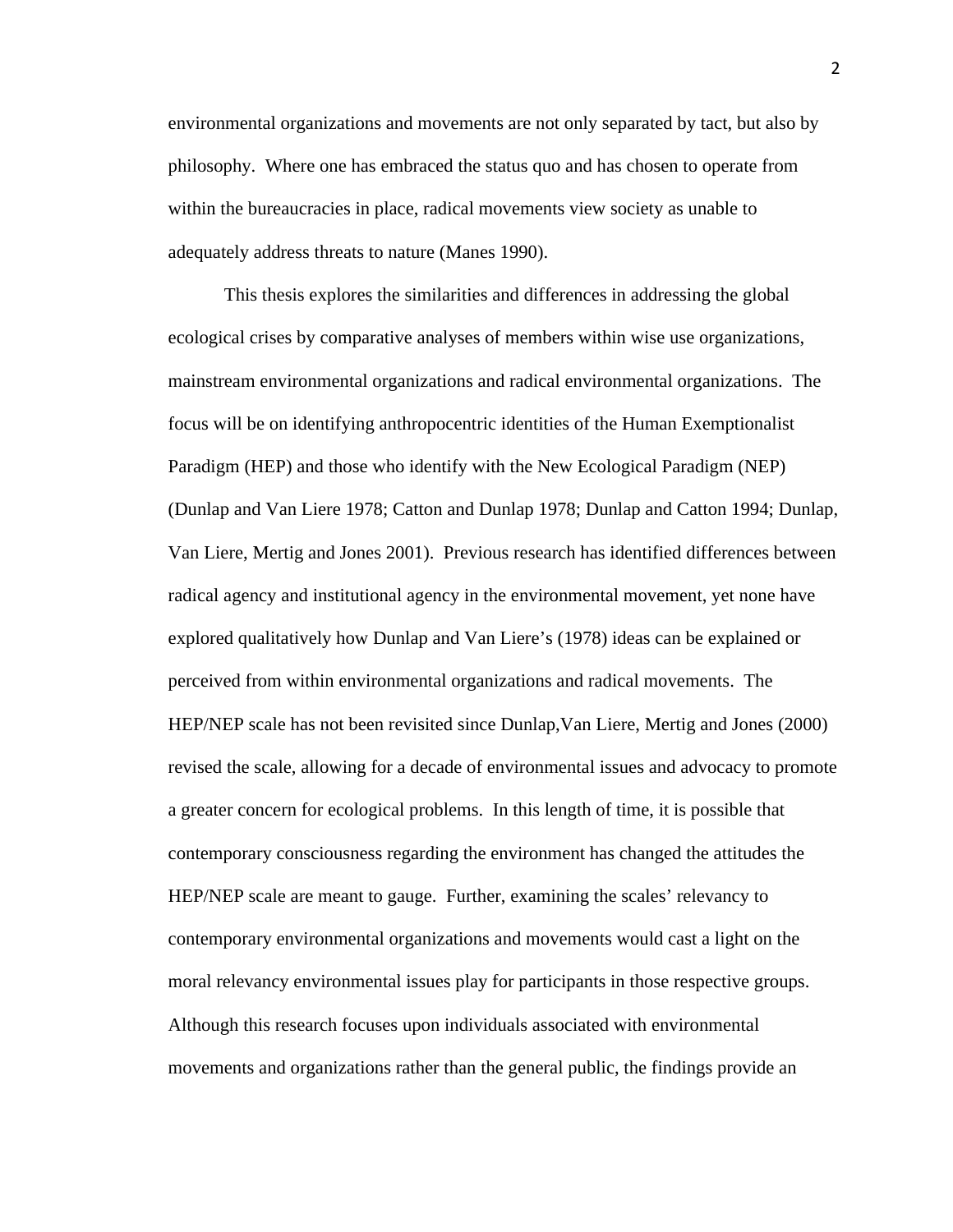opportunity to reconsider the discrete conceptualization of the paradigms that warrant a closer examination of the HEP/NEP scale. Recently, conservative, business oriented organizations seeking to limit or roll back environmental regulations have changed tactics by focusing upon challenges of impact science. The change in focus may be nothing more than a tactful response to mistakes made in trying to limit regulation, however the acknowledgement (by the change in tactics) that citizens have a favorable view of protecting the environment could indicate a softening stance on the socio-environmental relationships (McCright and Dunlap 2010).

This study will utilize semi-structured interviews with members of three organizations/movements in order to better explain or understand how this rift in socioecological concerns can be explained by worldviews. The participants span three distinct organizations or movements and they include the Wise Use Movements (WU), Conservationists (CNSV) and Deep Ecologists (DE). These groups were selected for their diverse stances on issues of the environment and subsequently my access to them. Other groups or movements could have been used for this research, however due to the factors above, these were chosen. I will identify specific qualities that explain the positions held by the members of these three distinct philosophical camps.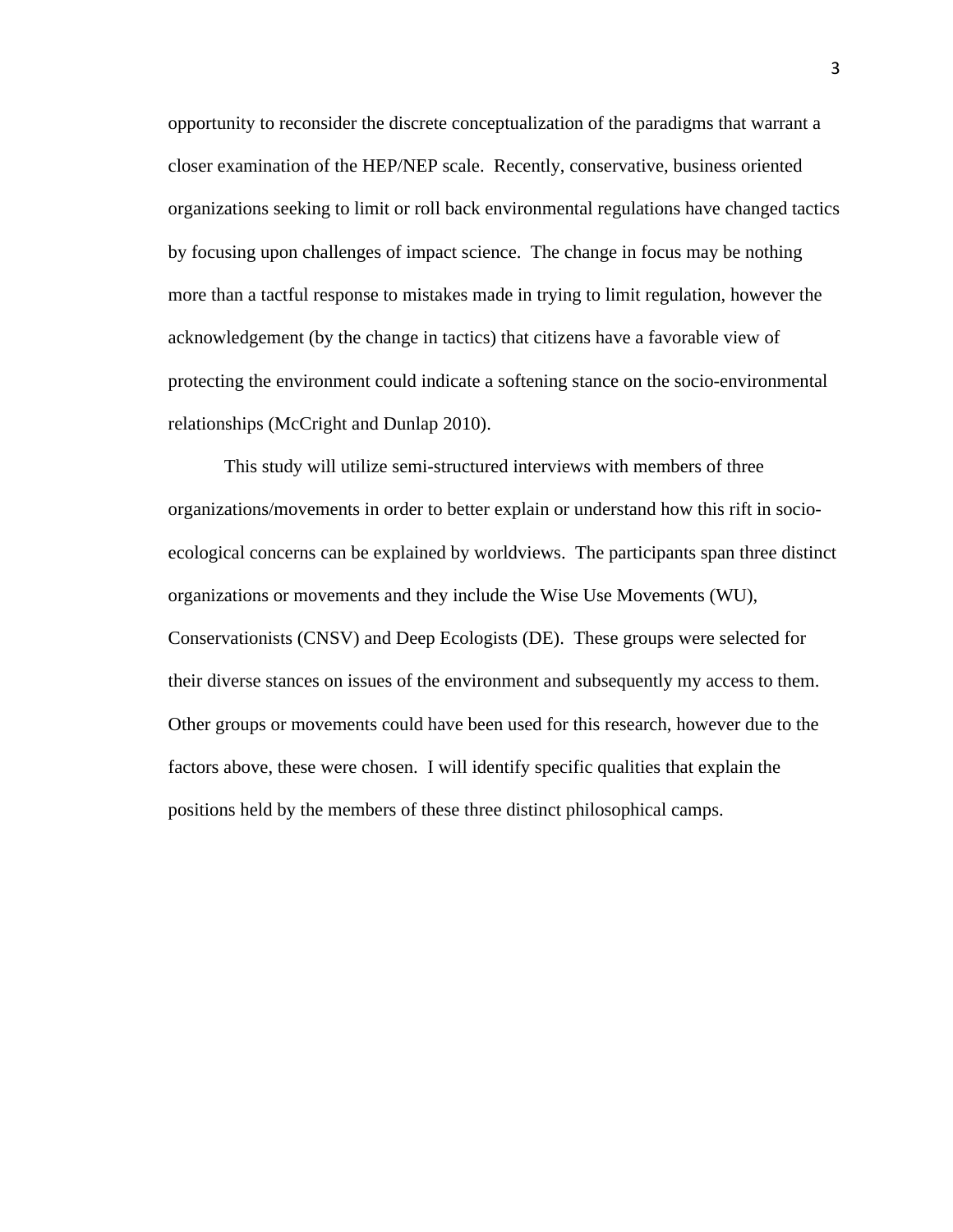# **CHAPTER II**

#### LITERATURE REVIEW

# *Human Ecology and Environmental Sociology: The Human Exemptionalist Paradigm and New Ecological Paradigm Divide*

Human ecology as a science has historically ignored undeniable connections between human social systems and the larger biological system. This disconnect has been fostered by the foundations of human ecology and how this science has developed (Catton 1994; Freese 1997). Human Ecology, whether viewed as a specific science or a part of a larger whole in bioecology, has its place in many disciplines. This appearance of disorganization is really the result of departmentalizing and compartmentalizing of the subject as academics increasingly specialized the field in their respective disciplines (i.e. ecological geography, ecological economics, primatology, socioecology, etc.) (Freese 1997). As a result, social sciences sought to mimic bioecologists and utilized much of the same nomenclature in order to explain sociocultural phenomenon (Freese 1997). This fragmentation as a result of institutional dogma on the part of academia never allowed for a comprehensive ecology to form that cut across the disciplines and sciences in order to grasp a concept that needs to be evaluated in terms of hierarchical domains (Freese 1997).

The development of human ecology by sociologists was intended to explain how urban surroundings affected social phenomena as Robert E. Park and Ernest W. Burgess'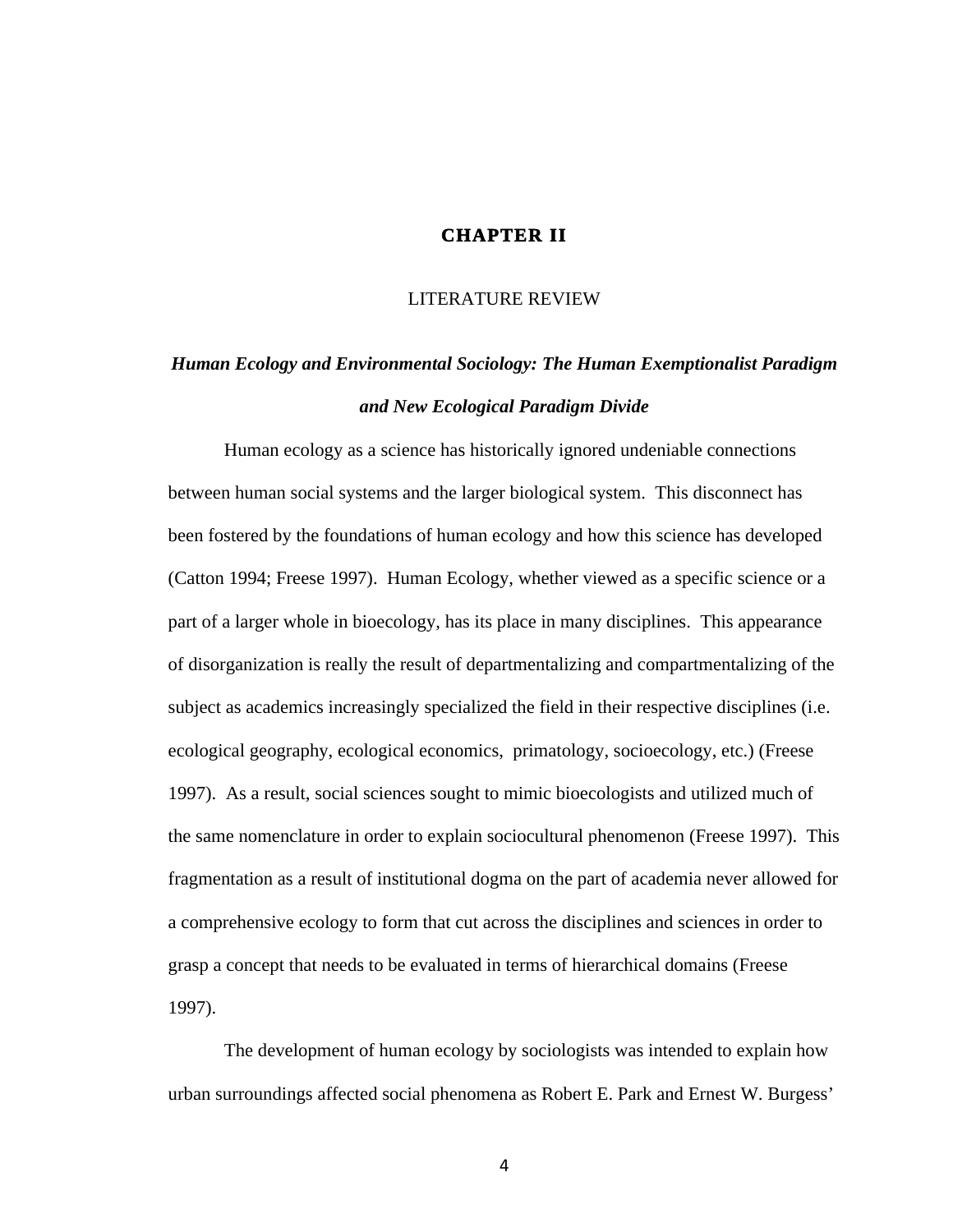*Introduction to the Science of Sociology* (1921) successfully demonstrated. While Park and Burgess did not connect bioecology to their findings, their thesis that an environment can act on its inhabitants was not different than the biological explanation of an environment affecting the wildlife present in its biosphere (Catton 1994). This social microcosm of the larger biological realm was a corollary to a general ecology. Extrapolating Park and Burgess (1921) to encompass not only human created social systems, but the larger environmental system is an essential component in understanding the complicated flow between social and natural systems (Freese 1997). The identification of human systems within larger biological systems requires the following understanding:

1. Humans are organically connected to ecosystems.

2. The prime impact of sociocultural organization on ecosystems has been to transform energy and food chains, shortening the chains and placing humans at the top. 3. Following up on their long-cascading interactions with human sociocultural systems, modern ecosystems give evidence of massive disorganization and correlative human environmental degradation-results that can hardly be said to be in the organic interests of humans. (Freese

1997:1)

This acknowledgment contradicts the traditional sociological interpretation of human ecology.

According to Freese (1997), sociology suffered from a necessary dogmatic origin in order to separate sociology from other disciplines. More specifically, this is labeled "Durkheim's Dogma" which would have us believe a social fact could only be explained with other social facts (Freese 1997:21). For example, in order for a person to specialize in a profession, it is necessary for someone else to provide the produce, material and even transportation (mass transit). This transformation from a hunter-gatherer society to an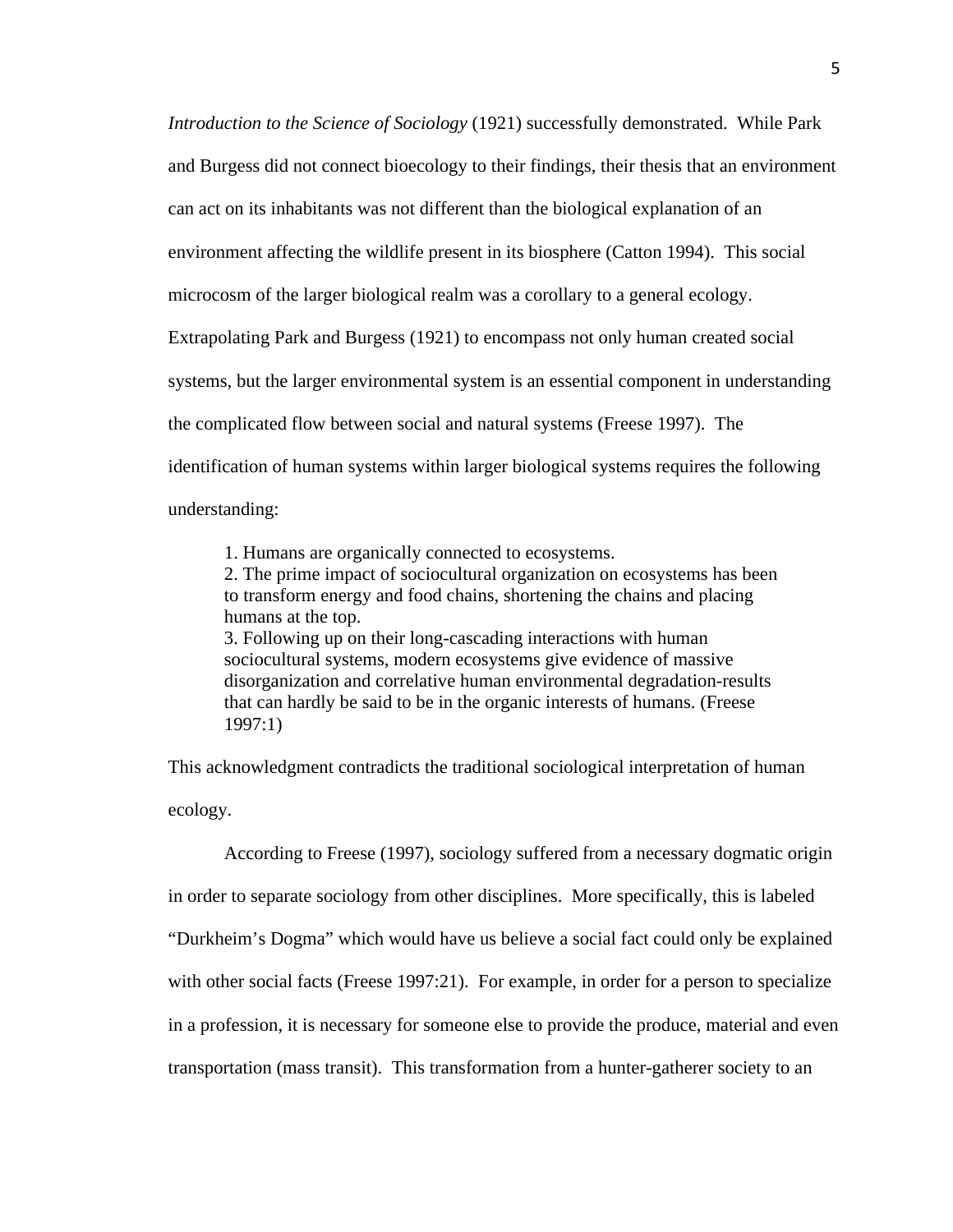industrially consumptive system has taxed greatly the ecosystems that provide for human civilization (Catton 1994; Freese 1997).

This emphasis in human ecology and sociology according to Catton and Dunlap (1978) and Catton (1994) requires a retooling of the discipline in order to answer the rising environmental troubles, but also to remain a viable discipline. As a discipline, if sociology continues to ignore the Principle of Entropy and the Law of Conservation of Energy, then sociology will fail to recognize the limitations of the natural world and its subsequent effect on social systems (Catton and Dunlap 1978). In order to address this blind spot within sociology, Catton and Dunlap (1978) offered a new route for sociology to take in order to adopt a broader perspective.

#### *The Human Exemptionalist Paradigm and the New Ecological Paradigm*

Catton and Dunlap (1978) examined the need to reverse the anthropocentric perspective within society and adopt a more eco-centric view in managing the direction of civilization. The development of these paradigms was in contradiction to the anthropocentric theories that dominated sociology (functionalism, ethnomethodology, conflict theory, Marxism, etc.) (Catton and Dunlap 1978:42). These theories maintained what Catton and Dunlap (1978) term the "Human Exemptionalist Paradigm" (HEP) (originally labeled the Human Exceptionalist Paradigm, see Dunlap and Catton 1994) by maintaining a purely human perspective on matters of social relevance. HEP consists of four basic assumptions,

1. Humans are unique among the Earth's creatures, for they have culture. 2. Culture can vary almost infinitely and can change much more rapidly than biological traits. 3. Thus, many human differences are socially induced rather than inborn, they can be socially altered, and in-convenient differences can be eliminated.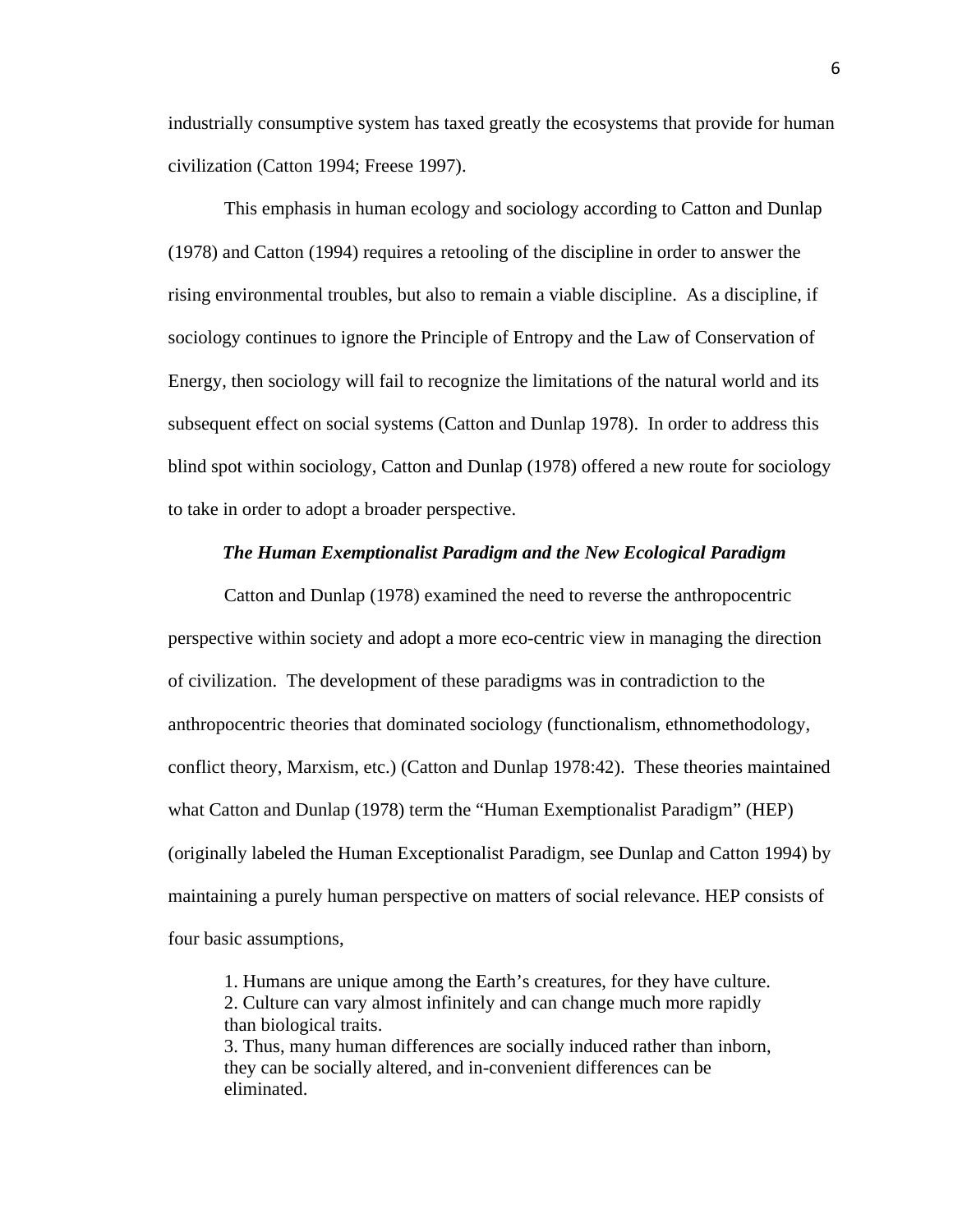4. Thus, also, cultural accumulation means that progress can continue without limit, making all social problems ultimately soluble. (Catton and Dunlap 1978:43)

In contrast to this line of thinking, an alternative to HEP was developed by examining the work of other sociologists in environmental sociology and arriving at a different set of assumptions. This alternative was labeled the "New Ecological Paradigm" (NEP) (originally termed the "New Environmental Paradigm") (Dunlap and Van Liere 1977; Catton and Dunlap 1978; Dunlap and Catton 1994). NEP posits three fundamental beliefs about humans and nature:

1. Human beings are but one species among the many that are interdependently involved in the biotic communities that shape our social life. 2. Intricate linkages of cause and effect and feedback in the web of nature produce many unintended consequences from purposive human action. 3. The world is finite, so there are potent physical and biological limits constraining economic growth, social progress, and other societal phenomena (Catton and Dunlap 1978:45).

In utilizing a set of assumptions that recognize human existence within nature, Catton and Dunlap (1978) argued for the inclusion of these sets of concerns within the dominant theoretical framework in sociology that merely dealt with social facts in absentia of natural phenomenon. This epistemological imperative opened up a larger world for sociologists to view social phenomena within environmental parameters. Prior to the development of a New Ecological Paradigm, sociologists paid little attention to soil erosion, oil importation, environmental degradation, and other environmental issues (Catton and Dunlap 1978). The adoption of the NEP eliminates a disconnect between the social and biological, creating an accurate view of impacts one has on the other (Catton and Dunlap 1978). Consequently, accepting these ecological limitations has huge ramifications on global social organization. According to the NEP, it is ecologically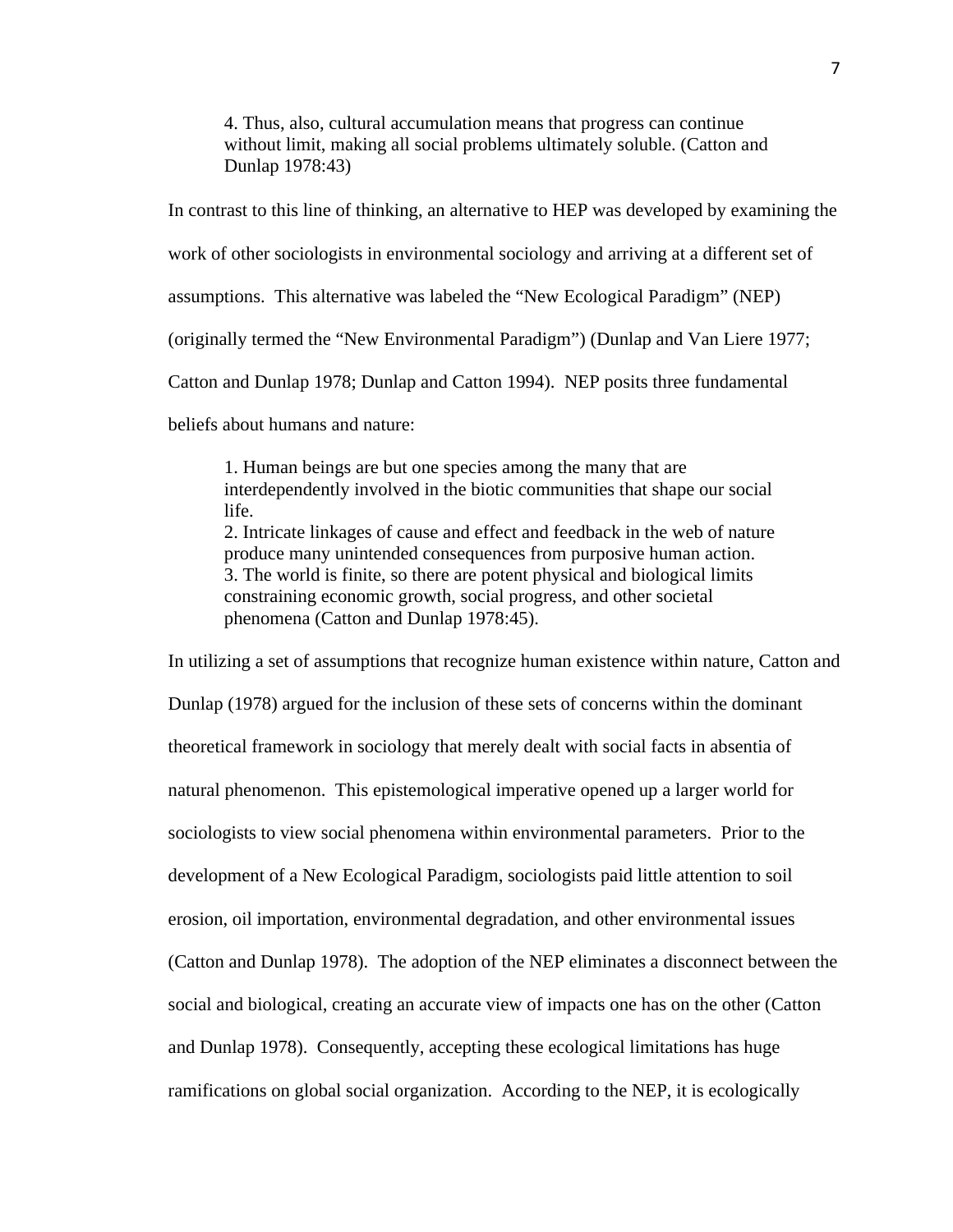unsustainable for society to continue on its current trajectory, yet any slowdown in limitless growth would disproportionately affect the poor and middle classes of the world unless a redistribution of wealth accompanied the realization that we all share finite resources (Catton and Dunlap 1978). Addressing these concerns illustrates the importance of sociology in dealing with these systemic risks and repercussions of social answers to environmental problems and limitations.

At the time Catton and Dunlap (1978) called on sociology to embrace environmental sociology, the influence of the environmental movement strengthened among the public. The realization of this socio-ecological connect was evident in the environmental degradation and industrial waste. Accordingly, with or without academia, social agency took notice and the development of environmental sociology and the environmental movement has occurred simultaneously and, at times, each has influenced the other.

#### *Development of the Environmental Movement*

The modern environmental movement in the U.S. began with the conservationist movement that permeated thinking in the late  $19<sup>th</sup>$  century and continued into the  $20<sup>th</sup>$ century. These groups organized in defense of particular natural resources either for their inherent value as a commodity or just for the responsible maintenance of nature. These organizations grew into groups still active today such as The Sierra Club and the National Audubon Society (Mertig, Dunlap, and Morrison 2002) and largely emerged during the same time as environmental sociology grew into its own sub-discipline. The transformation of the environmental movement has also mirrored the administrations in power in the United States, yet not always on political grounds. Many of the 1970s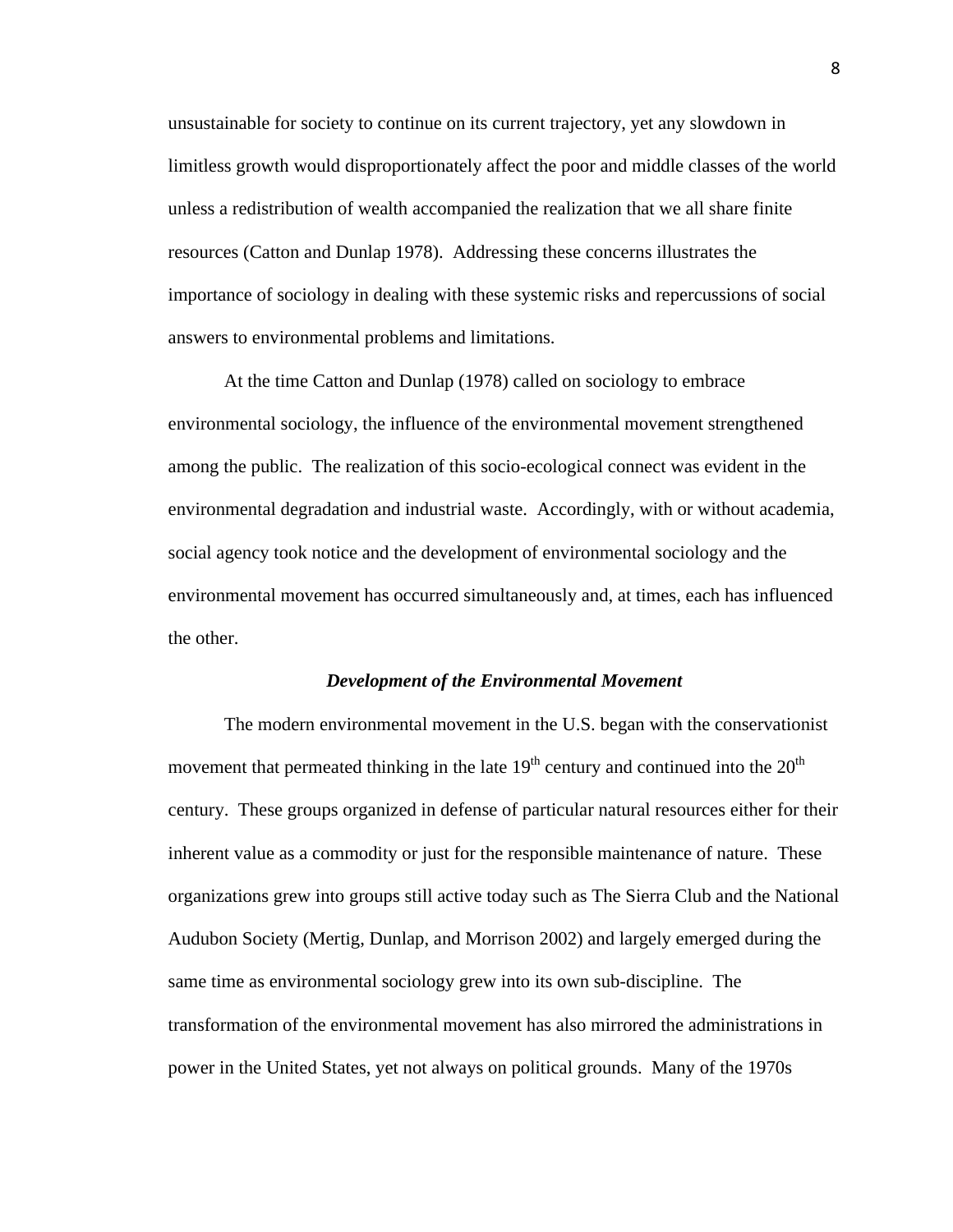environmental laws were signed by Richard Nixon and the support for the environmental movement persisted into Jimmy Carter's administration. The ideological split politically took root primarily during the Ronald Reagan administration (Bevington 2009). Ever since, the influence of environmental organizations and movements ebb and flow with various forces, governmental and non-governmental. Contemporarily, it can be argued that such changes in influence have spurred the rebirth of how organizations and movements are formed (Bevington 2009). This transition and adaptation have impacts, and the framework from which these movements and organizations organize as a result of such changes should be closely examined. To look more closely at the modern environmental movement, we have to look at the origins of its ethics and philosophy.

While the change from conservationism to environmentalism did not occur at a distinct time or place, some credit is given to two individuals, Rachel Carson in her work, *Silent Spring,* and Aldo Leopold for his development of the "land ethic" (Leopold 1949; Carson 1962). Whereas prior conservationism sought to preserve particular areas, an ecocentric perspective was brought to the forefront by their work in response to massive environmental degradation as a result of mismanagement (Mertig et al. 2002). This, however, did not end conservationism but simply created another avenue to address ecological issues under a conceptually different perspective.

Perspective is an important aspect of the environmental movement. According to Mertig, Dunlap and Morrison (2002) there are three stages of environmental activism. Those three stages consist of conservationism, environmentalism, and ecologism. These three are further divided into two distinct differences. Those within the conservationism and environmentalism movements are more likely to hold an anthropocentric worldview.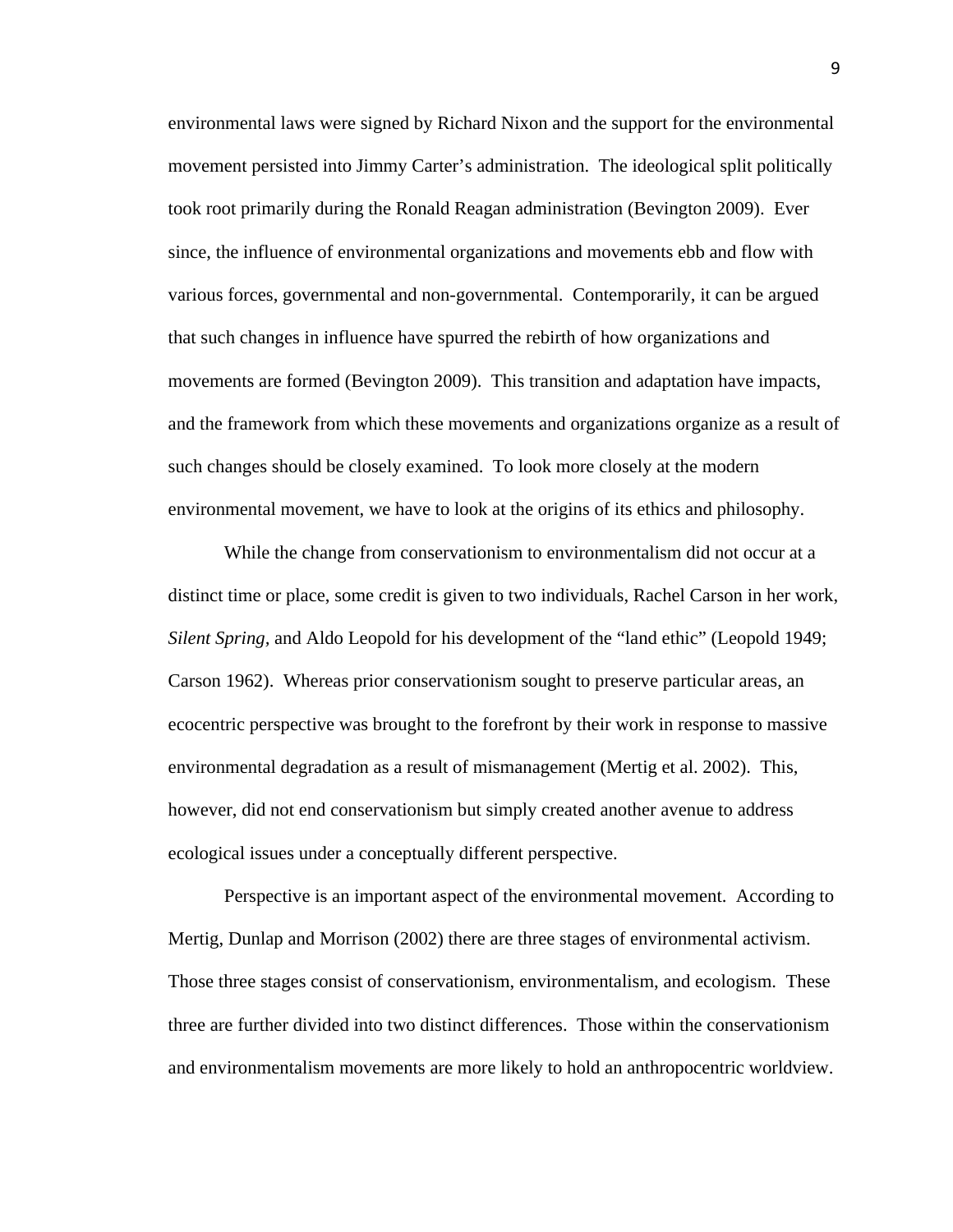Individuals in the ecologism movement maintain an ecocentric perspective that appreciates nature not for its value to humans but for its importance to the natural system (Mertig et al. 2002). While not necessarily polemic, conservationism, environmentalism and ecologism do take two different approaches to addressing environmental concern. Douglass Bevington (2010) considers this an insider/outsider strategy that seeks the best method in accomplishing the goals set out by an organization or movement.

Currently, these similar views embrace different philosophies in addressing issues of environmental concern. Subsequently, those more radical advocates left the more professional and mainstream environmental groups and have organized groups geared towards preserving the environment rather than working cooperatively with the government (Dunlap and Mertig 1992; Cramer 1998; Mertig et al. 2002). Even so, radical organizations similar to Earth First! have begun to transition from destructive actions or philosophical dogmas to more grass roots and bio-diversity concerned messages that seek to gain protection not by legislation, but legal matters that force the government to enforce laws already in place. This process has garnered small victories, yet in mass, has created an alternative to the dominant parameters of radical/mainstream approaches (Bevington 2010). It is important to clearly understand these distinctions in order to gauge the impact each is having nationally in addressing issues of the environment.

Within the context of the history of the environmental movement it is important to consider the fracturing of this movement into disparate strands. The individuals interviewed for this project fall into three organizations or movements that can be divided into two major categories: mainstream organizations/movements and radical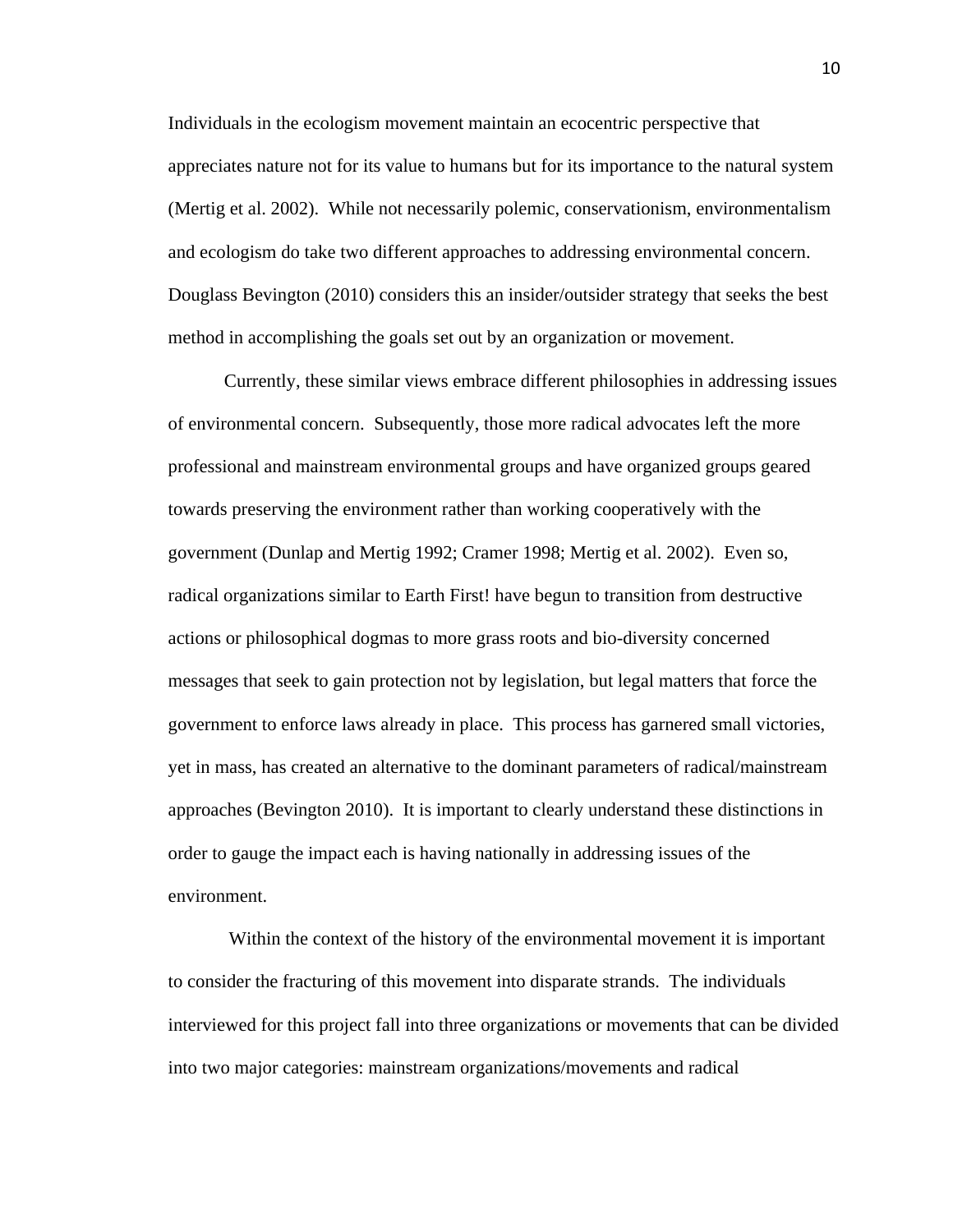organizations/movements. These two categories do not encompass the entirety of the contemporary environmental movement, but they provide a way to summarize not only the individuals interviewed for this research but also large cross-sections of the environmental movement more generally.

#### *Mainstream Organizations*

The development of mainstream conservation organizations within the environmental movement had its origins in the conservation advocacy in the middle of the  $20<sup>th</sup>$  century. As legal matters, legislation, and scientific debates became more complex, the amateurism of the movement necessitated a professional advocacy able to exchange information and put forth a sense of legitimacy to the structures in place (government and media) (Mitchell, Dunlap and Mertig 1992). Problems stemming from industrial waste and pollution such as the smog in New York City in 1966, Santa Barbara oil spill in 1969, the Cuyahoga River set on fire in 1969 garnered bad publicity for industry. Strengthened by the media's depiction and attention to these environmental disasters, citizens questioned the actions of companies and sought protection by government mandate (Harper 2008). Interestingly, since the 1960s the environmental movement and its support has waxed and waned with periods of complacency followed by moments of invigoration. For example, administrations (such as those of Ronald Reagan and George W. Bush) took an adversarial role to environmentalism and conservationism, prompting a reinvigorated base, alternative modes of activism and "check-book supporters" (Brulle 2000; Harper 2008; Bevington 2009).

This transformation led to successes in steering the government and bureaucratic agencies in reforming industrial practices in the use of fluorocarbons, over-hunting and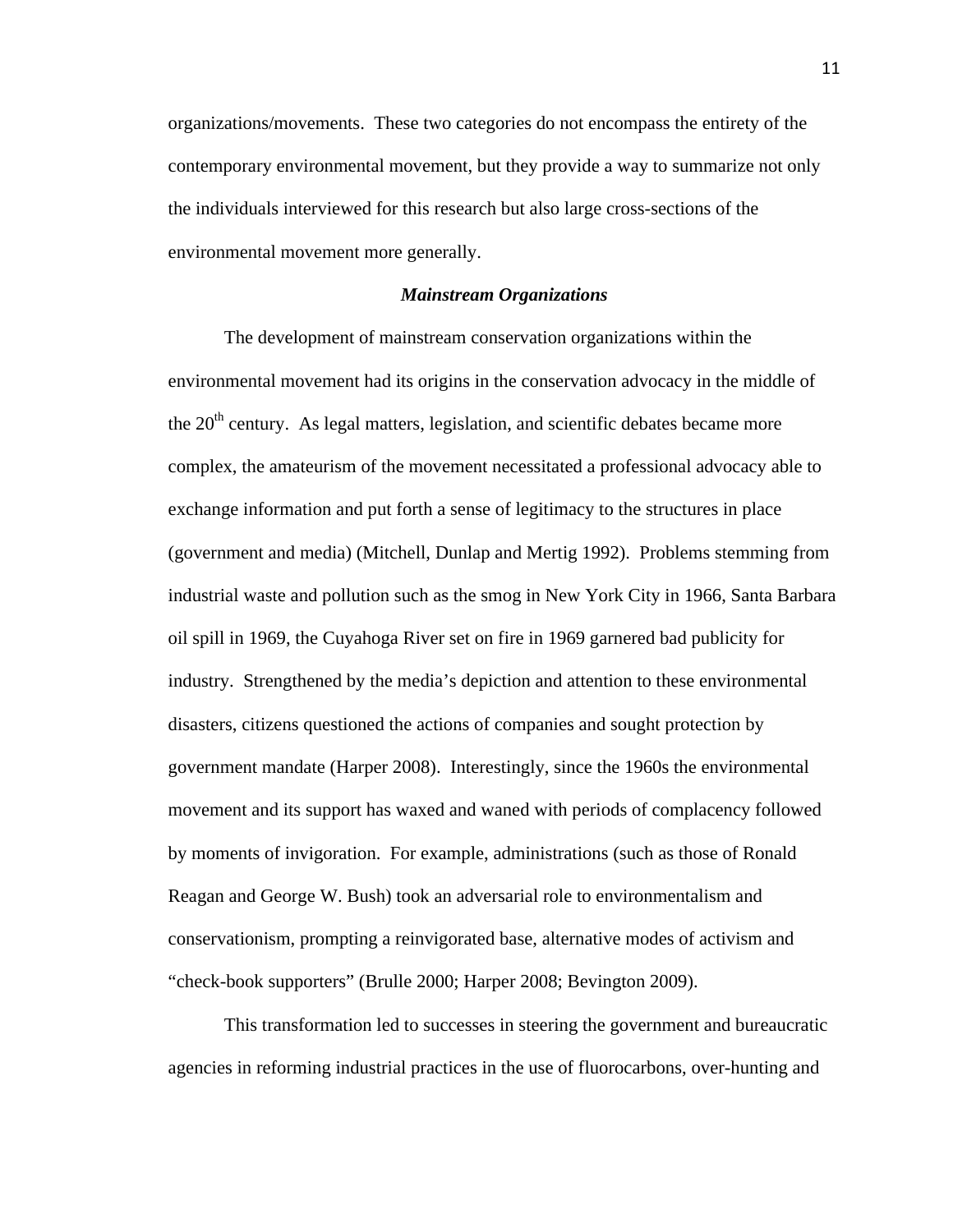fishing, technological advances that degraded soil, water and air. This meshing of advocacy with science in order to refute industrial backed scientists (contrarians) created formidable conservation organizations that wielded significant power. These conservation organizations challenged industries by utilizing lawyers, impact scientists, economists and professional staff (Mitchell 1978; McCright and Dunlap 2010). This large cooperation of varying professionals helped establish the social construction of environmental concerns and issues that permeated the media and legislation (Dunlap and Marshall 2007). These conservation organizations became known as voluntary environmental social movement organizations (VESMOs). Their success as organizations also allowed for more formal bureaucracies to be created within the government. These bureaucracies came to be known as institutional environmental social movement organizations (IESMOs). These IESMOs consist of such organizations as the Environmental Protection Agency that work to regulate and promote pro-environmental solutions and regulations within the authority of the government. The connection between VESMOs and IESMOs is due in part to the exchange of prominent individuals as head of VESMOs and IESMOs. In addition, VESMOs operate as lobbyists and auxiliary arms to IESMOs creating the institutional approach that these mainstream VESMOs adopt (Mertig, Dunlap and Morrison 2002).

The drawback however has resulted in what some describe as "routinization" of the environmental movement, the "insider strategy" or "playing by the rules" (Mitchell, Mertig and Dunlap 1992; Bevington 2010). This creation of legitimacy and strong lobbying power strictly limits these conservation organizations to adapt to the structure rather than the structure adapting to concerns of the environmental movement. Those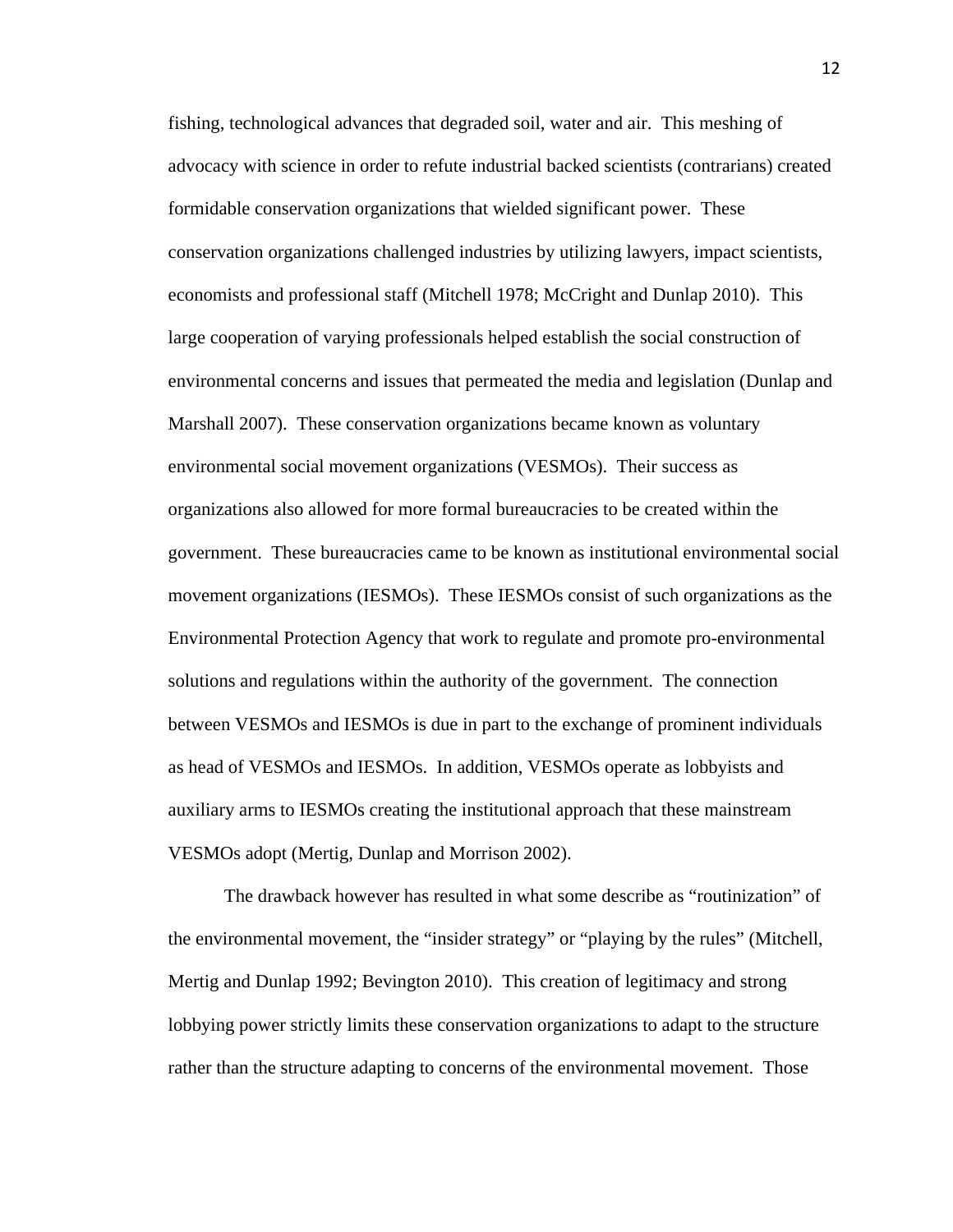who question the validity of this strategy claim that rather than protection of the environment, what has occurred is simply a string "of symbolic victories, with government passing reassuring but essentially meaningless legislation" (Dunlap and Mertig 1992:4). This mindset regarding the large national environmental conservation organizations sparked claims about the end of environmentalism. While it appeared that the environment was spoken for legislatively, the results did not match the effort. However, discounting smaller efforts perhaps has led to that conclusion. Smaller attempts to force the government into action by court mandates under the auspices of previous legislative decisions have increased and have resulted in grassroot movements that do not fall into the mainstream/radical dichotomy (Bevington 2010).

In addition to mainstream environmental organizations, another group that utilizes similar mainstream tactics, primarily free markets, is the Wise Use Movement. The Wise Use Movement's aim is to roll back the environmental movement's gains and allow the free market to determine how to solve environmental issues according to economic feasibility (Mertig et al. 2002). As a result of this challenge, a moral dilemma of importance arises between personal property rights and environmental regulation (Reitan 2004).

This movement, according to Mertig et al. (2002), presents the most formidable challenge to the environmental movement as it is well-funded and capable of passing legislation or rolling back past environmental gains on the basis of its economic power that stems from the industries most affected by environmental legislation. The argument by the Wise Use Movement is put more succinctly by Reitan: "environmentalists are being unreasonable in that they are trying to defend and justify public policy decisions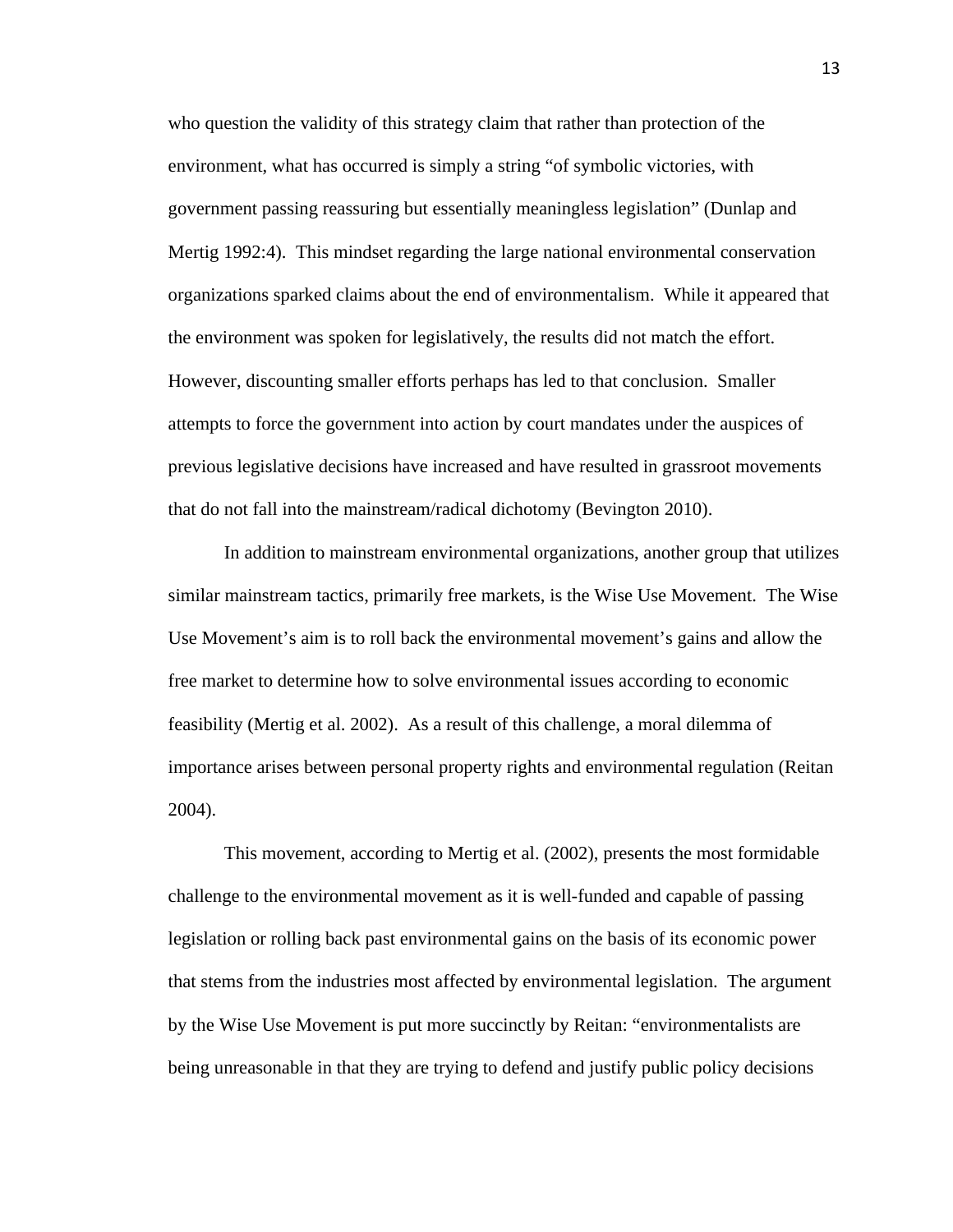appealing to an ideology that falls outside of what Rawls calls the 'overlapping consensus' of reasonable comprehensive doctrines" (2004:330). In doing so, the Wise Use Movement has appealed to the sense of individuality and private property rights as superseding public policy driven by ideology not shared by all in the public.

Another point of emphasis is the intentional delegitimizing of impact science as it pertains to limitations on industrial wealth, production and production science. This pattern has resulted from the failure of this movement to secure overwhelming backing of the general public for rolling back environmental regulations. Rather, the regulations in place have been weakened by complacency on the government's part or transitioning from conservation roles of government agencies to development and "energy-related policies" (Davis 2008:44). This appeal is further strengthened by the perception of those within the Wise Use Movement that government interferes in local issues and seeks more control and power. The Wise Use Movement thus draws upon its historical connection to the land (i.e. property rights), as well as a supposed superior knowledge of its dynamics as an argument for delegitimizing federal control under environmental legislation (McCarthy 2002).

The unique characteristic of this movement is its utilization of the same grassroots tactics that environmental movements take in promoting legislation and action on issues of importance. Yet unlike those movements, Wise Use Movements are funded, in part, by the industries seeking less governmental control over the environment and natural resources. Consequently, some have categorized these groups as astro-turf movements due to their lack of real grassroots organization (Sanchez 1996; Mertig et al. 2002). Subsequently, the industries at odds with environmental legislation seek ways to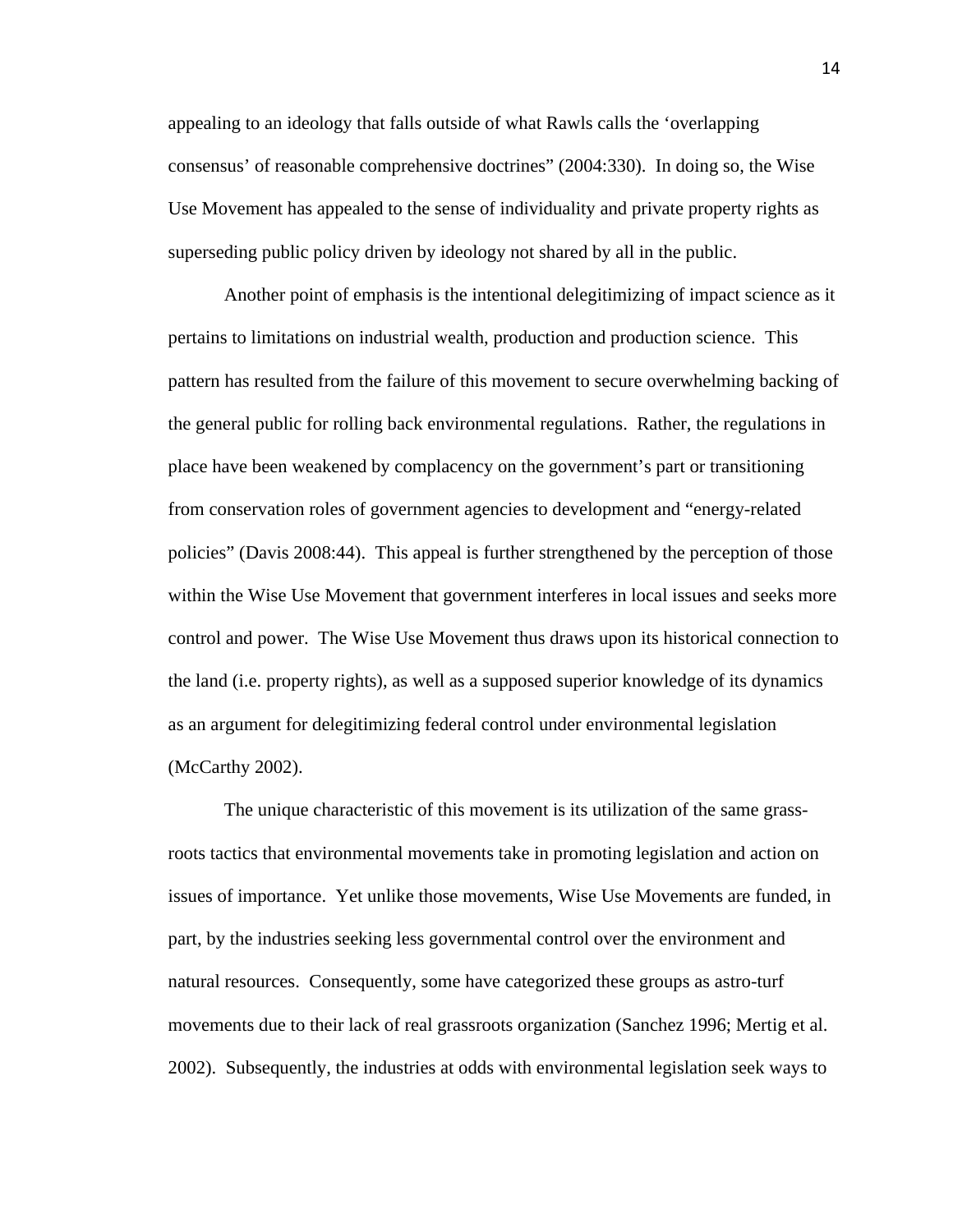utilize these supposed grassroots organizations as lightning rods for attention and dissemination of information that, "obfuscates, misrepresents, manipulates and suppresses research results" (McCright and Dunlap 2010:111). The Wise Use movement as a strand of the conservative activism thus promotes and cites peer-reviewed and nonacademic publications as counter arguments to overwhelming peer-reviewed and academic backing of impact science. The conservative think tanks that regularly produce these findings to mainstream media outlets and legislators in turn creates a false dichotomy on the topics of interest to capitalist modes of production and industries reliant on natural resources (McCright and Dunlap 2003, 2010). Although it would be difficult to categorize the Wise Use Movement as part of the environmental movement per se, they certainly fall within the larger domain of the mainstream movements/organizations.

#### *Radical Ecological Movements*

The alternative to VESMOs and IESMOs are those movements rooted in "deep ecology" and ecocentrism. These radical movements do engage in similar tactics as those more institutionalized organizations, but they are more critical of industry and can utilize tactics that many consider terroristic or "monkey wrenching" (Mertig, Dunlap and Morrison 2002). These groups differ in the sense that they choose to operate as a movement rather than as an organization. These movements/philosophies vary in title, however not necessarily in aims. One distinct philosophy is that of Murray Bookchin's Social Ecology from the 1960s. According to Brian Tokar, Bookchin's contributions to radical ecology consisted of the,

Socially reconstructive dimension of ecological science, the potential links between sustainable technologies and political decentralization, and the evolution of class consciousness toward a broader critique of social hierarchy. (2008:51)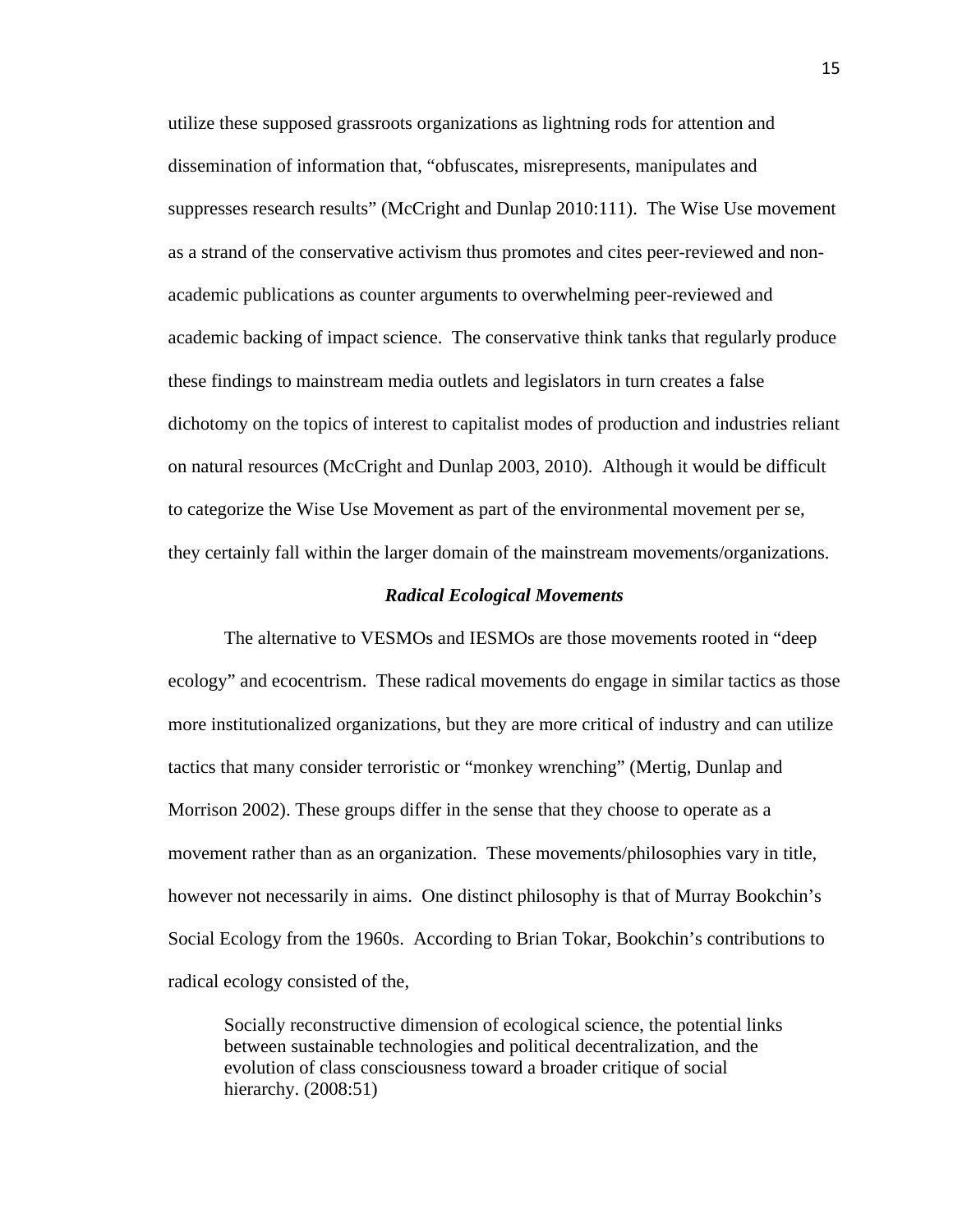Social Ecology as a science developed by Bookchin encapsulated various constructs (i.e. society, history, anthropology and politics). This served as a forerunner to many of the more contemporary radical ecological philosophies to date (Tokar 2008).

Eco-feminism is another radical ecological philosophy that bridges ecology with feminist analysis (Freese 1997). This combination according to Freese is combined to explain that,

All forms of oppression are interrelated. One gets oppression, whether against women, nature, the poor, people of color, domesticated animals, whomever or whatever, as a natural result whenever some periphery is symbolically defined with respect to some center and the center is given greater value. Then, the social and cultural privileging of the center follows as a matter of course; after all, it was prioritized. (1997:226)

This concentration upon domination is the backbone of this philosophical underpinning. It's relevancy to western economic theory and development serves as a critique of modern society (Freese 1997).

A broader yet particular radical ecological philosophy is that of Deep Ecology. Deep Ecology in reference to other radical ecological philosophies takes more of an antianthropocentric view (Freese 1997). Deep Ecologists share the idea that dualisms do not exist between humans and nature and they formulate a lifestyle around that basic tenet (Pepper 1996). That said, there is very little uniformity or grand organizing that takes place amongst Deep Ecologists. The depth and impact of their actions vary from local acts of defiance to legal challenges in court (Bevington 2010). They combat institutionalization by remaining decentralized, locally minded and reluctant to act in concert with larger more institutionalized advocacies. Their ability to remain informal makes them less susceptible to adopting status quo methods that they genuinely spurn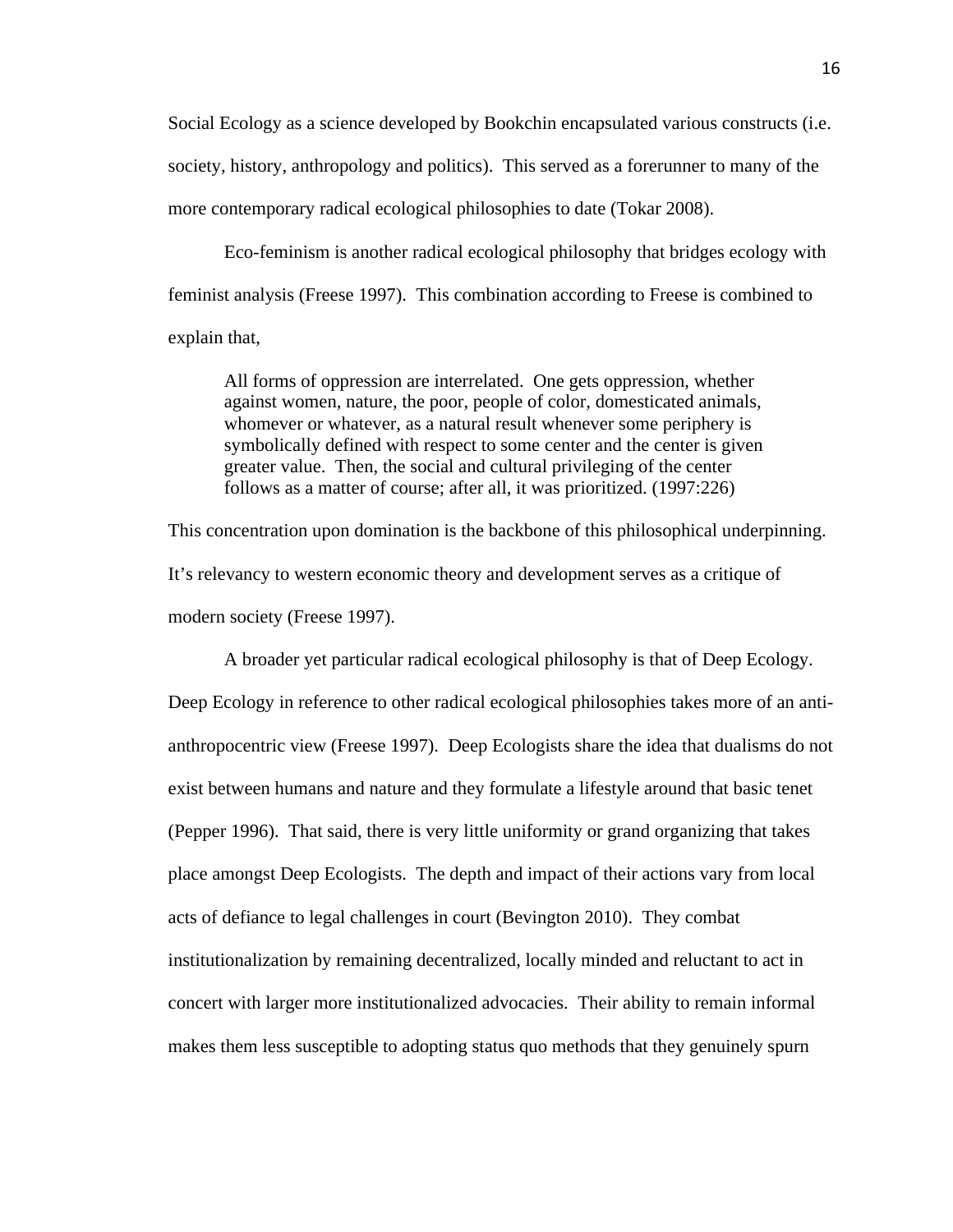and see as counter to ecological concerns (Scarce 1990; Lee 1995). Clare Saunders states,

At the radical extreme, behaviors that are inconsistent from societal norms are consistently required, and, because individual behavior change is essential for participation in such movement organizations, the collective identity will be more encompassing and the resultant solidarity stronger. (2008:230)

This solidarity in conjunction with the sense of community among these individuals builds a stronger consensus as the individuals within it are organized from the bottom up rather than simply dues paying members of the Sierra Club, for example (Saunders 2008). The primary ethic or concern for these movements is not protecting the environment for humans, but defending nature for nature (Manes 1990; Scarce 1990; Devall 1992).

This philosophical issue stands in contradiction to modern social norms and mores. While certain aspects of Deep Ecology may blend with mainstream society, such as the appreciation of nature, the actual adherence of lifestyles to those beliefs proves more difficult. This endeavor requires a strong ecocentric worldview that establishes for these individuals a form of code on how to live in harmony with nature. Ecocentrism as a philosophy "predispose individuals to value nature for its own sake, judging that it deserves protection because of its intrinsic value, irrespective of its usefulness by humans" (Casey and Scott 2006:58). Ecocentricity borrows philosophically from Aldo Leopold whose axiom states,

1. In contrast to philosophical tradition, it extends the moral communitythe community deserving of ethical consideration-beyond the human species and to include all others.

2. It attributes moral standing not just to other living things, which would be decently biocentric in itself, but to the community of them, which is to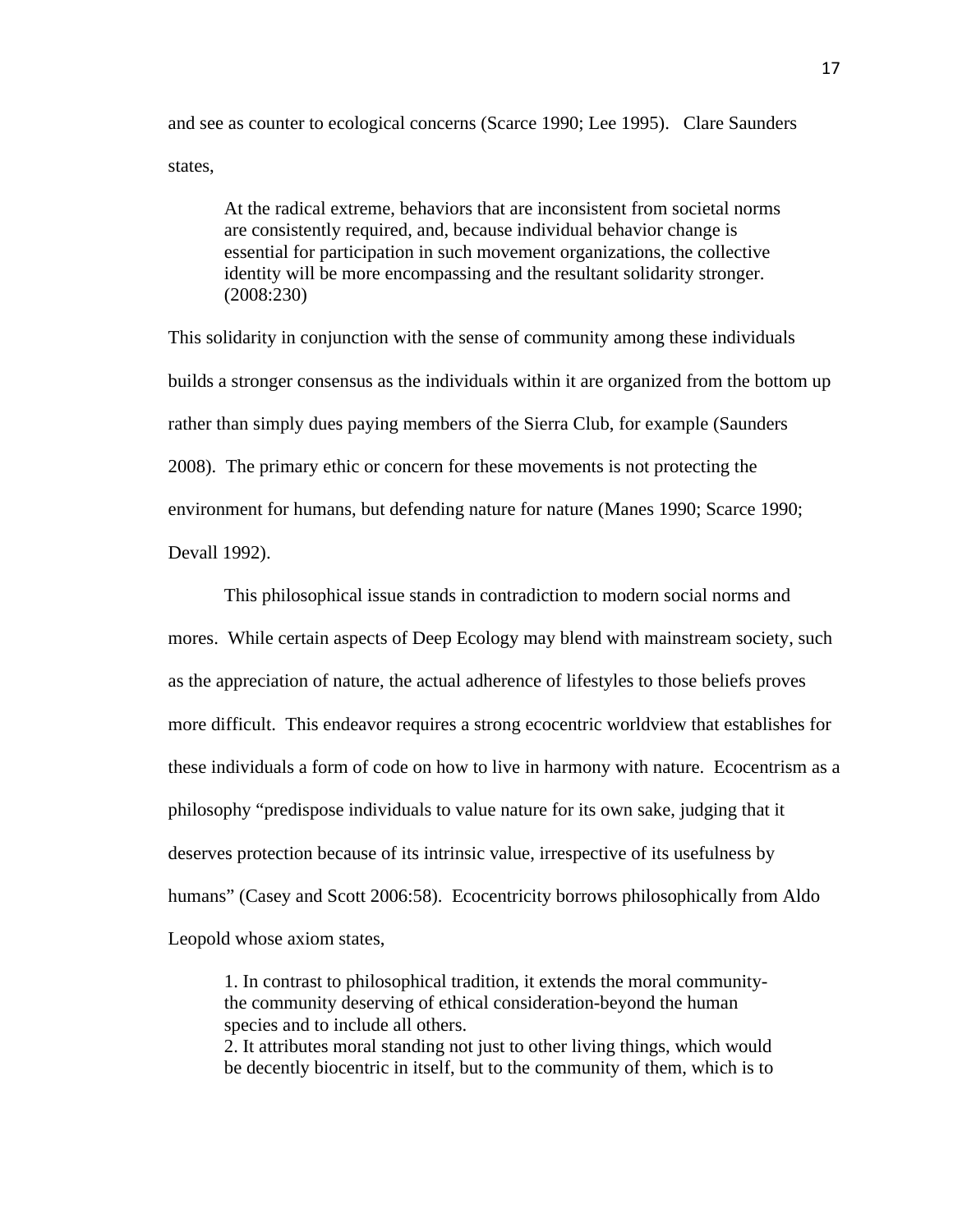say to the manner in which living things are ecologically organized. (Freese 1997:218)

Thus, ecocentricity is at the heart of Deep Ecology. Rather than numerous stringent rules, Deep Ecology follows one main rule, which is to live naturally and not alter the natural rule of law for the exploitation of the environment. This would entail damming of rivers, home lawns; manmade conservatories that intend to manipulate nature (Freese 1997).

Deep Ecologists, generally speaking, do not argue for right and wrong on with the issue of religion (Christianity, Judaism, Islam etc). They however do believe a universal law should transcend all religions and belief systems, and that is our environmental limitations as imposed by nature. These tenets borrow from, "the science of ecology, Asian religions, the perennial philosophy, naturalism, pastoralism, counter cultural ideals and creation-centered spirituality" (Zimmerman 1994:19). Deep Ecologists cling to eight basic principles:

> 1. The well-being and flourishing of human and non-human life on Earth have value in themselves. These values are independent of the usefulness of the non-human world for human purposes. 2. Richness and diversity of life forms contribute to the realization of these values and are also values in themselves. 3. Humans have no right to reduce this richness and diversity except to satisfy vital needs. 4. The flourishing of human life and cultures is compatible with substantial decrease of the human population. The flourishing nonhuman life requires such a decrease. 5. Present human interference with the non-human world is excessive and the situation is rapidly worsening. 6. Policies must therefore be changed. These policies affect basic economic, technological and ideological structures. The resulting state of affairs will be deeply different from the present. 7. The ideological change is mainly that of appreciating life *quality*  (dwelling in situations of inherent value) rather than adhering to an increasingly higher standard of living. There will be a profound awareness of the difference between big and great.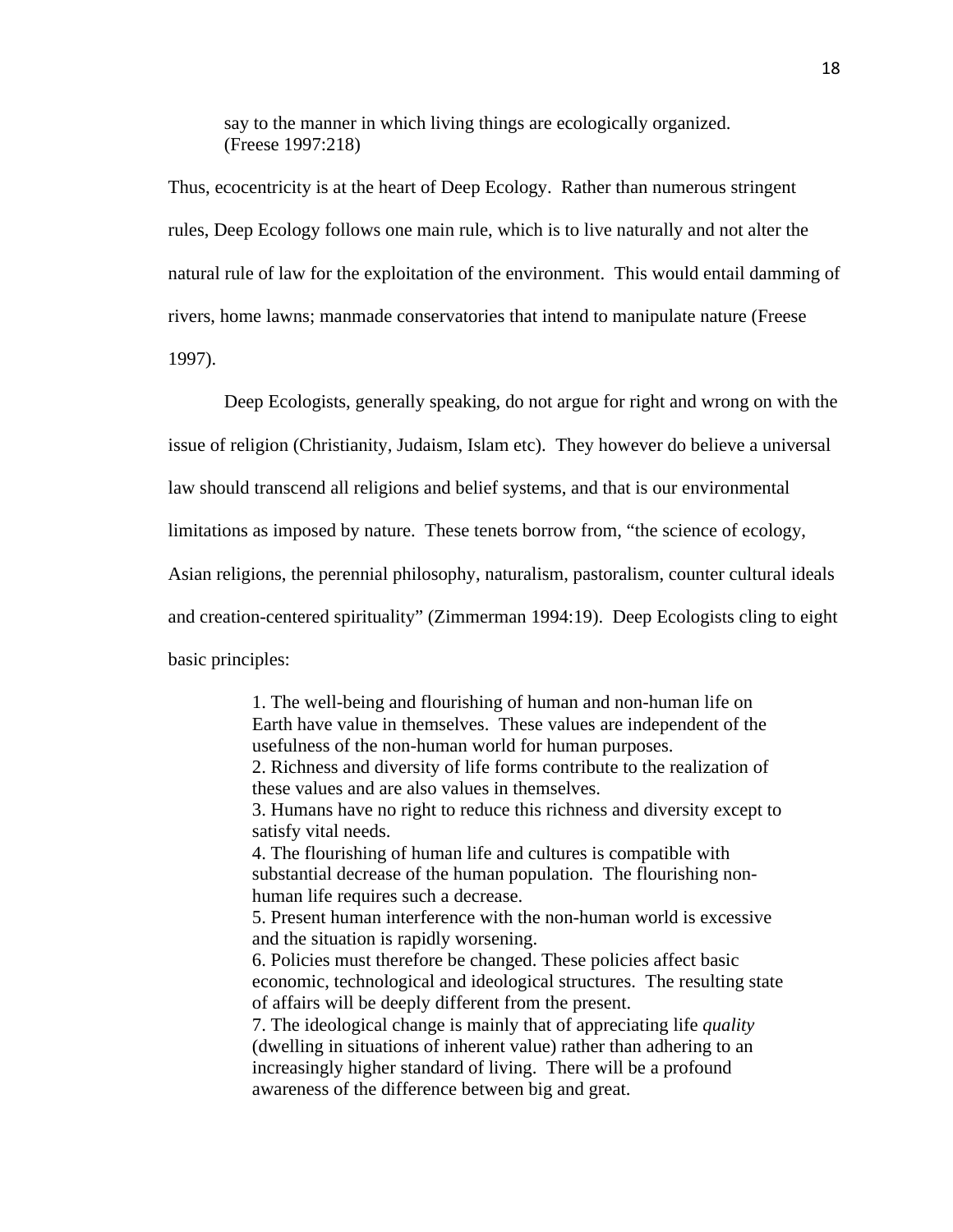8. Those who subscribe to the foregoing points have an obligation directly or indirectly to try to implement the necessary changes. (Pepper 1996:20)

Deep Ecologists take the position of identifying with nature and subsequently feel as though they are speaking for nature, not for humans (Manes 1990; Scarce 1990; Devall 1992). While this philosophy cannot be generalized as ecocentric, the participation of radical groups in this process indicates a shift in thinking (Bevington 2010).

Such movements as Earth First! and Greenpeace have been known to adopt such messages and tactics in bringing an ecocentric message to the mainstream by utilizing similar methods as VESMOs yet remaining radical and disjointed in order to prevent compromise on issues they find to be more important than the status quo (Mertig, Dunlap and Morrison 2002). As individuals the people within these movements tend to be highly educated yet lack wealth; most often by choice in order to lead a life that makes the little amount of impact on the environment as possible (Scarce 1990). This form of belief is structured around the idea that, "the richness of life on the planet is greatest when the diversity of life on the planet is greatest" (Pepper 1996:20). Environmental impact obviously plays a universal role among these individuals.

The success of this movement legislatively has hinged on their more radical methods and ideology towards industries that degrade the natural world. While their impact is smaller than the national mainstream organizations whom adopt a more anthropocentric ideal, they have made strides in getting the more structured agencies to weigh in on topics they consider important (Manes 1990). Legislation that has been pushed through as a result of deep ecological concern within environmental organizations and conservationists include the Clean Air Act of 1963, Wilderness Act of 1964, National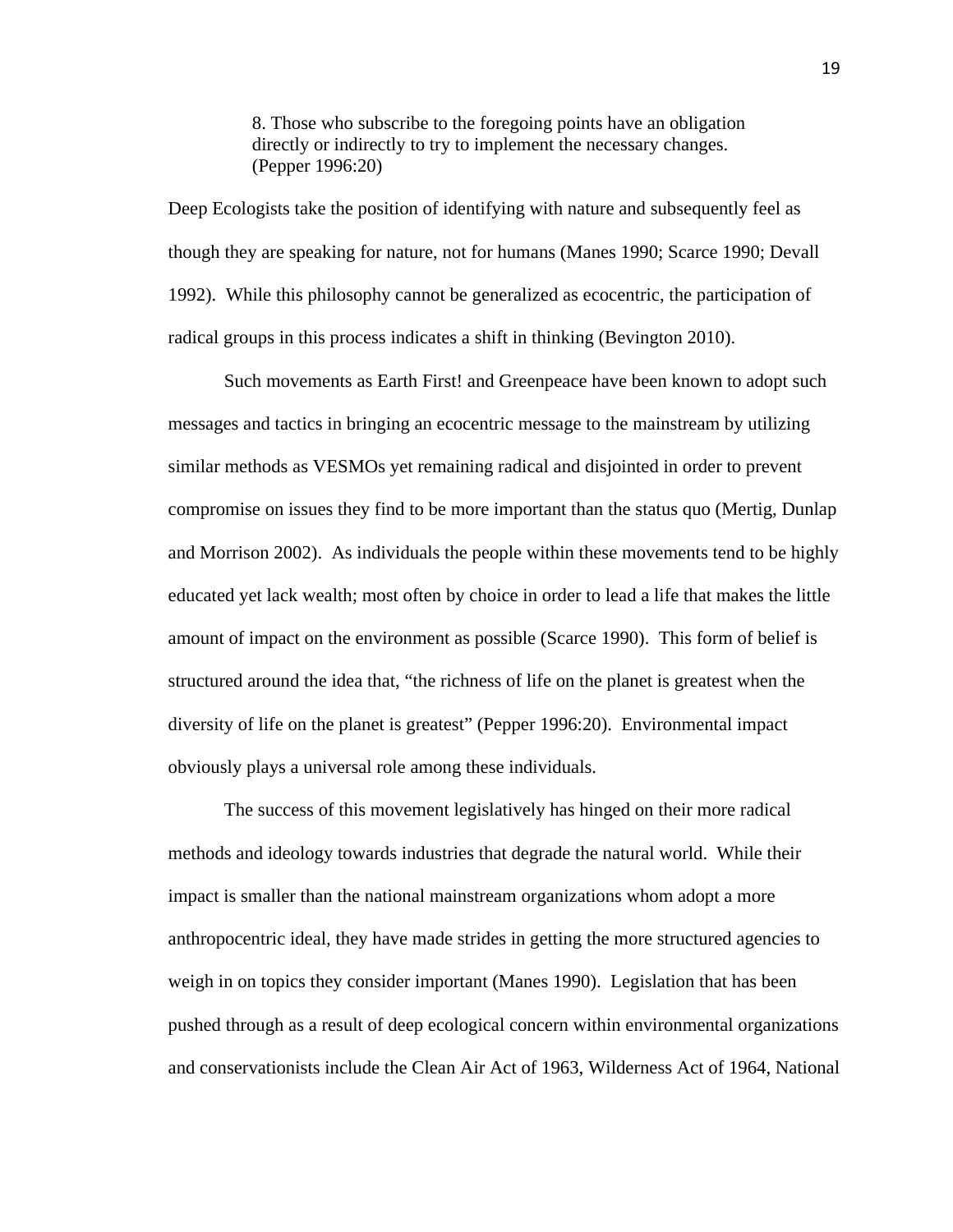Environmental Policy Act of 1970, Clean Water Act of 1972, and the Endangered Species Act of 1973. While most of these Acts contained primarily anthropocentric reasoning, the Clean Water Act and the Endangered Species Act are largely considered victories by the deep ecology movement because their primary concern was the protection of the environment and wildlife (Cramer 1998).

Adherence to this philosophy essentially shapes the lifestyle choices as well as the aims of these loosely knit movements. Deep Ecology's radicalism is not as externalized as those who would destroy property, yet many who go to those extremes share the same philosophical message as Deep Ecology. Thus, Deep Ecology is quintessentially the best example of humans living in balance with nature that challenges the norms of modern society (Merchant 1992; Zimmerman 1994; Pepper 1996).

The benefit of understanding whether the NEP paradigm is present within the individuals of these environmental groups/movements/organizations could indicate whether certain aspects of either scale (HEP/NEP) have remained static or if environmental concern has begun to change the position of individuals relative to the HEP/NEP paradigms. Examining these changes on a qualitative scale can provide insights not rendered from a quantitative survey. Perhaps evaluating how each member constructs their perspective will indicate how much environmental concern has changed, improved or declined in the modern environmental movement. In addition, establishing these perspectives relative to an organization or movement allows for future research to utilize the HEP/NEP scale to gauge the shift in paradigms. The NEP/HEP scale has been revisited on various occasions, however, the literature would indicate a substantial period since the survey was last conducted. Subsequently, if the dichotomy is found to have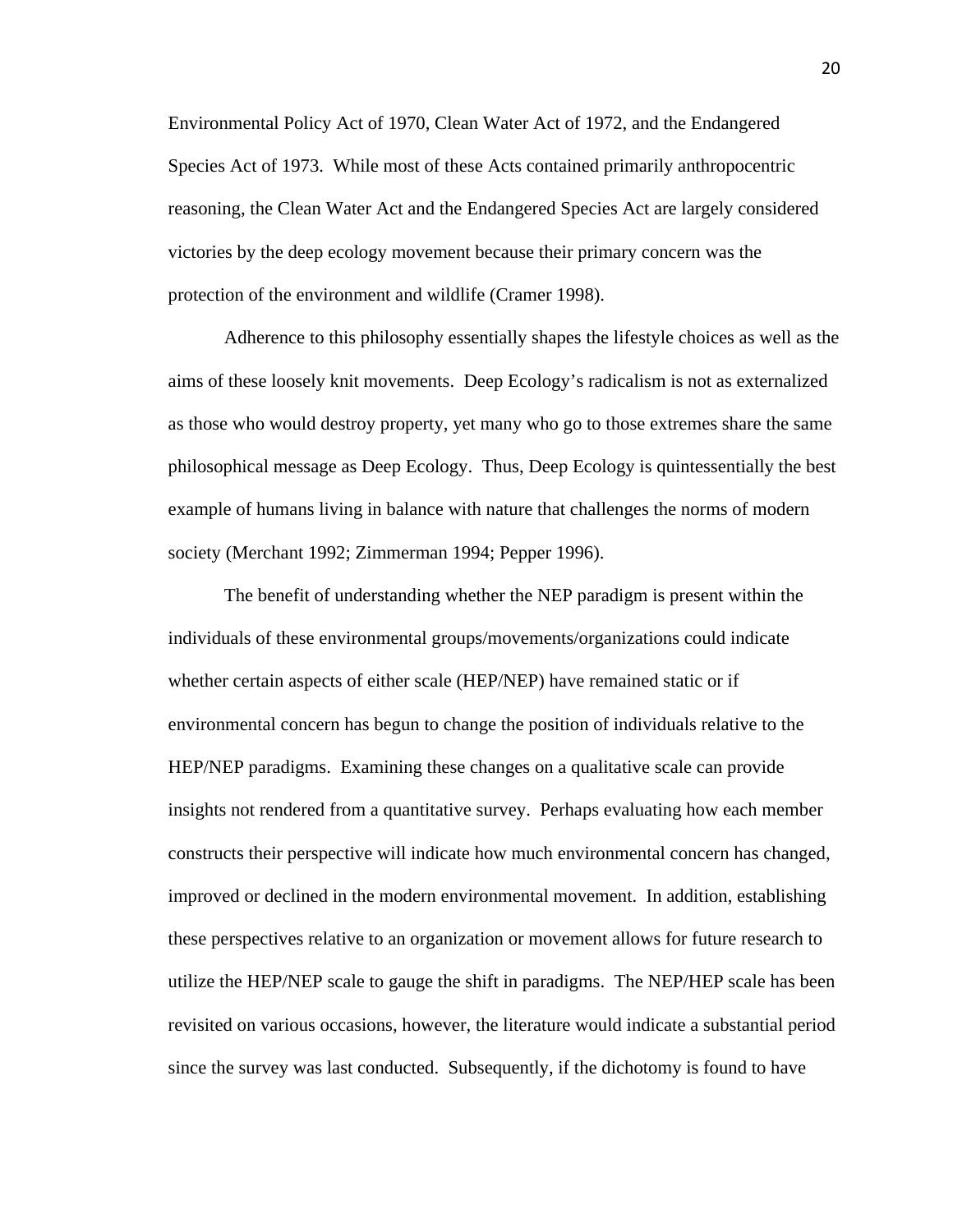blurred the heretofore understood philosophical boundaries, perhaps this is good indication that the environmental movement has affected the worldviews of individuals relative to their location in the HEP/NEP dichotomy.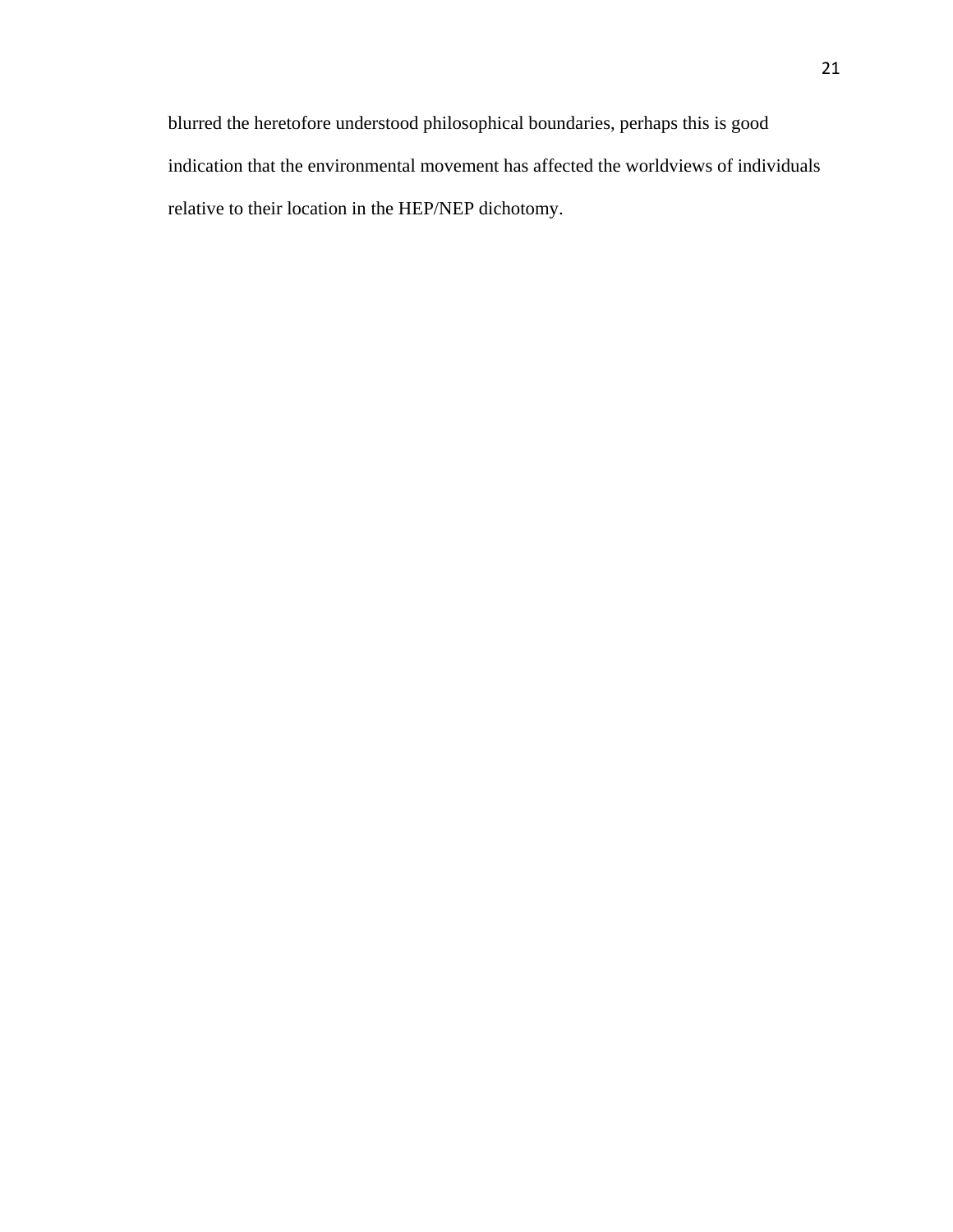# **CHAPTER III**

#### **METHODOLOGY**

This research is based upon the use of a qualitative method that employed semistructured in-depth interviews to acquire data. The questions that comprised the interviews addressed four main topics. Those topics included background and familial influence on views of nature, questions to ascertain anthropocentric or NEP views of the environment, managing one's ecological perspective with personal practices (i.e. recycle and reuse), and finally questions that explore the participants views of ecological limits, crises and outlook for the future. By differentiating the participants into three distinct group/organization types (WU, DE, CNSV), the worldviews and global perspectives of these participants can be evaluated and compared relative to the NEP Scale (Catton and Dunlap 1978; Dunlap, Van Liere, Mertig and Jones 2001). The application of these questions in a qualitative manner should further expand the knowledge of how one constructs their views of these issues and what influences perceptions of ecological crises.

Over the past decade, the argument between environmentalists and antienvironmental forces has centered over regulation and most recently impact science. A qualitative approach to the Catton and Dunlap (1978) and Dunlap et al. (2001) scale may give an indication of how the two countervailing forces have succeeded or failed in moving the axiom over a decade. The benefits of identifying a shift or transition may in

 $22$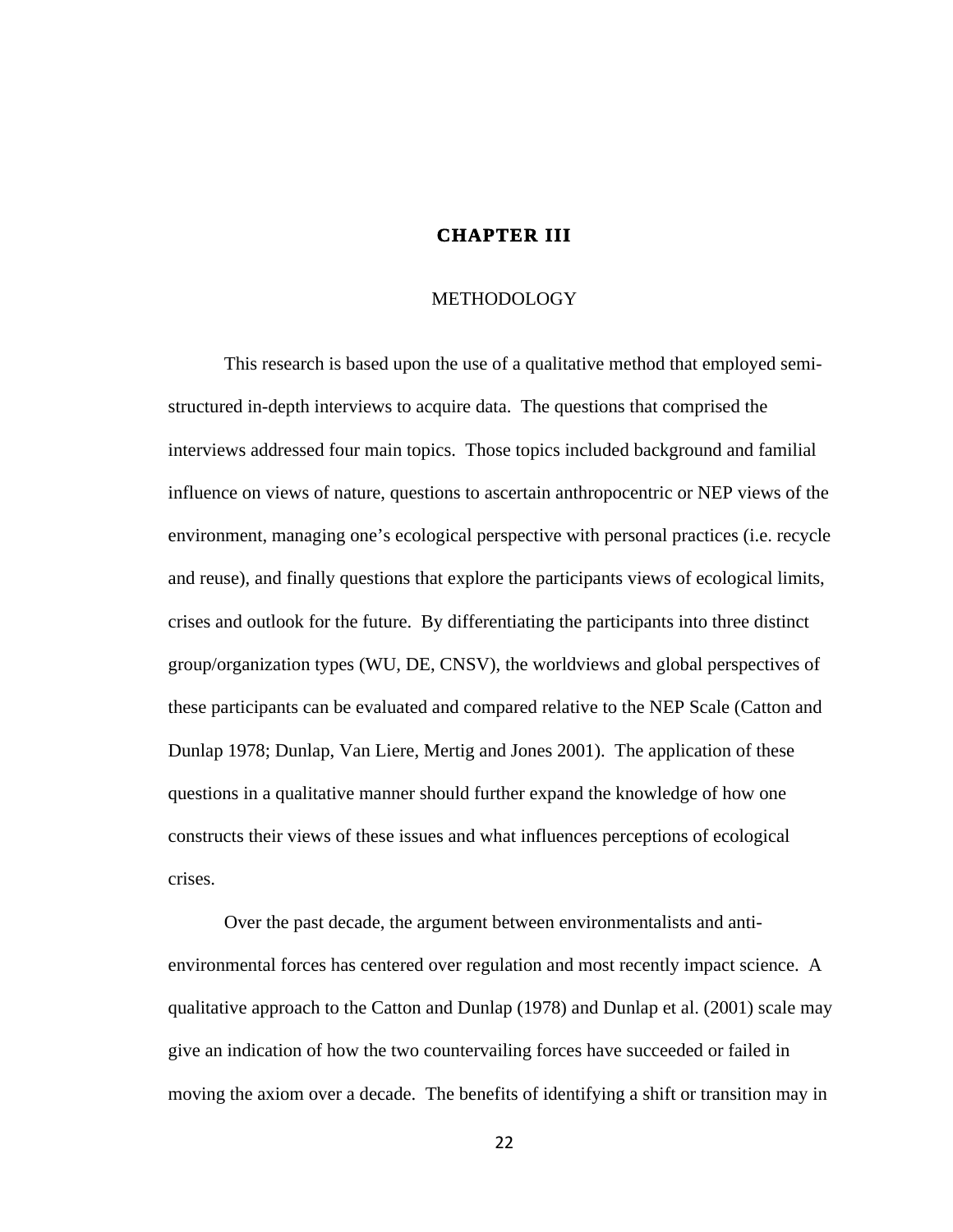fact suggest a need to revisit the established dichotomy of the NEP/HEP scale and adjust for a possible third dimension to this measure which bridges both dominant paradigms. As was mentioned earlier, this topic has been addressed largely through the use of quantitative data of randomly selected individuals. The need to explore the qualitative dimensions of these individuals with regards to the New Ecological Paradigm is the void left in explaining worldviews as they relate to the active participants of the modern environmental movement. The interview guide was devoted to adding depth to the quantitative data already accumulated on the NEP. By expanding this knowledge more in depth, I hope to add to the breadth of knowledge already accumulated regarding this scale and the modern environmental movement.

#### *Sampling Procedure*

First, an internet search was conducted to discover organizations and movements that matched previously discussed groups such as wise use organizations (WU), conservationists (CNSV) or VESMOs and Deep Ecologists (DE). I was successful in identifying groups who were willing to participate as members of this type of organization, but not as official representatives of their organization or movement. This in turn did not necessitate the need to identify their organization, only the broad label that their organization falls under. After I secured access and permission from these organizations, all were willing to send out emails to their members and recommend participation in my research. Data collection for this research project consisted of fifteen in-depth interviews. This sample was acquired using a combination of "purposive" and "snowball" sampling techniques which all organizations contacted found the leastinvasive and acceptable to its members (e.g. email, phone and listserv).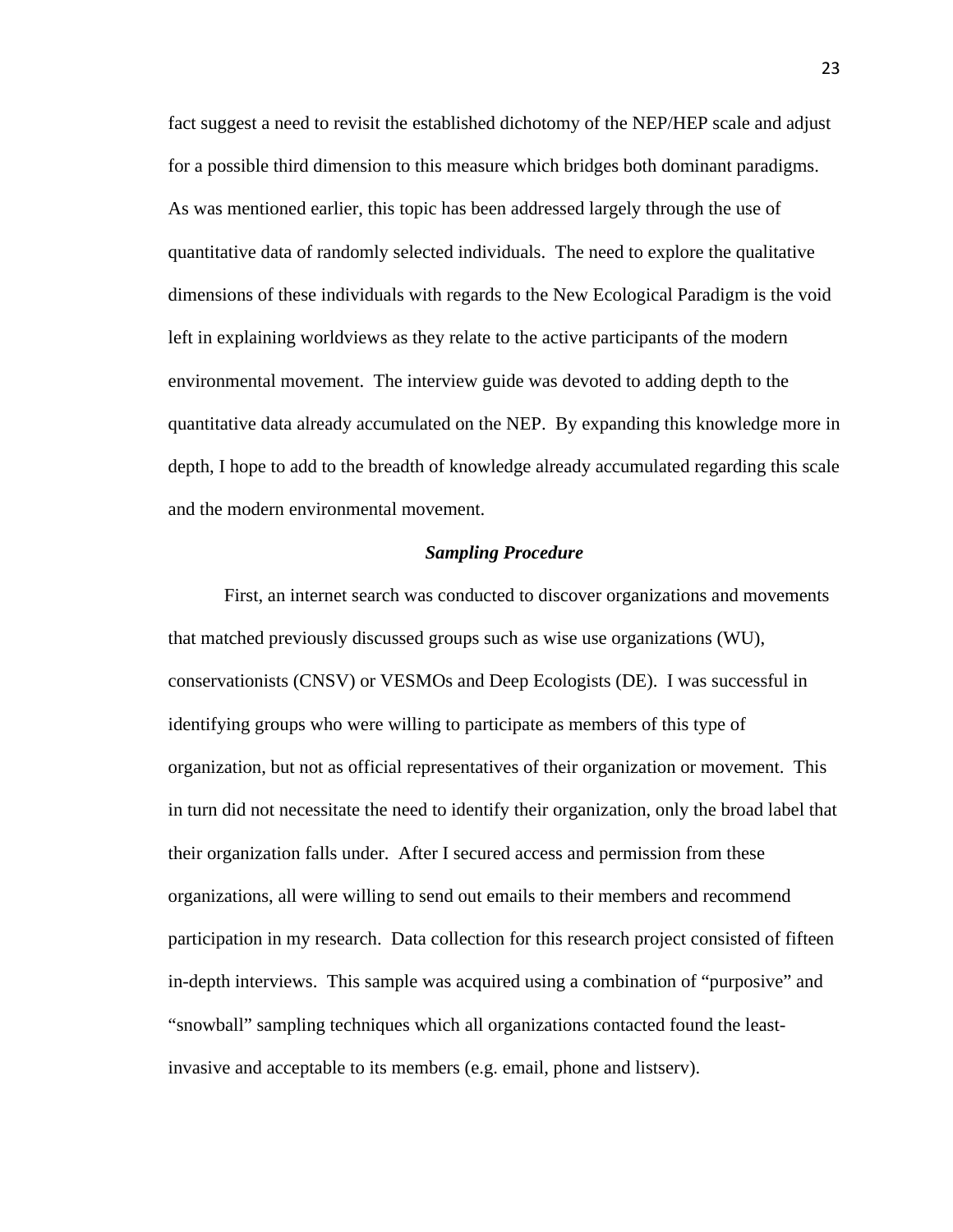I conducted interviews in public places that provided a partial sense of privacy for the participants. Venues that fit this description consisted of coffee shops and offices, but the participants were given the option to choose a place they felt comfortable if these venues were not sufficiently private. Interviews generally ranged from forty-five minutes to an hour. A consent form was produced, explained and allowed to be reviewed by the participant in order for the participant to understand the purpose of the interview and any liabilities that may accompany this research and the assurance of confidentiality. The participants were made aware of the fact that they were audio taped and that the tapes were only to be heard by me and me alone.

#### *Sample Characteristics*

The factors that determined those chosen for this research endeavor were first and foremost members of environmental organizations, wise use organizations or formerly members of these groups. My goal was to achieve fifteen to twenty interviews and create an even distribution between all three organizations. The final amount was fifteen after data collection was complete. Special attention was not given to gender, race, sex, age, or class for this sample, but those factors were taken into account as the data was analyzed from this sample. Of the fifteen participants interviewed for this research an even distribution was accomplished that resulted in five WU members, five DEs, and five CNSVs. These members consisted of ten males and five females. Ages ranged from twenty-eight to sixty-two. The mean age was forty-seven. The participant's race was predominantly white with only three minorities (Hispanics).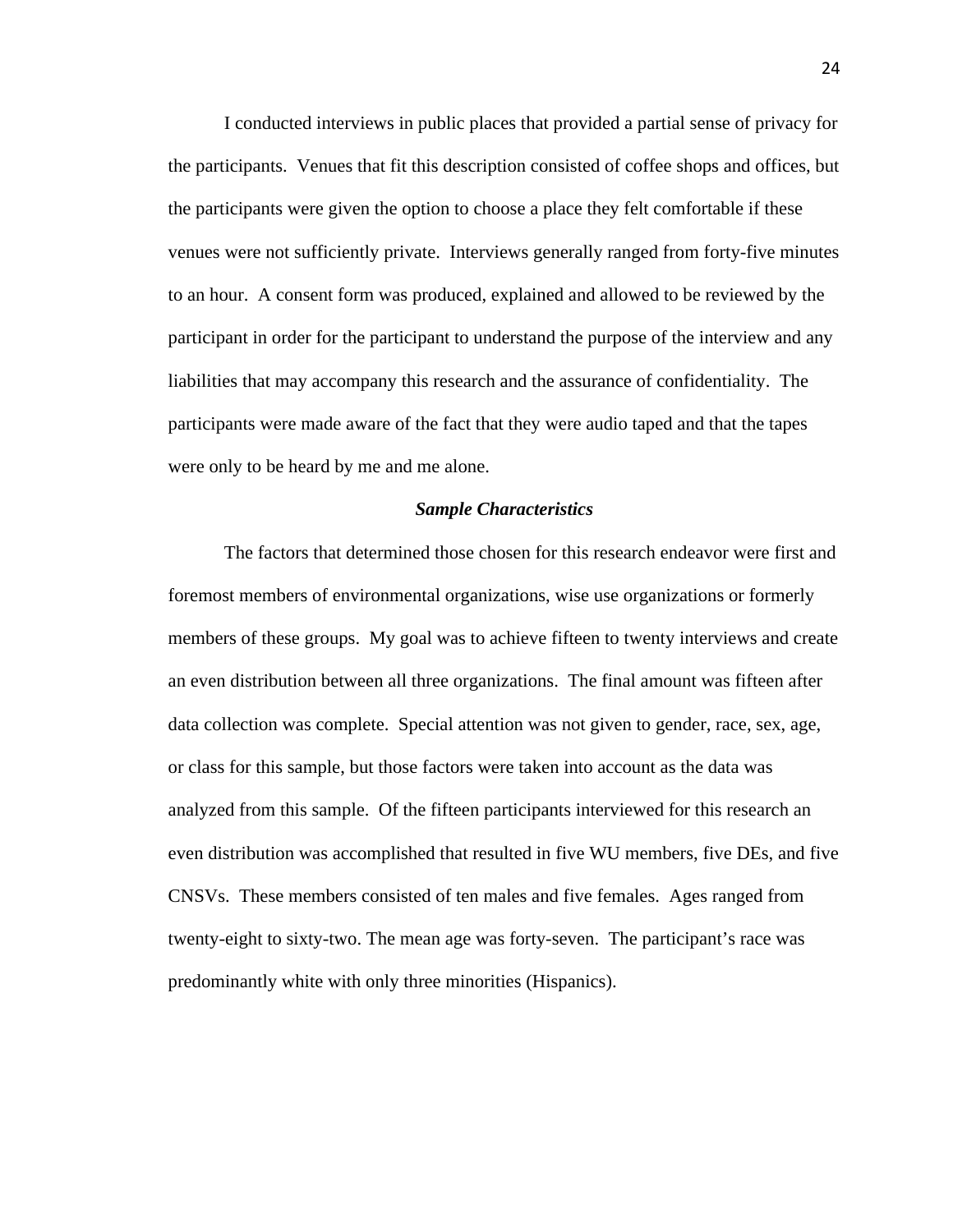#### *Analysis Technique*

After the semi-structured interviews were completed, the audio tapes were transcribed and coded according to Esterberg's (2002) method of open coding. The transcripts were repeatedly read and placed into patterns and themes as I discovered them. During the transcription names were changed using pseudonyms so that anonymity can be maintained. When identifying participants, I will provide in parentheses the affiliation (WU, DE, CNSV).

In conclusion, the data material (transcripts and audio tapes) shall be held in a locked file cabinet to ensure that anonymity is maintained until which time these items are destroyed (approximately one year from the conclusion of its presentation in a thesis defense). Participants were notified that they could request a copy of the final research thesis once completed as described in the consent form.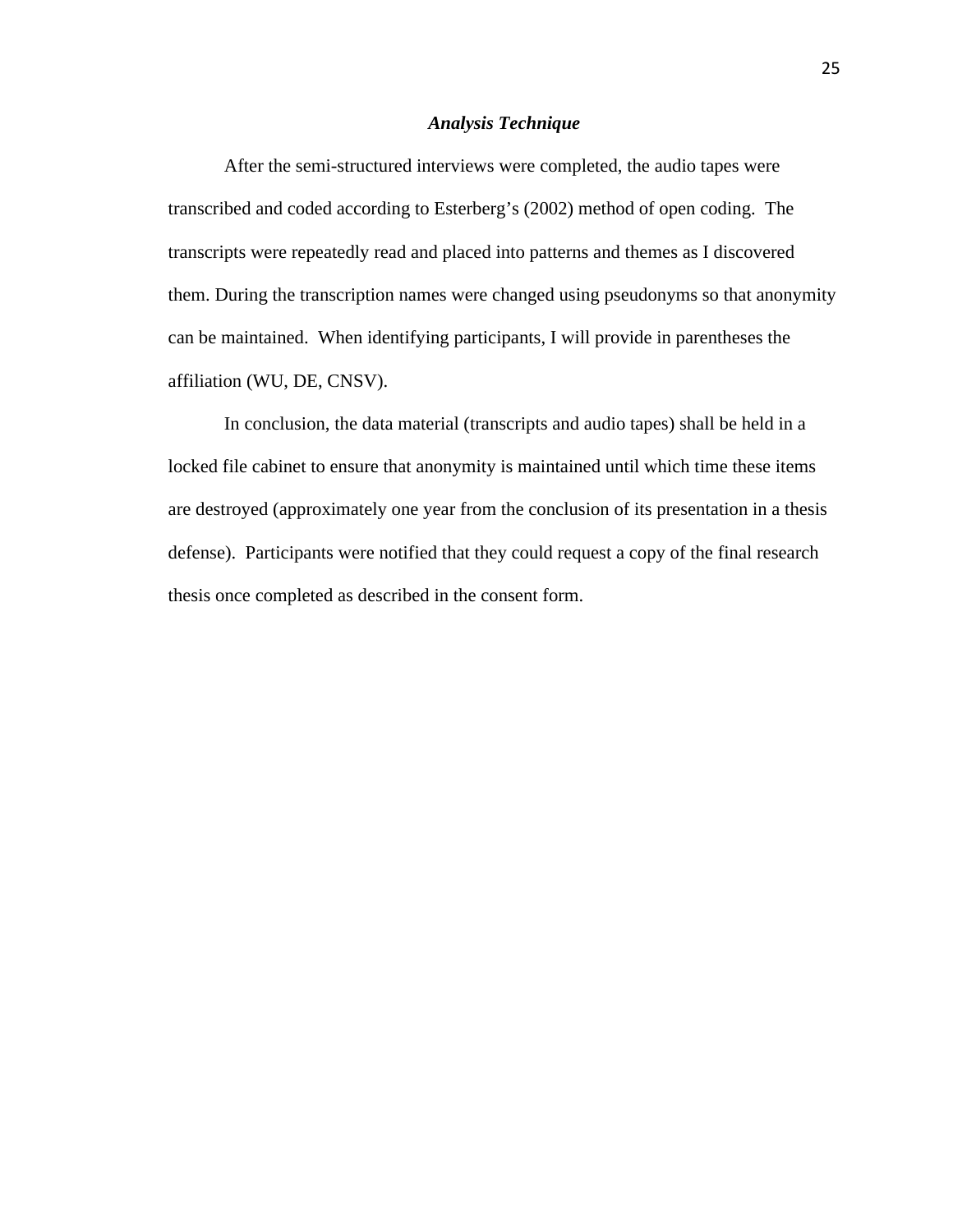# **CHAPTER IV**

#### FINDINGS

Before detailing the specific findings, it is useful to underscore and identify the broad themes as a result of the interviews. Prevalent early on for many participants is a *familial influence and early connection to nature.* Within those with a strong connection to or advocacy for nature is an early introduction to nature, often fostered by parents or siblings who appreciated nature. While not all list their parents as environmentalists or conservationists, many explain merely being exposed to nature as a child and young adult as playing an important role in their appreciation for nature or development of a green ethic.

Those participants within WU organizations almost unanimously agree that humans were different and more important than other species, but have the responsibility to ensure that nature is not harmed. This feeling of *responsibility for, yet dominion over nature* shows a strong propensity for those within the WU organizations as falling within the HEP philosophy.

Both deep ecologists and conservationists view humans as an extraordinary species. At the same time, these individuals *view humans as part of a dynamic system – one species among many*. While they share the idea of being responsible for nature, they suggest that humans only through our ability to rationalize should understand the complexity of the web of life. All DEs and CNSVs explain ways that humans should

26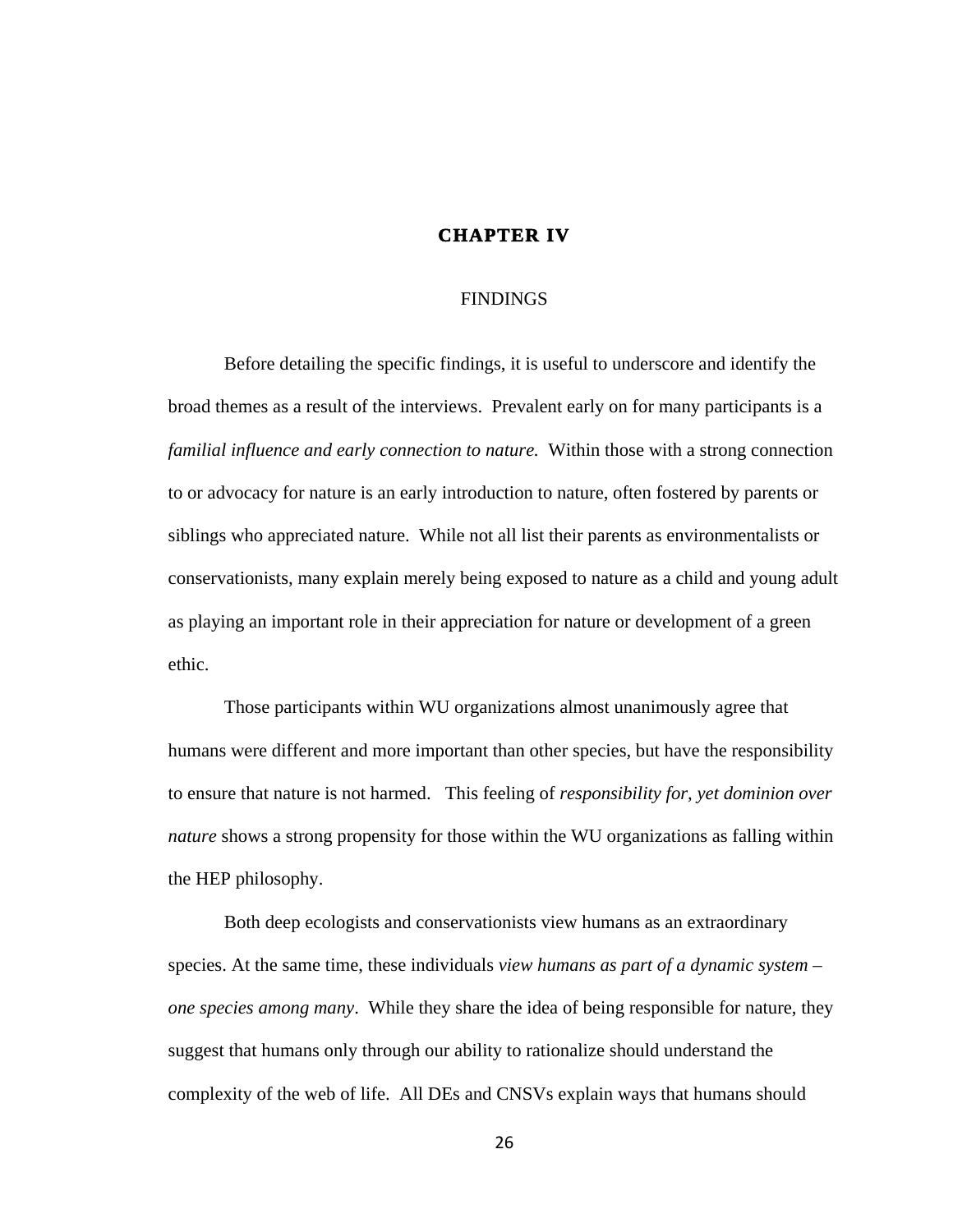seek to amend our civilization to nature and not the inverse. While literature on conservation groups suggests a more anthropocentric view of their motives, I found quite the opposite from these members.

Wise Use members have some practices that could be associated with sustainability. However, most WU individuals viewed *cost as the priority*. Most examples they provided consisted of ways to save energy, appliances that used less power, shading around the house and good insulation to limit energy use in cooling their homes. None of the wise use participants were interested in the purchase of items for their own green values; this however is not necessarily a condemnation of their lifestyle as it can be argued that buying green is not a part of green values. Recycling plastics and aluminum was the only practice found to be in absence of monetary benefit from these participants.

When asked for examples of how they live sustainable lives, none of the DEs or CNSVs used examples of being green consumers. To these two groups, *green living is being simple, not consumptive*. Both offer solutions such as shopping at thrift stores for second hand clothing, making cleaning products from home ingredients such as vinegar and baking soda. Gardening is a solution many give, as well as purchasing from local markets their necessities. Almost all are suspect of green labeling, yet they acknowledge that they pay attention to these items if they are necessary.

Interestingly, one contribution DEs and CNSVs make is *promoting sustainability through dialogue.* DEs and CNSVs mention talking to others and sharing ideas. They feel it is a responsibility to not only act, but to be models for people if not through the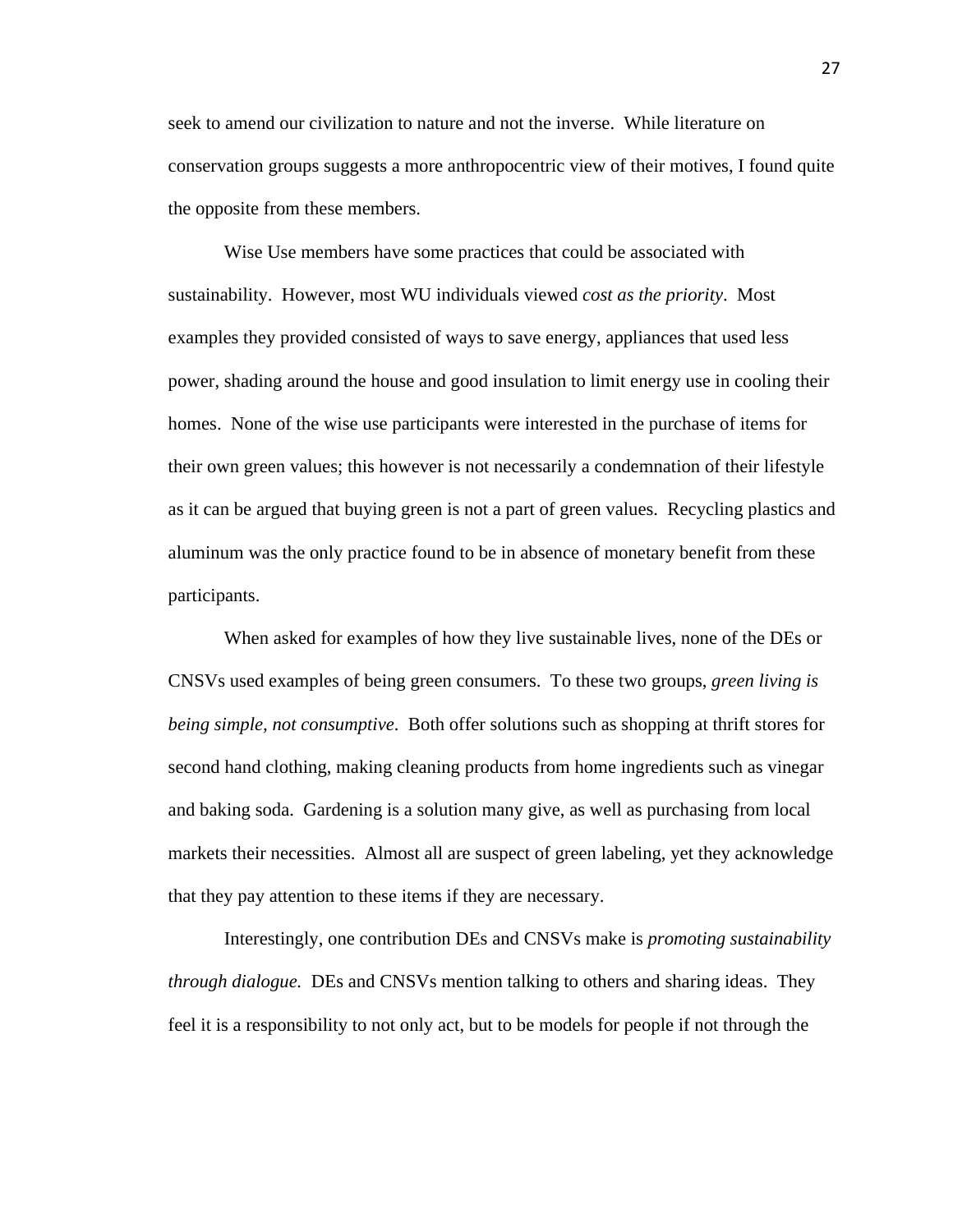exchange of ideas, then by showing their homes to curious people. This sense of community and exchange transcends both DEs and CNSVs.

Aside from one wise use participant, they are all hesitant to accept *Global Climate Change* as an occurring phenomenon. While all commit to needing further research, few believe the idea that anthropocentric climate change is occurring. Some are outright hostile to the notion. Instead, several respondents suggest conspiratorial motives and agenda driven ideology. On the other hand, a unanimous consensus is found to exist between DEs and CNSVs on this issue. Many point to examples of its effects and were generally well informed about the issue. All of those who agree that this is a real problem, with the exception of the one wise use proponents, felt that this is the most urgent environmental concern today.

Something all three groups agree upon is that *there is a need for a shift in how we produce energy.* While wise use members feel that fossil fuels should not be culled, DEs and CNSVs feel that if the popular will exists, these things could be answered, as the technology exists to begin the conversion.

Interestingly, even wise use advocates believe *changing behaviors to alter our trajectory is a necessity*. They however hold stronger views towards technology as a solution. In contrast, while DEs and CNSVs share an appreciation for technology, most feel that behaviors are the driving force behind our unsustainable practices, and a shift in thinking is preeminent to our utilization of technology.

While there is pessimism about the current environmental conditions within the DEs and CNSV respondents, all three groups have *optimism* that environmental problems can be solved in the future. Many DEs and CNSVs point to indications of changing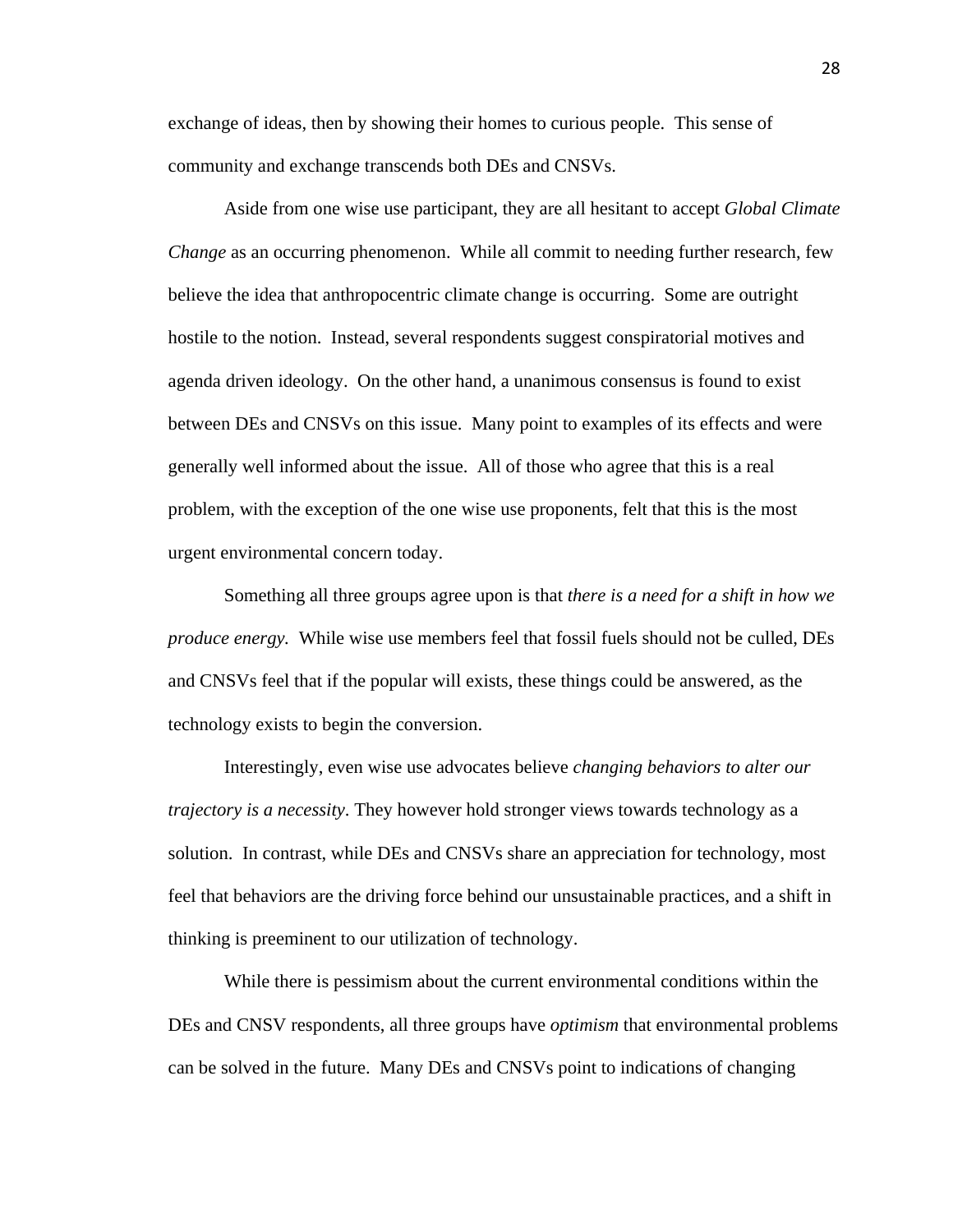mindsets, green marketing, and hope for at least an answer to their most pressing concern (GCC) through the development of wind and solar power. Members of Wise Use organizations pointed to how much has changed in the past few decades such as hunting/fishing limits and corporate concern for the environment that did not exist in the past. They also speak of tremendous technological innovation in the near future that would help the planet sustain the inevitable increase in population and development.

#### BACKGROUND INFLUENCES TO CURRENT VIEWS OF THE ENVIRONMENT

Questions pertaining to the participant's background elicited distinct findings. I found familial influences in all three groups. It appears for these individuals, family plays a major role in the development of an environmental ethic or appreciation of nature. All three groups (wise use, deep ecologists, and conservationists) cite periods of their childhood as great influences on their current appreciation of nature. While that appreciation varies per individual, most are influenced in some form or other by direct contact with nature in combination with family events or values.

Though the connection is more profound amongst Deep Ecologists and Conservationists, some Wise Use members share this appreciation. A WU member remembers his first connection to nature as one that is motivated by his family experiences.

My earliest memories were of my parents who were farmers, but unfortunately because of the depression they had to leave the farm and my earliest memories are outdoor and gardening and things like that. I joined the cub scouts when I was nine, and I think it was their  $50<sup>th</sup>$  anniversary, and now they are having their  $100<sup>th</sup>$ . Yeah, exactly [laughing]. The first thing I can remember doing was going to their  $50<sup>th</sup>$  jamboree and the Will Rogers Coliseum in Fort Worth. That was very much outdoors, of course, in every way. And you were taught conservationism…That there were limited resources and they were to be respected, and always carried over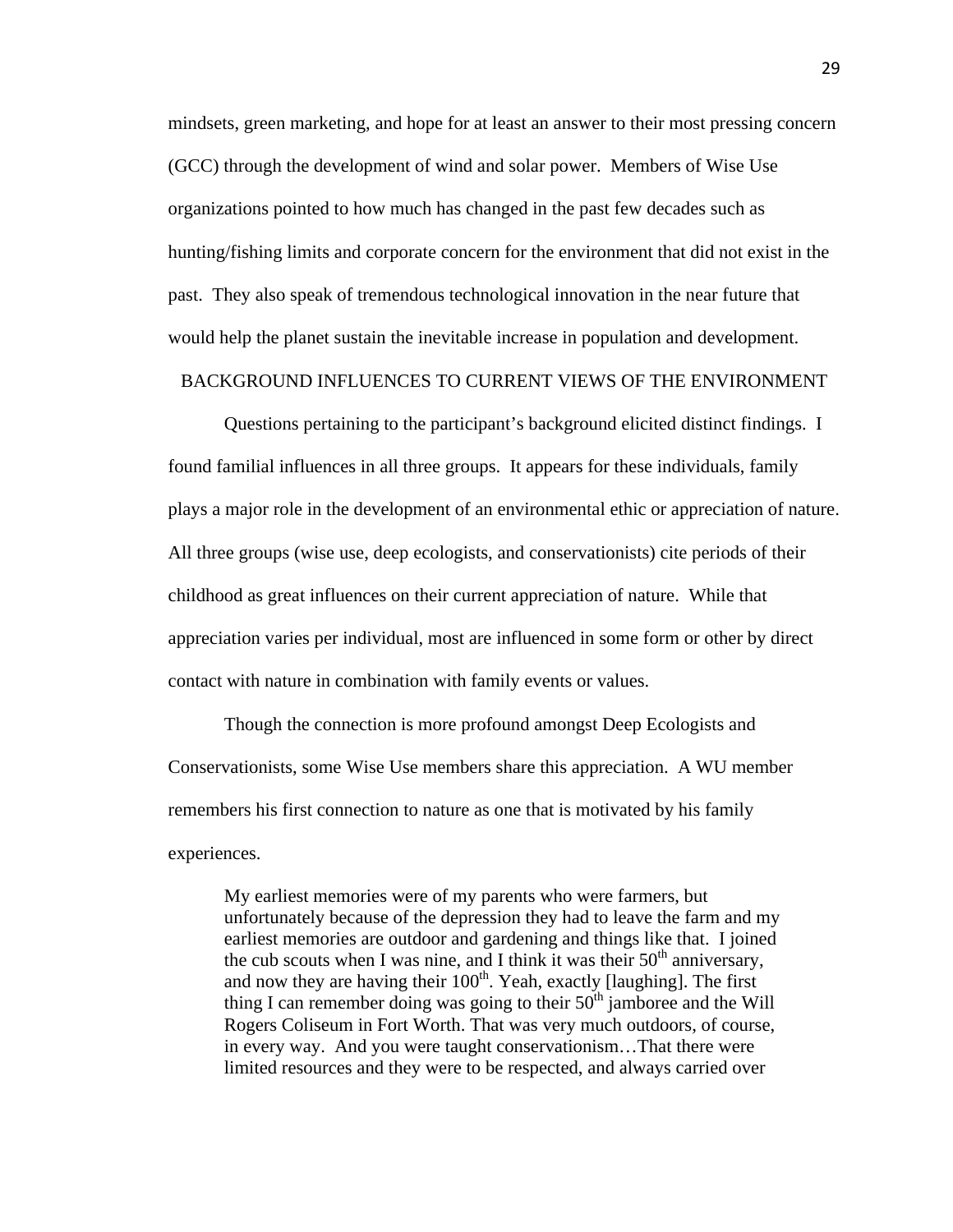to hunting and fishing. Like for instance, I would never hunt for trophies or fish for trophies. I would only take what I'm going to eat. (Jasper WU)

Jasper's (WU) connection to nature, while not spiritual, was one of appreciation that views nature as a repository that needs to be respected for what it provides to us. This appreciation displays a sense of gratitude that results in responsible attitudes towards the environment as he points out his propensity for only killing and catching what he intends to eat. This appears to hint at respect, however not reverence that deep ecologist hold for nature. Jasper's view in contrast respects nature, yet it is due to the function that it serves humans. This is similar to John's (WU) experience as a child and young adult. He explains that when camping with his family, his father was constantly reminding him to leave the camp ground the same or cleaner than he found it. He mentions that one of the first books as a child that he remembers his mother giving to him was a children's book that advocated fifty ways to keep your environment clean. He feels that his parents were always reminding him to recycle.

Not to diminish the details offered by members of Wise Use organizations,

conservationists and deep ecologists gave far more details into their experiences and their connection to nature is deeper in the sense that they feel immersed in, and part of, nature.

The thing that probably nudged me in this direction was, uh, number one, my sister. She was eight years older than I and led some summer camps. She was very forward and or progressive thinking. She would offer summer camps that took advantage of the woods behind our house. That combined with having the woods near behind us built into my thinking that having the natural world close by built an affinity for me or respect. It was hardwired; it was our kingdom, everything we did out there. We self organized, we became peacemakers, organizers, anti-establishment, connivers, constructors. Everything happened in those woods for us. (Paul CNSV)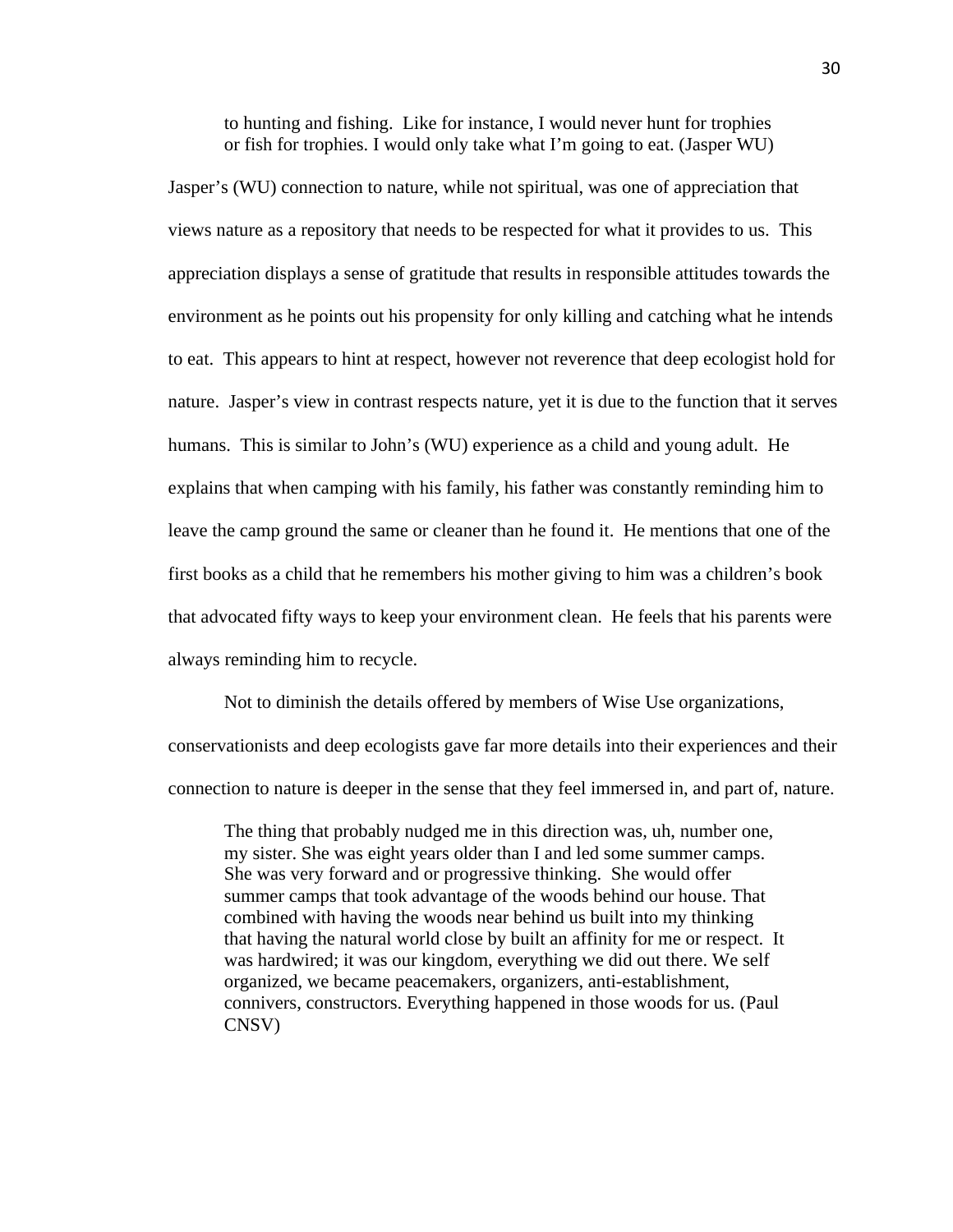This feeling is shared by Lilly (CNSV) who explains that she was raised in a cabin in a rural area that required them to hunt and fish for food and garden for vegetables. Her fondest memories are of her family gatherings that required each member of the family and extended family members to pitch in what they caught or grew for big celebrations or holidays. The obvious influence of being in nature and the combination of familial events has a profound effect not only on how they view nature, but on how these individuals view themselves in relation to it.

DEs also share similar stories to CNSVs. Tanya (DE) explains that her parents are some of the early1970s environmentalists and subsequently are adamant organic farmers, some of the first according to Tanya. She explains:

My parents were of the opinion that it was not camping unless you were in a tent on the ground and there was some real suffering involved [laughs]. We were roughing it, but it was incredibly beautiful, so I had the opportunity to be exposed to many areas of the country. I can remember sitting down in this Mullen plant and feeling very much a part of the environment. I was in, and certainly not distanced from it. (Tanya DE)

This connection to the environment is consistent with other deep ecologist members such as Richard (DE) who explains that his extracurricular activities consisted of mountain climbing, canoeing, and hiking trails, while other teens his age were playing football, basketball, and baseball. Richard (DE) explains with pride his ability to live off the land and how what he learned as a child transferred into adulthood. As these examples point out, an early connection with nature was essential to a later appreciation for nature in these individuals. All share experiences in nature that helped develop their environmental ethic.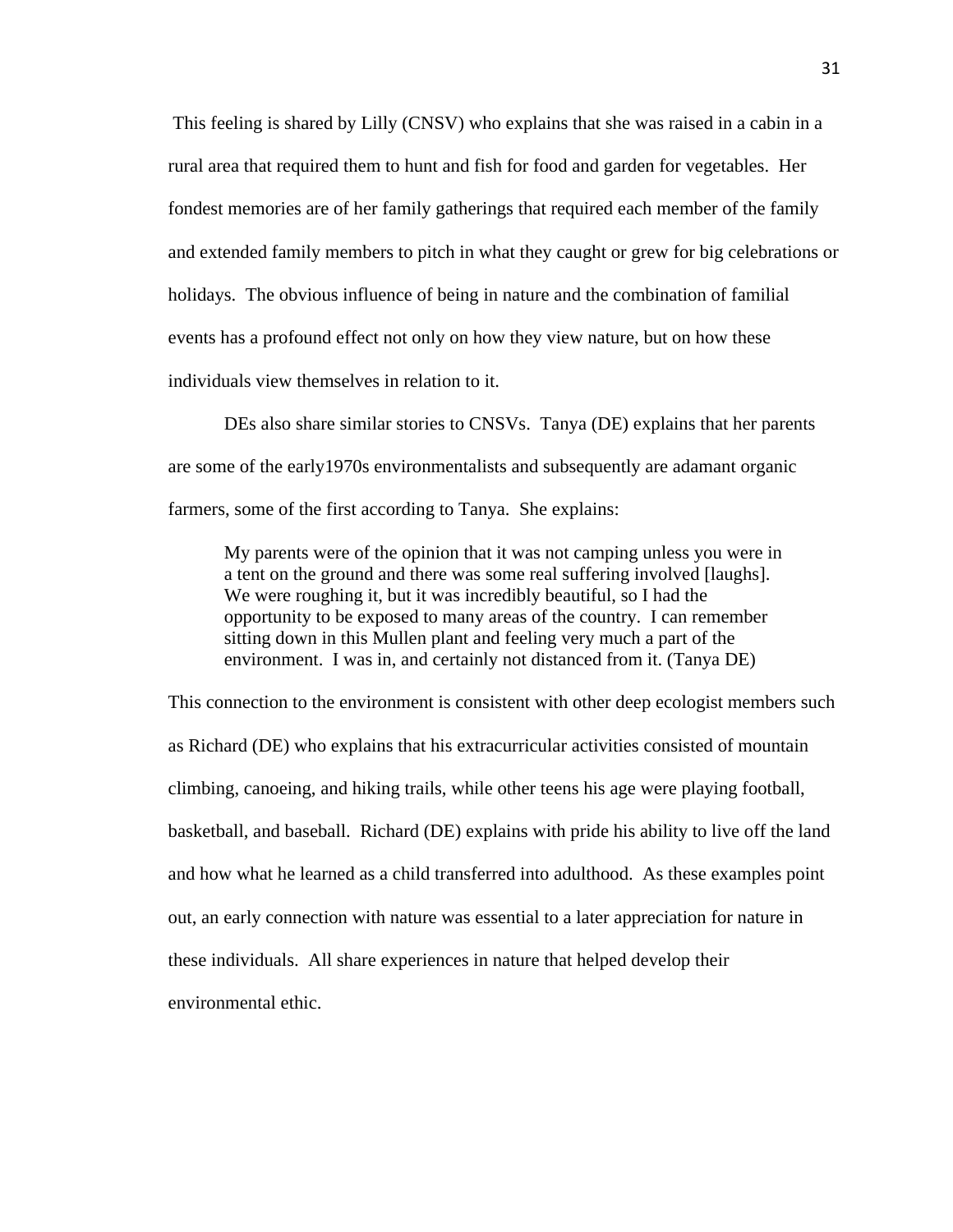#### HUMAN EXEMPTIONAL PARADIGM OR NEW ECOLOGICAL PARADIGM

One goal of this study was to establish the worldview of these participants with regards to the human species and nature highlights some interesting findings. What is discovered is a distinct line in how these respondents view humans and nature. WU members clearly share an HEP perspective while DE and CNSV maintain a NEP view of humans in relation to nature. The importance of establishing this distinction illuminates for us the perspective of the participants when discussing issues of environmental relevance and especially in managing environmental crises as they arise. Despite these distinctions and as will be elucidated below, there are a number of subtleties to these views that provide a complex and rich understanding of the HEP/NEP divide.

#### *Responsibility and Dominion over Nature*

All WU respondents feel that humans are special in relation to nature and share a common belief that humans hold dominion over the environment. Yet this position has a subtlety to it as most are adamant that with this status in nature comes responsibility.

I absolutely believe we have dominion, but with that comes responsibility. I don't think it was a mistake that we are at the top of the food chain. We have a lot in common with animals, plants, these are great gifts we were given and it's a sin to treat these things that aren't given the same dominion, respect. (Jasper WU)

Will (WU) echos this sentiment stating, "I do believe we have dominion, it is our right but also our responsibility. It's not scot free, we have to respect nature." Wayne (WU) also indicates that the unique abilities of humans set us apart and guaranteed man a place on top. He, as the others, provide an addendum that indicates he feels it is humanity's obligation to be responsible and wise in how it manages resources and wildlife to ensure the planet can sustain life. It is interesting to note that all these individuals feel that it is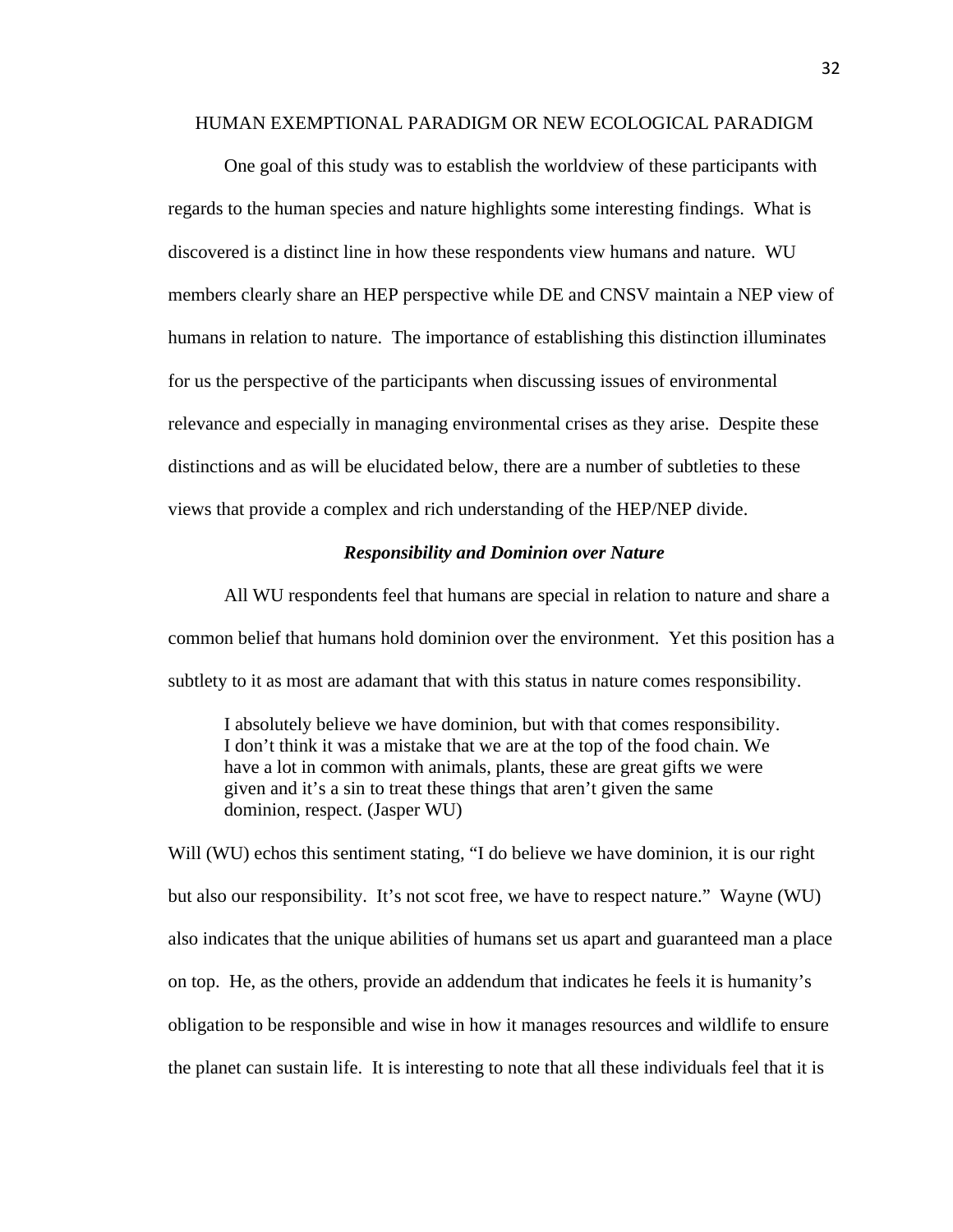the responsibility of humans to ensure the flourishing of life on the planet rather than living harmoniously with nature and allowing life to persist with or without the help of humans. This viewpoint is partially consistent with the HEP perspective insofar as it views humans and nature as separate, yet it shows a value for nature that is based on exchange values or domination (Catton and Dunlap 1978; Dunlap and Van Liere 1978; Dunlap, Van Liere, Mertig and Jones 2001).

### *Humans are a Part of a Dynamic System, Different, but not More Important*

Interestingly, there is very little difference in regards to how DE and CNSV see humans and nature. Both groups share a deep appreciation for nature and our role as species within nature rather than external to it. To most, this question is silly, indicating a strong belief that humans are merely another species on this planet. Yet, all marvel at our capabilities.

Oh no, I certainly don't see us as any more important to the planet as bacteria is or the blue whale. Yet, we do have unique abilities, don't you think? I believe humans were intended to operate as nature's consciousness. It's fascinating to think that billions of years of evolution have resulted in this. It's sad though to imagine with this tremendous ability, we use it to disregard the planet. So no, anyone who thinks we are special is diluted. The planet existed before homo-sapiens and will continue after we're long gone. (Jeff DE)

Offering a gloomier picture, yet from the same paradigm, Richard (DE) calls human beings "nature's Frankenstein." In order to illustrate that what has evolved from nature has subsequently resolved itself to ignore the warning signs and destroy the creator (Earth). Gary (DE) emphatically states that he feels absolutely horrible about what we have become. He states that we have defiled our mother and as a result he feels that we are now experiencing the fifth great extinction.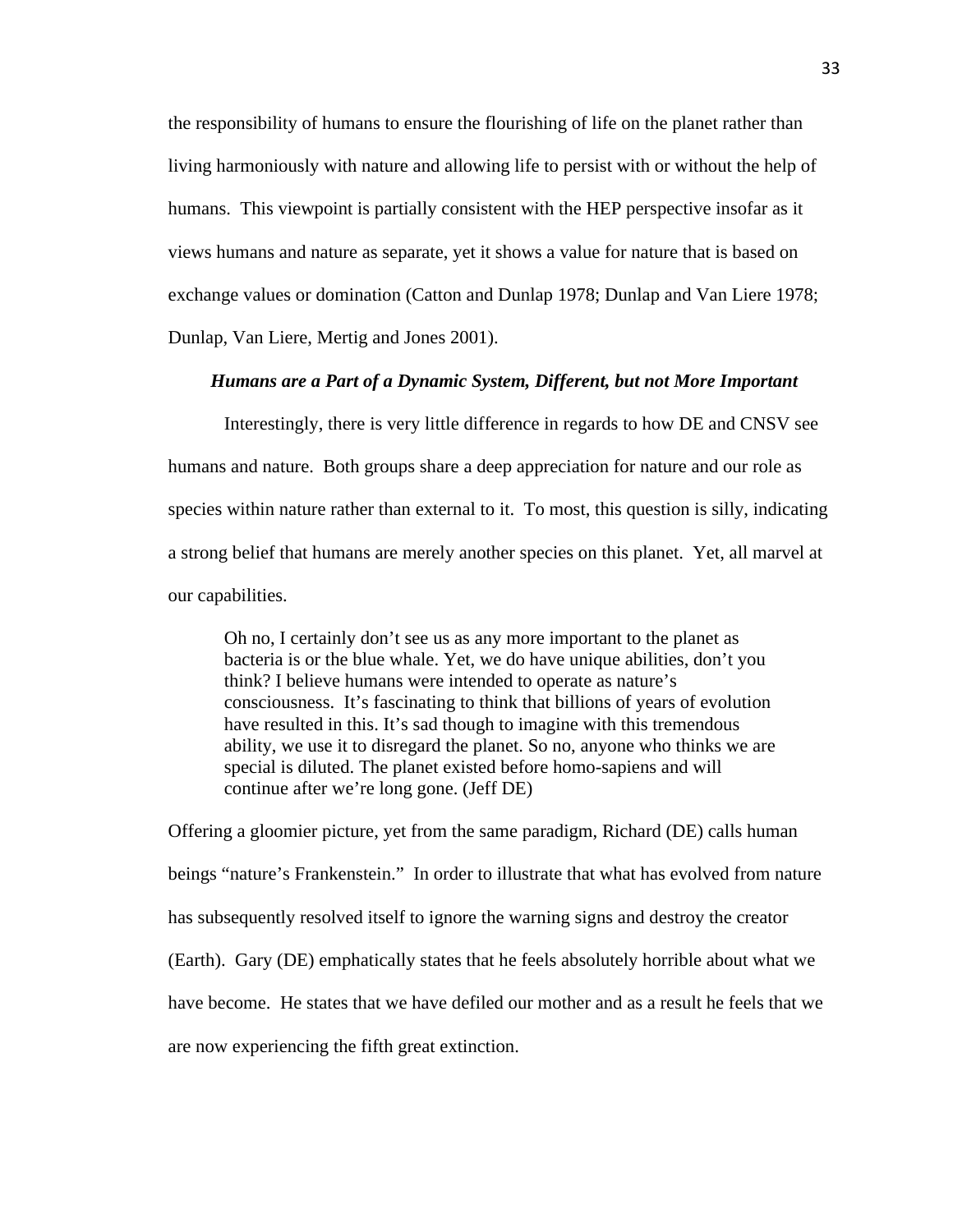CNSVs similarly hold the view that humans are not special in comparison to other animals but a unique species among many. Mary (CNSV) acknowledges that while humans have skills and abilities that can harm and help the earth, it is our perspective that limits us and leads us down the disastrous path.

What if one of those bacteria all of the sudden woke up and said, oh, this environment we are existing in is actually a living environment. When you're a bacteria, you have no way of knowing that. I think that's what Ellis, the guy that came up with Gaia, thought. That bacteria could say, oh, we're living on a living being. We have no way of knowing what that being is or how it operates. But we need to make sure that being stays alive because our existence is dependent on it. (Mary CNSV)

Reinforcing that notion, Fred (CNSV) also is astonished at the line of questioning that presumes humans could be in any way more important to the planet than other species. He, like the others, proceeds to condemn anthropocentric practices that endanger the environment. Fred (CNSV) points to life such as flora and fauna that exist as we do and how it plays a function in the larger system. Perhaps the most incredible finding within this line of questioning is the startled reactions from DEs and CNSVs at the notion that humans are more important or special in relation to other species.

When evaluating all three groups and their responses to humanity and its role within or separate from nature, the distinction is quite clear, yet all three hold a sense of responsibility to nature. The dramatic differences in perspective perhaps explain many of the following findings and how WU members differ from DE and CNSV members.

### INDIVIDUAL SUSTAINABLE PRACTICES

Exploring what measures each individual takes to live sustainably assisted me in determining how one manages their views with their personal practices. The responses again differ greatly between WU participants and those with DE and CNSV ideals.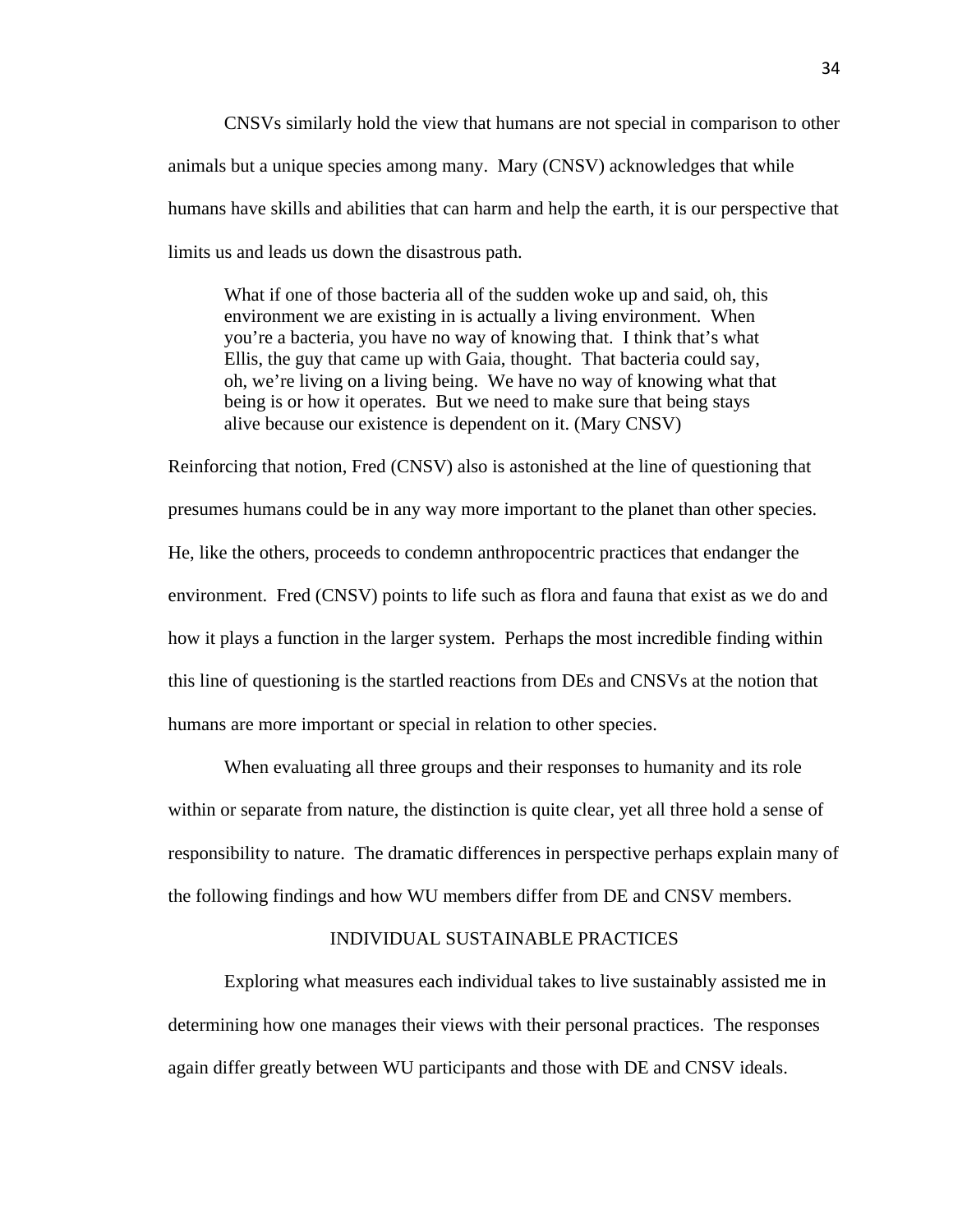Notwithstanding the positive message of responsibility towards the environment, WU members place stronger convictions on fiscal responsibility than an ecological ethic.

#### *Cost is a Priority*

 Dallas (WU) acknowledges that he does have a consciousness of the effects he has on the environment, however he manages that concern with his own survival. Dallas (WU) explains that for his way of life and current financial situation, these things do not weigh heavily on his mind. Dallas (WU) goes on to insinuate that in Texas being environmentally friendly is a metaphorical death sentence if not practiced by other small business owners. He feels that rather than incentive in the form of subsidy from the government, that he should receive tax breaks for being environmentally friendly based on having to pay more taxes if subsidies were the preferred method of encouragement. Interestingly, Dallas (WU) steers from his own practices at home to a more concerned effort in explaining how being environmentally friendly just does not have the reward that he seeks for making that lifestyle change.

John (WU) has a more tempered response and points to environmentally friendly practices as part of his approach to sustainable living. John (WU) indicated he goes to great lengths to ensure his home is properly insulated, shaded around the window areas, windows properly sealed, energy saving appliances, dimmer switches and a sprinkler system that is advertised as cost saving and environmentally friendly. Yet, John (WU) willfully points out that he would be lying if he told me that what motivates him to make these changes are strictly environmental concerns, when it is mostly about saving him money.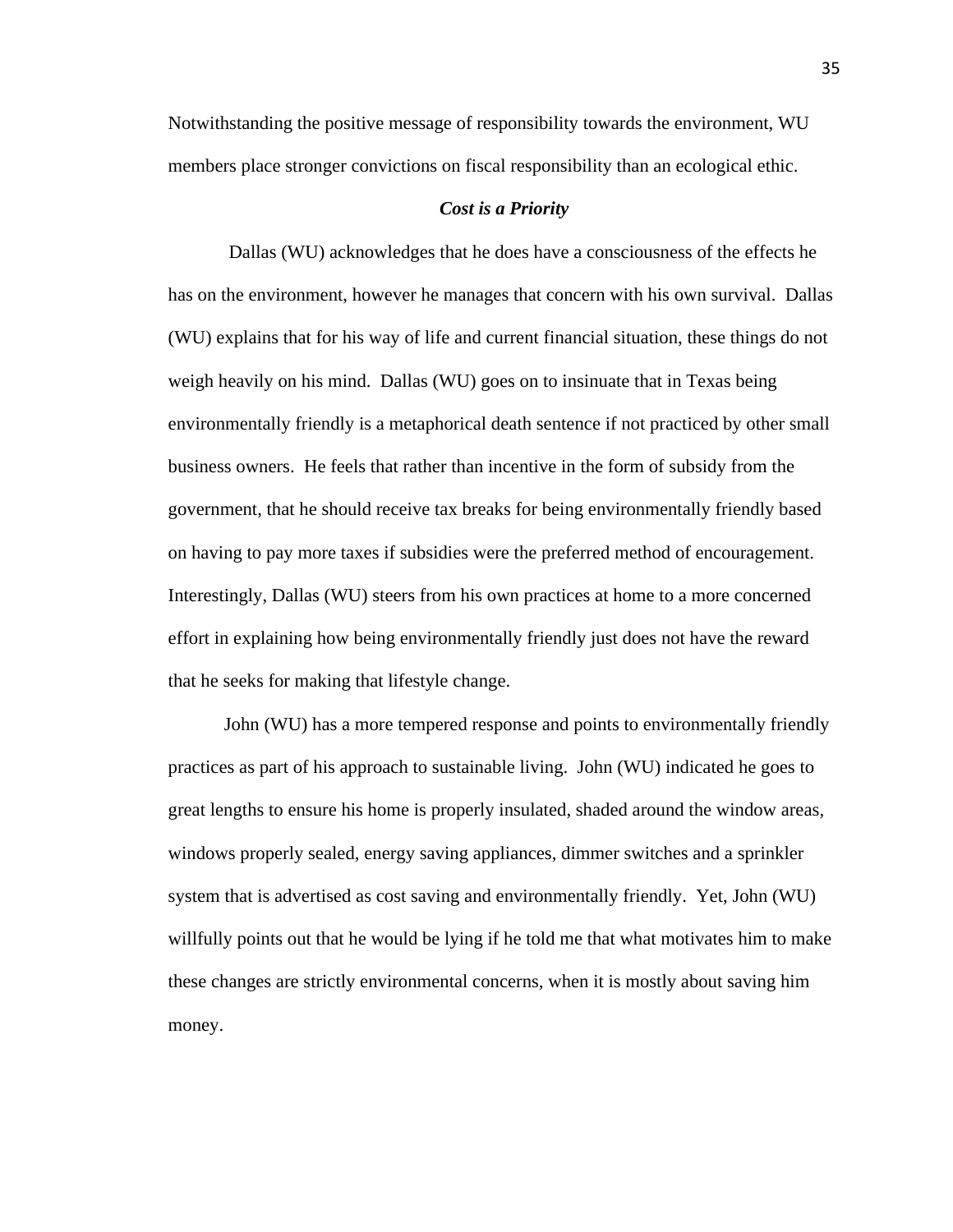The one commonality about all the WU participants is the utilization of recycling as a practice that does not necessitate a financial incentive. Most point to the readily provided service of the cities they live in as something that is easy to do and part of the existing infrastructure.

We do put bottles, paper and plastics in different bins because the city does that here, so we go ahead and do that. I suppose that is one way I help. (Wayne WU)

Jasper (WU) also suggests that rather than buy bottled water, he uses a filter, stating that it is not only cheaper and less wasteful, but that bacteria requirements are far more stringent on tap water than on bottled water. This informed consumership also plays a role in how Will (WU) views environmentally friendly or organic produce. Will (WU) says:

We like to buy fruits and vegetables that aren't sprayed too heavily, you know, organic stuff. I guess if more people cared about what they put in their bodies, growers would care about what they put on stuff they sell to us.

These statements by Jasper (WU) and Will (WU) indicate viable concerns for being environmentally friendly, but such concerns appear to be driven by consumer choices. Considering the groups inclination to support individual rights over governmental mandates, it is interesting to point out that they manage their sustainable practices around the importance to them monetarily and the safety of what they eat and drink.

### *Green Living is Being Simple, not Consumptive*

In contrast to the WUs, DEs and CNSVs are much more aware of consumptive

practices as a possible "greenwash" marketing campaign rather than truly sustainable

living. While they do practice some of the same methods as WU members, such as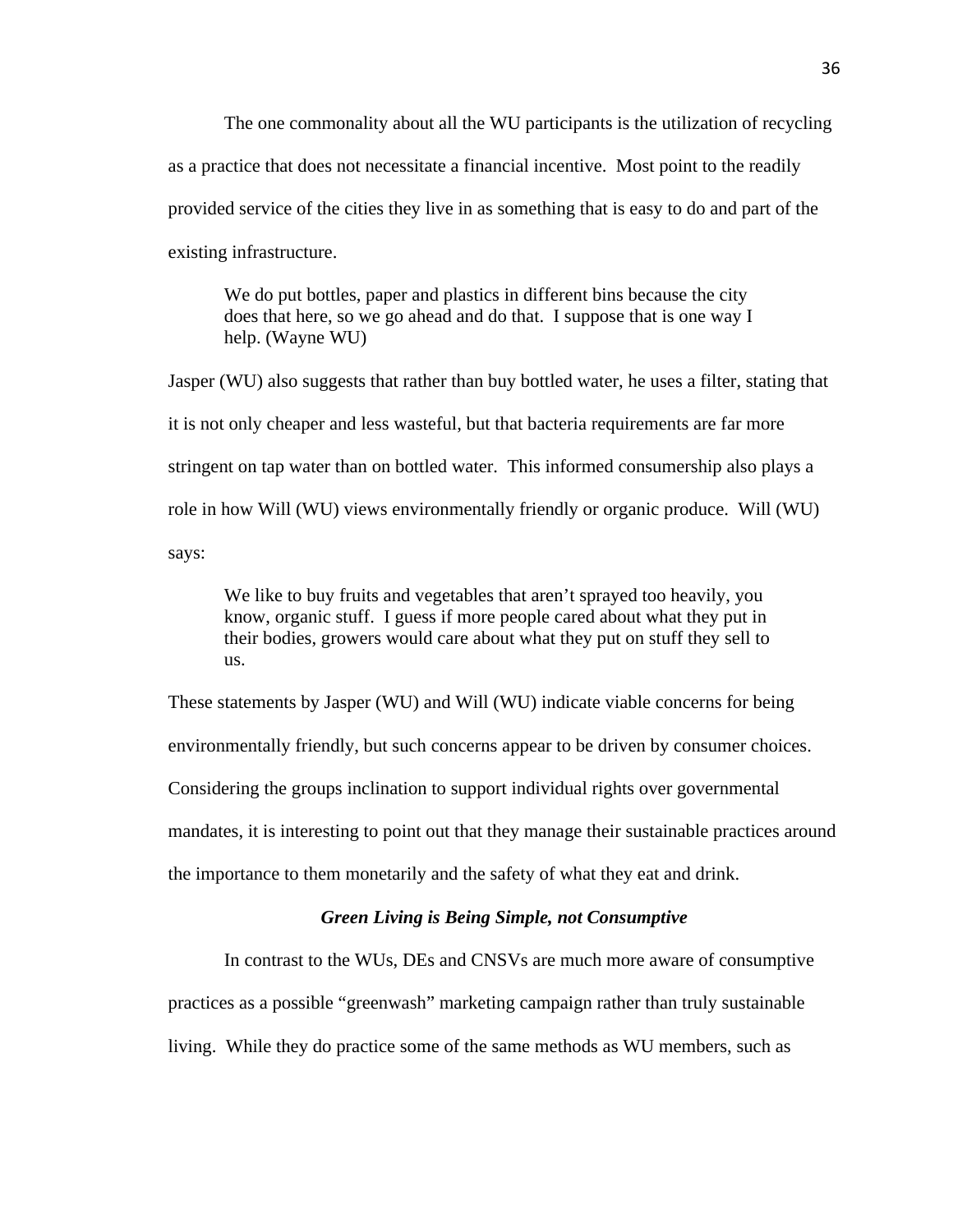purchasing energy star appliances, they seek out simpler solutions that do not require purchasing at all.

A lot of times I know it's a scam (re: green labeling). But I check things. The biggest problem is just the lack of selection here of products that are needed and handled in a fashion that is deemed friendly to the environment. I mean, I come from an educated background, I check things. I mean cheap goods, shirts at Wal-Mart, I think, where did it come from, how were the people who made it treated? A lot of people don't really look into that or care. Look at the hybrids. How much went into building that? How much waste was given off in its production? You still put gas in it. So is it really a solution? (Betsy CNSV)

Mary (CNSV) shares this concern about green labeling and states, "I look at it with a

jaundiced eye." Mary (CNSV) like Paul (CNSV) is wary of the corporate mindset of

profit as the primary goal. Both point to the organic labeling of dairy products as

disingenuous due to milk production being run by agri-business, not small local dairies.

According to them, the concern is more than just the production of the milk, but the

management of cows, land, water and the environmental ramifications and consequences

of running a dairy farm. One CNSV member even considers herself an adherent to the

"no impact man" philosophy:

I don't bathe every day. I take either very shallow baths or very short showers. I don't run the water when I'm brushing my teeth. I don't flush the toilet every time I use it. I don't travel by plane a lot. I recycle so much that I have almost no trash, and I have started recycling in this building and we have big events and we recycle everything. I compost my vegetable waste. When we have events, we have a set of a hundred plates, cups and utensils. I can finish an event for one hundred people and have only one trash bag to throw away. And all of that is biodegradable stuff. (Lilly CNSV)

Not only does she employ this strategy in her own residence, but she actively promotes this in her place of business. As an events coordinator she actively dismisses the notion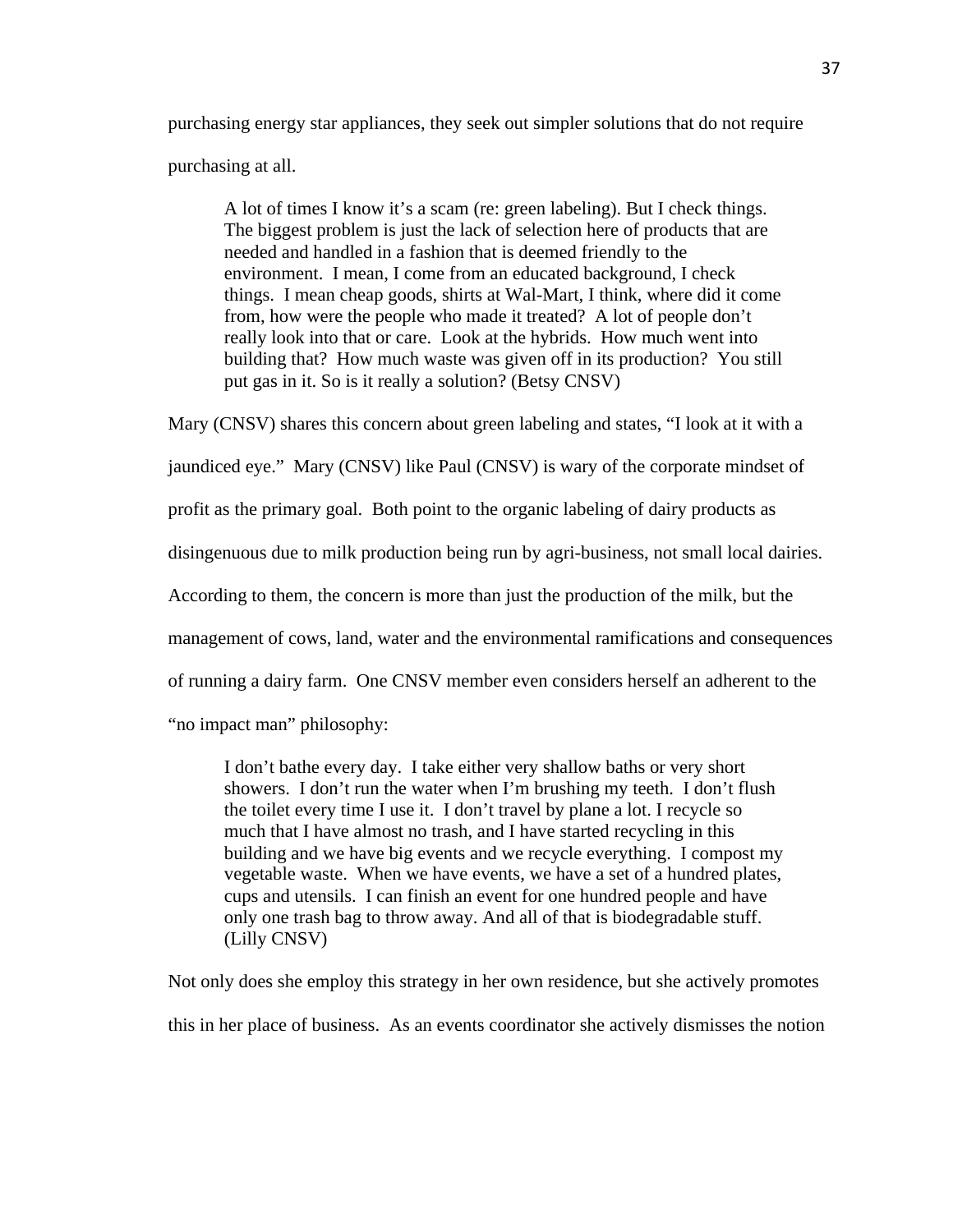that being sustainable is expensive, but she is quite proud of her frugality and how much money she saves as result of sustainable practices.

DEs, like CNSVs, also examine closely items labeled for their "green" properties. Richard (DE) thinks of it as "hoopla and cheerleading" stating that the non-consumer is the real environmentalist. In contrast to purchasing green items, Richard (DE) prefers simpler solutions such as making his own bread, shopping at local markets rather than chain stores, and most importantly to him, never buying fast food. Richard (DE) prefers choosing healthy seasonal meals that he views as not disturbing the Earth's cycles. This idea of seasonal foods and local markets resonates with DEs. Tanya (DE) and Tina (DE) both advocate shopping at local markets, supporting local farmers and ensuring the food they consume is sustainably produced.

Reuse is a prominent theme for most DEs and CNSVs. Both groups not only state that they reject consumerism but most practice reuse by purchasing second hand clothes. Tina (DE), Tanya (DE), Lilly (CNSV), Mary (CNSV), and Betsy (CNSV) all indicate that they shop at thrift stores, garage sales and on Craigslist for second hand clothing. While some are concerned that some of the items they purchase may have been produced unethically (developing world labor), they all believe that the reuse of these items help to limit their consumptive impact.

Richard (DE) takes this idea further -- rather than buy second hand clothing, he and his wife make their own clothes. He indicates that when shopping for linen they are careful in choosing only those that are produced nearby and that are not "sweatshop junk." Most of these individuals take great pains to manage themselves in a manner that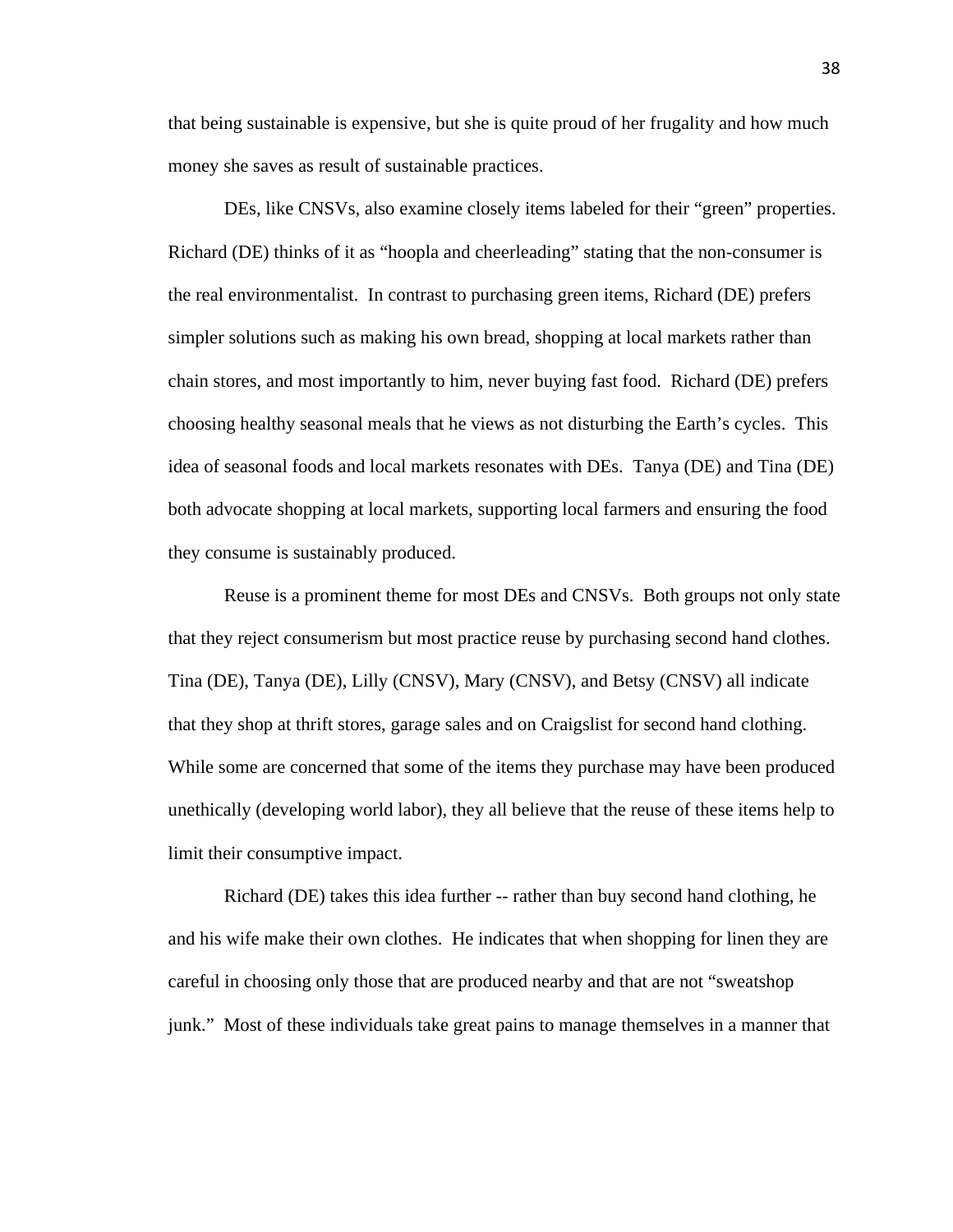they feel serves an environmental ethic. Yet, in doing so, all the individuals feel liberated from the social norms of society.

I would encourage people to start making the little changes. Don't let it hurt, be creative, we're the lucky monkey because we are clever. Be clever, be creative, have fun. Make those little choices and learn about the planet and figure out ways to be less of a footprint on Earth. (Paul CNSV)

I find that Paul's (CNSV) statement accurately portrays the mentality of most of the participant's views on living sustainably.

#### *Promoting Sustainability through Dialogue*

As Paul (CNSV) points out above, sustainability, environmentalism, and conservationism are ideals that many DEs and CNSVs do not see as a burden, but a lifestyle they champion. Several members from both groups remark on the importance of speaking to others and sharing information, tips and just establishing dialogue with people. This dialogue ranges from seeking out a willing audience when they feel the need to talk about issues, modeling their homes, and outright organizational advocacy.

When we started building green homes, nobody really knew what we were doing and we generated a lot of interest in the community. My brother and I gave tours every weekend for eighteen months while we were building homes. Mind you, this wasn't part of our deal, we were just interested in building these homes, but we felt the need to teach when people of no background in environmentalism or conservation began to ask questions. So, we began to give workshops on educating people, we were putting our money where our mouth was. Even my daughter started a recycling program at school where they weren't throwing anything away and we were taking it to recycling centers in town. (Fred CNSV)

The sense of sharing the knowledge and concern is also shared by Betsy (CNSV) who talks of "spreading the word," in social settings, family events, and formal settings, where she acknowledges speaking about many environmental issues in her classroom and in board meetings. Tanya (DE) also speaks of writing an online blog about sustainable life;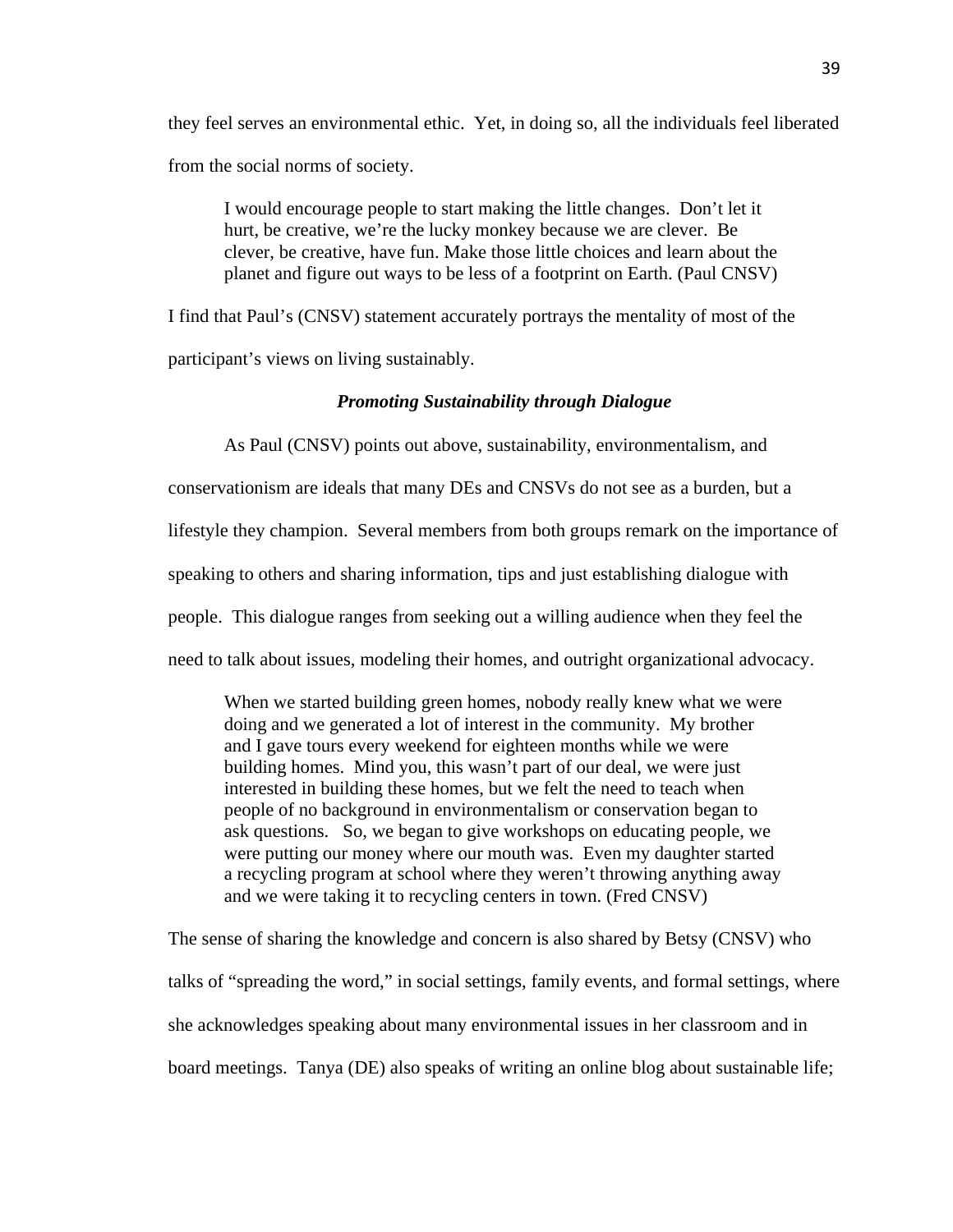where she has many novice and environmentally minded individuals following her biweekly updates, commentary on news reports, and advice on managing a sustainable household. Likewise, Richard (DE) publishes what he calls an "underground newspaper" for the deep ecology movement in ways to combat the corporate mindset and fighting what he terms "the ecological fight for our future." Tina (DE) takes a more passive approach of dialogue by encouraging her kids and their friends to start environmental projects and communicating with the school they attend to help sponsor these ideas. She states, "I think a sense of community with people eases them into acceptance." These examples clarify the lengths that these individuals go to not only live a sustainable life, but promote it through active participation with the community, society and just being outgoing about their values. This should register as a strong dedication to developing an environmental ethic in their surroundings. This finding shows that in contrast to a nonactive member of an organization who simply pays dues, that these advocates certainly promote sustainability not only in their homes, but outside of it as well.

#### PERCEPTIONS OF ENVIRONMENTAL ISSUES

The final group of questions centered on broad and specific examples of ecological limitations and crises. It is likely these are the most important explorative set of questions in relation to how individuals view the environment and what our impact is on it. Global Climate Change emerged as a strong dividing line between WU members and DEs and CNSVs. However, I found that the remaining themes showed similar views with respect to energy production, behavioral change and optimism for the future.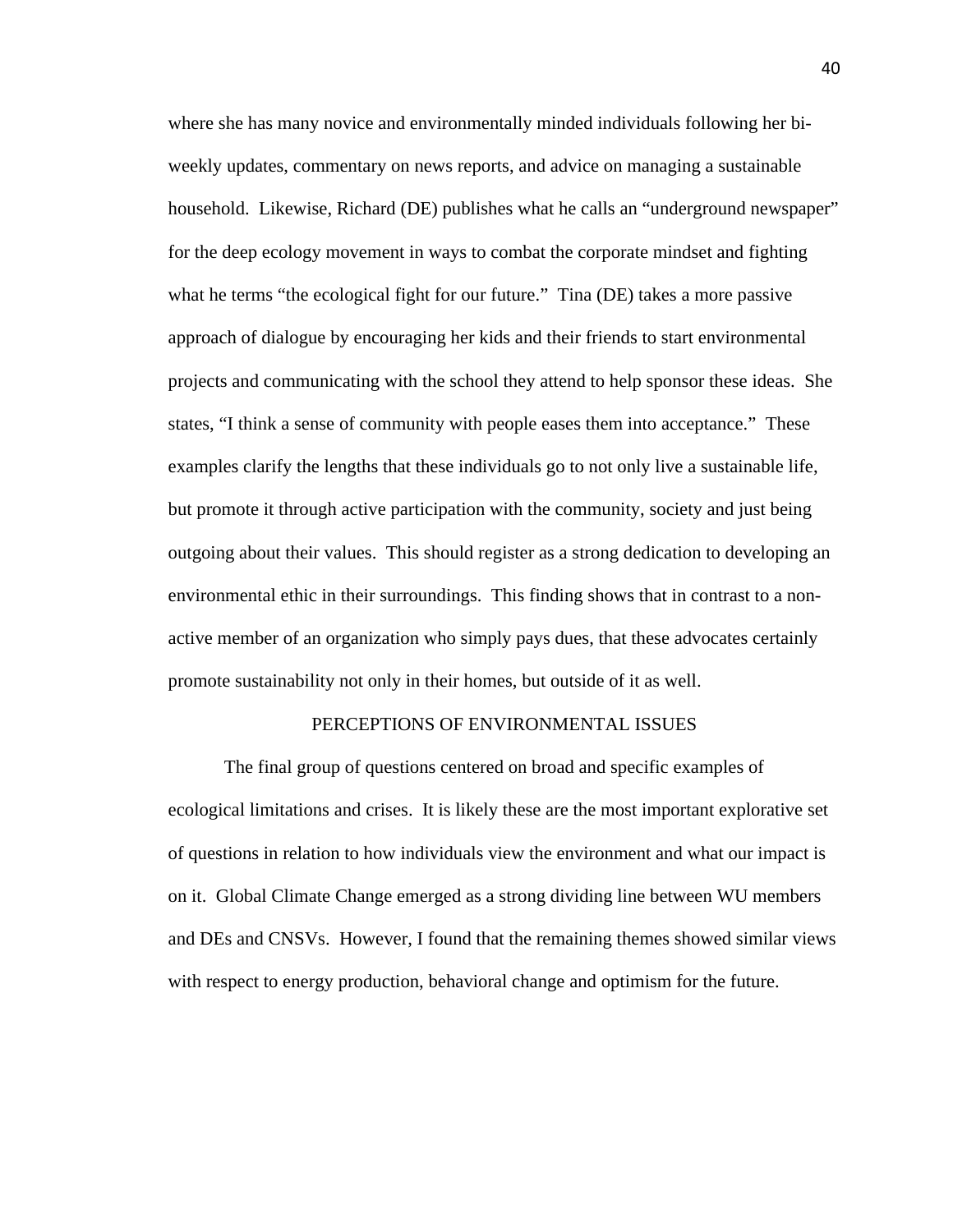#### *Global Climate Change*

No topic in this research is more provocative or divisive than the discussion of Global Climate Change (GCC). Similar to its portrayal in the media, GCC is delineated along political lines rather than strictly on the science of the matter for WU members. The discussions with almost all WU members results in either denial or refusal to accept that the science of GCC has reached a consensus. While one WU member does accept the anthropogenic cause of GCC, he ardently defends the need for more tax breaks on behalf of the energy companies in order for the market to seek out solutions to solving these problems. Dallas (WU) feels that it is not the role of the government to artificially create markets for carbon credits or to provide subsidies for alternative energy research when the best possible solutions lay with the energy companies in existence. Dallas (WU) acknowledges that mistakes have been made by energy companies, but responds that no other institution could be more driven to solve a problem, than one motivated by profit.

Dallas (WU) is not the norm, however. Jasper (Wu) does not dispute that humans can affect nature, but he believes that climate scientists are far too cozy with government funding to accept their findings as objective. He states:

You need the big tent with a lot of opinions, especially when there are leaks of emails showing disingenuous actions. The things that came out from that British meteorology school or group, they are those controlling people. If you are going to be in science, or in science in that part of the world, you have to go through that agency, and I'm afraid it taints it and leans things in the direction of what's popular. (Jasper WU)

Both Will (WU) and John (WU) share the belief that too much is made in the media about GCC and not enough research had been done to ensure that the findings were indisputable. This is a common factor for WU members that are concerned with the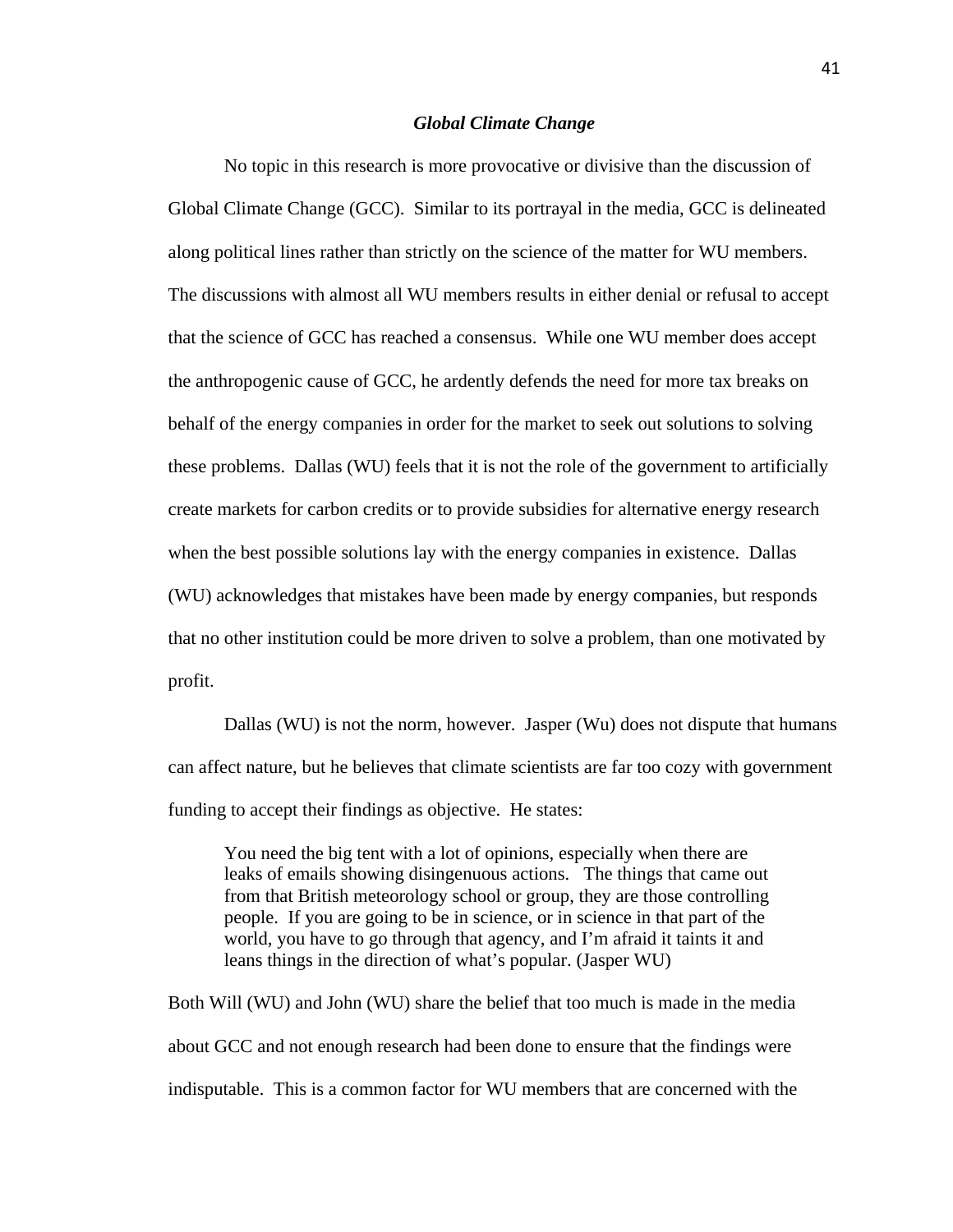suppression of critical research that disputes GCC findings. Wayne (WU) states anecdotally, "it's bullshit" and points to this past winter as evidence of what he terms "the hoax" being perpetrated by individuals seeking government grants and global equality. Wayne (WU) persistently admonishes the efforts to curb global warming as a national threat due to the fact that, in his opinion, competing nations are not harboring the same concern and will continue to produce as they are, leaving the United States uncompetitive. While motives cannot be discerned from this research, it would appear that most members of the WU group fear the economic ramifications of actions taken to limit carbon emissions. Jasper (WU) and Wayne (WU) explain that any government imposed limits on the private sector would result in federal regulations that endanger the free market and profitability of industry.

In contrast, DEs and CNSVs unanimously view GCC as reality and an urgent dilemma facing humanity. The consensus feeling is that solving this crisis is connected to other pressing environmental problems.

I would not separate it out from the other environmental issues, because I really think they're all parts of the one greater whole. I would view climate change as part of the overall environmental concerns which include things like pollution, habitat destruction, which you know all these things ultimately trace back to that question. Climate change, pollution, extraction of resources faster than they're being replaced, you know just everything is one giant problem. It's all connected. It all needs to be treated together because the root issue is the same for all of it. (Tanya DE)

Despite all DEs and CNSVs placing GCC's level of importance high on a scale, they do not stratify the other environmental concerns as less of an ordeal. Tina (DE) echoed this sentiment stating, "I certainly think that it's one of the core issues, when you look at issues of extinction and issues of pollution, when you change what is creating global climate change, you change those as well." Mary (CNSV) and Lilly (CNSV) suggest that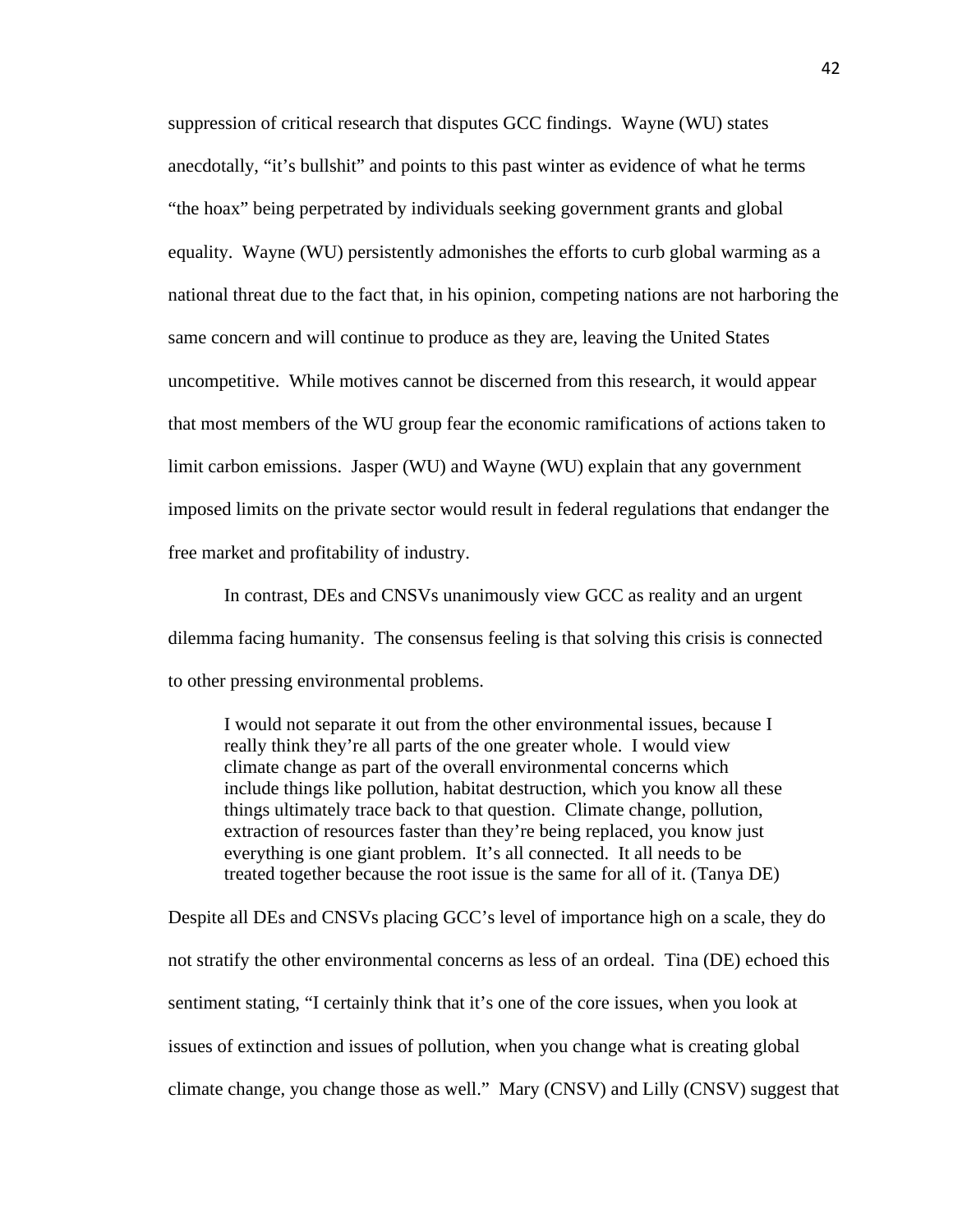what is most startling about GCC is the aspect that becoming sustainable now has a time limit. Both use examples of melting ice caps, water shortage, animal extinction, desertification of arable land, acidification of the oceans, and the disappearance of islands because of rising seas as indicators of impending problems that face the planet over the course of the century. The connection of GCC to environmental impacts for both DEs and CNSVs demonstrates their rationalization that GCC is not only important for the human species but for the thriving of ecological systems. This appreciation of the natural world highlights what is a strong NEP perspective in these individuals.

#### *There is a Need for a Shift in How We Produce Energy*

Members of all three groups agree that a transformation in energy production is needed. The difference rests with why an alternative form of energy was needed. WU members felt the shift in energy was necessitated due to the viable economic impacts that developing an alternative energy resource would bring. Jasper (WU) fears that governmental intervention in private industries is hindering the development of alternative resources by those capable energy companies. His opinion is, "the current energy companies have already developed an infrastructure to supply us with these things, and it is just a matter of what type of energy, nothing else." Jasper's (WU) concern is the Federal government's subsidization of alternative sources of energy by way of wind and solar would create an unfair advantage to those industries when energy companies in existence are already capable of handling a transition. Wayne (WU) and Will (WU) both recommend that the free market be allowed to work outside of regulation, yet they do not share Jasper's belief that energy companies should be responsible for developing alternative fuel sources.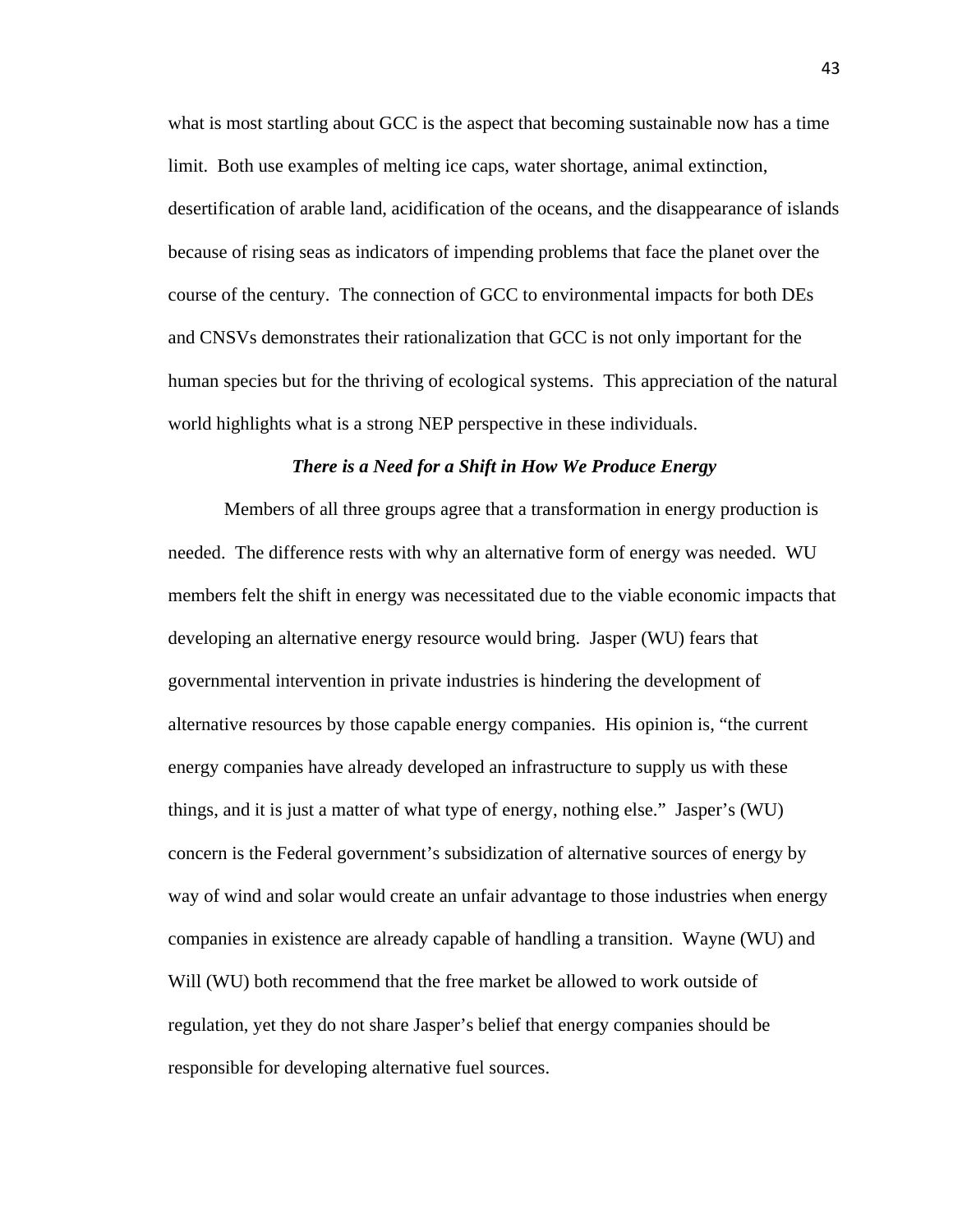People need to realize that, in fact, I was talking about this the other day. Everybody thinks it's the oil company's responsibility to come up with different sources of energy, and that's not true. Oil companies are in the oil and gas business. Anyone with a brain and understanding can try to come up with different alternative energy sources. (Wayne WU)

One can surmise that the need for a shift from fossil fuels to alternative sources is accepted by WU members, however, the motivation and onus is not necessarily placed on energy companies by all its members. It is unclear whether they feel that free market ideology trumps necessity or necessity requires the free market ideology to solve problems. This interview suggests that the sense of free market entrepreneurship gave these members the persistent mindset that all solutions be funneled through market valuation. Dallas (WU) is the only WU member who hints at government involvement, yet only in the form of tax incentives, tax breaks and perhaps the government easing environmental restrictions. His rationale is that energy companies are like children not wanting to do as they are told. Setting rules for them when knowing they will be broken was counter-productive to finding solutions. In his opinion, government needs to "play ball" with corporations in order to utilize the immense resources that energy companies command.

DEs, while in agreement that weaning ourselves off of fossil fuels is necessary, do not necessarily believe the answer is only energy production but how society is organized. Gary (DE) explains that solutions should not come from the top-down, but the bottom-up. He is emphatic in stating that energy providers hold the population in bondage by necessity. In his opinion, energy independence is the key to not only solving our problems, but eliminating the need for large transnational corporations to exploit other nations for their resources and subsequently destroy the environment by using those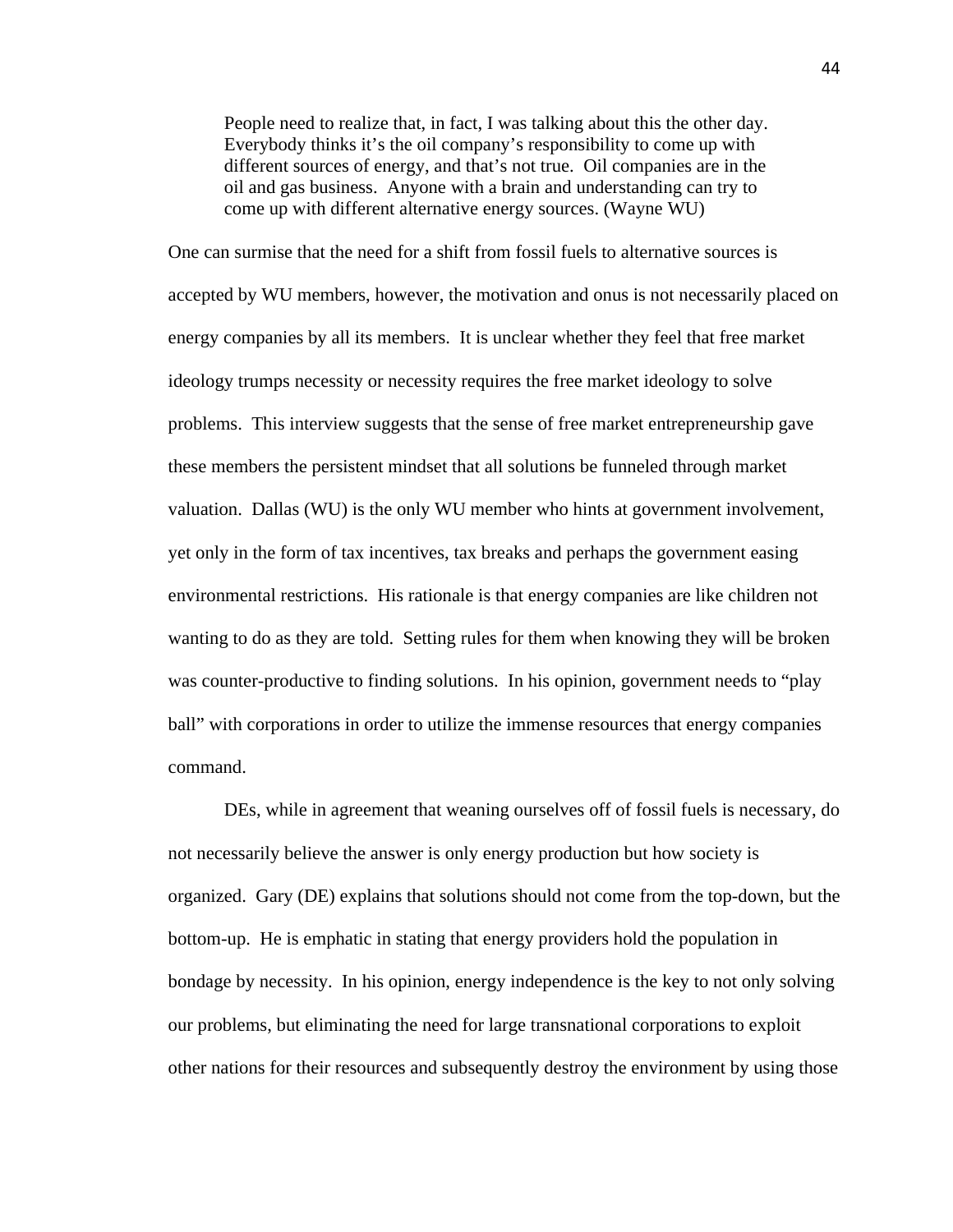resources. Tina (DE) similarly views the answer to an energy shift as necessitating a ground-up approach.

People have to shift fundamentally their belief in how much energy they should have serving them and their needs. When you make that self examination about yourself, you realize you can address energy issues with less demanding options such as a windmill in your back yard and solar panels on your roof. So I think it's a mindset shift in individuals and in families that ripples out into communities. So again, I'm thinking bottom-up approach. (Tina DE)

Simplicity, as in their answer on being sustainable, is consistent with this question as well.

CNSVs view themselves as much more pragmatic and willing to accept infrastructural changes. Paul (CNSV) reasons that being human, we are not special in any physical sense and do not have special sensory perceptions that other animals have. In turn, he points to our ability to innovate and to imagine, and with this he feels that we can address our energy crisis on multiple fronts by utilizing all the tools at our disposal. Mary (CNSV) expands on that notion by claiming we all will not be on board when we decide to make the shift. In her opinion forcing others to subscribe is the wrong approach. Thus, Mary offers a solution that can perhaps bridge us to a sustainable resource. In her opinion, much like a drug addiction, you cannot shock the system as it will become "reactionary" and perhaps lead society to respond negatively. Betsy (CNSV) also feels that the process perhaps needs to be gradual due to how many individuals are reliant upon the oil and gas industry. However, she has a suggestion for speeding up the process:

I mean, you're in a state where that is one of the prime methods of income, so it's a hard sell. I have friends that are on the edge about global climate change and as soon as the gas prices went up, they traded in their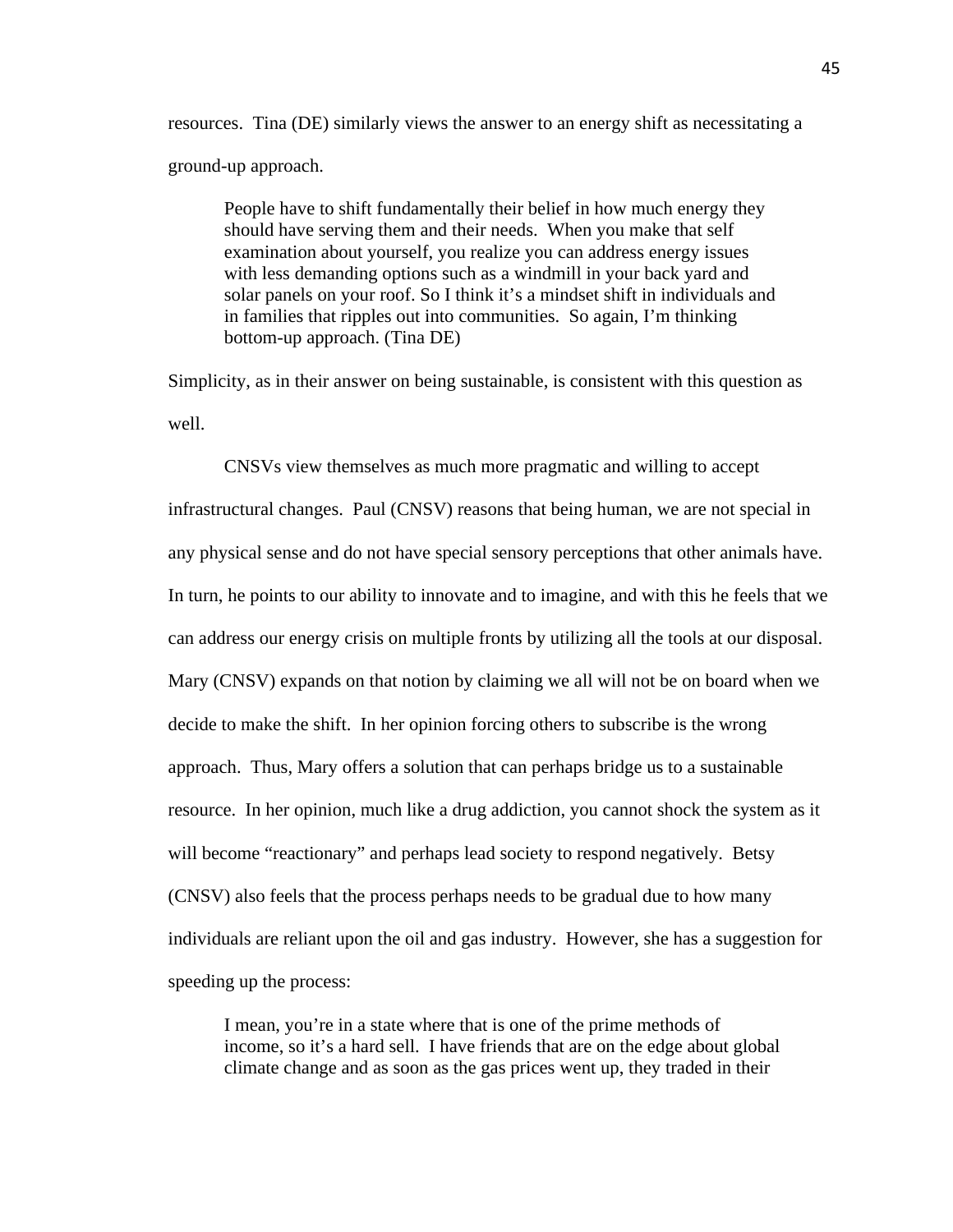Suburban for a Prius. Gas prices need to reflect the actual cost for us to have a fair talk about converting to a different fuel source. (Betsy CNSV)

This pragmatic approach may be reflective of their involvement in conservation organizations that seek to reach out to individuals of all ideologies for the preservation of common interests. Obviously not all subscribers to preserving a section of land or water will do so from the same mindset. It is conceivable that members who seek to keep waters pristine are business minded individuals who profit from tourism. Perhaps exposure to those types of individuals gives conservationists a better grasp on reaching out to people despite ideological differences. Working cooperatively with others according to Mitchell, Mertig and Dunlap (1992) has been a key component in the success of institutionalized groups that work within the confines of the law through lobbying and other legislative processes.

#### *Changing Behaviors to Alter our Trajectory*

Another shared concern from all three groups is the direction of global civilization. The impact of exploding populations, development and economic turmoil concerned members of all three groups. The concern however resulted in a myriad of responses that advocates changing our behaviors as well as technological solutions. Betsy (CNSV) and Will (WU) both clarify that technological innovation will be a necessity since most people will not accept decelerating progress. Yet, both are adamant in suggesting that technology could be no more than a bridge or in the long run it would become a crutch for civilization to limp along while the problems went unsolved. Tina (DE) and Tanya (DE) prefer a much more behavioral and attitudinal shift from the sense of entitlement that many developed nations feel. Both clarify this by examining the imbalance in wealth and the exploitation of developing nations.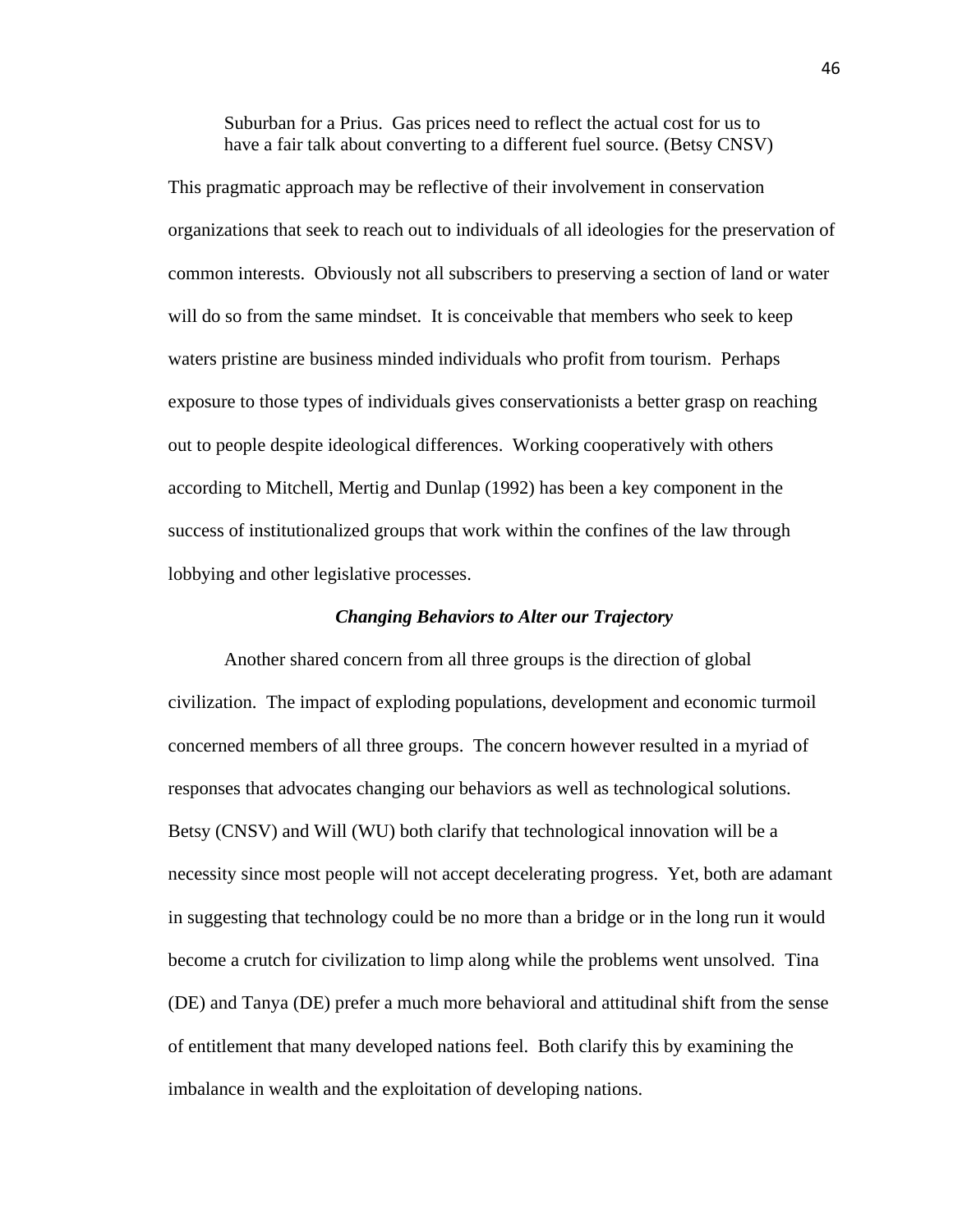I think in order to stabilize things like population and growth we have to recognize we are not entitled to a standard of living that is obscenely higher than other people who occupy the same planet. We need to work that out in order to come to some level where everyone's needs are met and civilization can live sustainably. (Tanya DE)

Most respondents who agree with this notion point to our wasteful behaviors and excess as being the root to our unsustainable path. Jeff (DE) feels that simply looking at our economic choices as a nation that advocates spending rather than saving, glorifies possessions as items of stature, and always needing the new gadget or a bigger home as part of our problem. According to Jeff (DE), no amount of technology can protect us from ourselves when we are simply retaining the same values that produced the waste and ecological destruction that we have today.

Those individuals stand in stark contrast to Wayne (WU), John (WU) and Jasper (WU) who all feel that there is an abundance of resources yet available to people and it is the job of technology to seek out ways to utilize those unconventional methods. While behavioral and attitudinal changes need to be made according to them, technology is seen as yet another untapped answer.

When has civilization ever moved backwards to move forward? It's a paradox, it's silly. The world is far too complex to seek simpler solutions when you have other nations creating superior technology and continuing to grow. Hell, look at China, in the span of a few decades they went from mud huts to being the United States' loan shark. We have to develop technologies that make us less dependent on foreign nations for resources and money. When the government eases restrictions on valuable resources here in America, you'll see the next technological boom because the money is going to stay here. (John WU)

Evidently for some, the problem is not us, as in the world, but us, as in the United States. This is a particularly concerning finding as many of the problems perpetrated by humans on nature are not occurring in a vacuum and do have global ramifications. This view of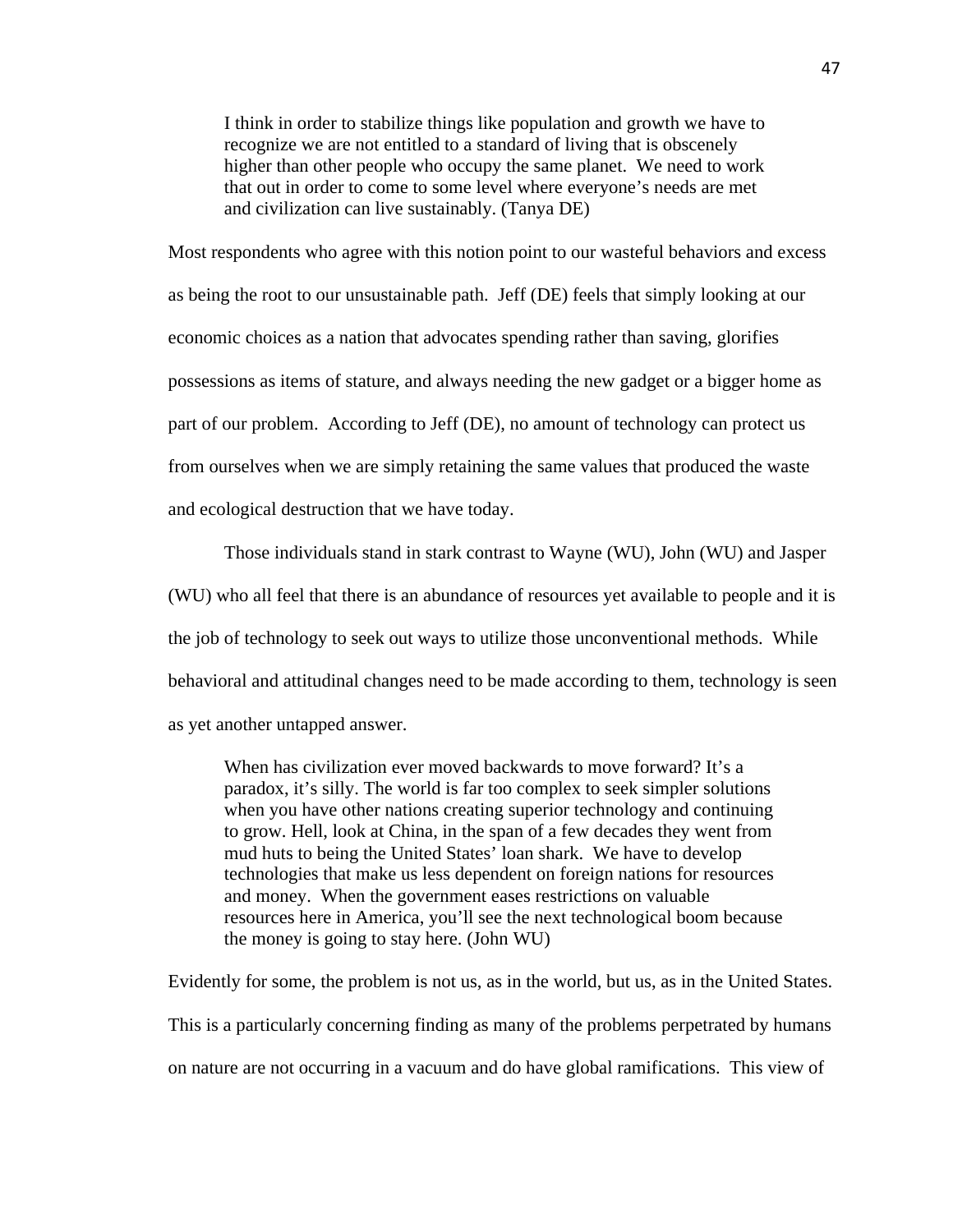matters certainly fits the WUs mantra of pushing back against environmental restrictions for the benefit of the individual or corporations. Reitan (2004) states in his admonishment of overlapping priorities that sways toward environmentalists as unfair to the individual due to all citizens not adhering to that ideology.

#### *Optimism*

Undoubtedly, the future can appear bleak when discussing issues of

environmental concern. And there are certainly members who feel quite pessimistic about the future of humanity and of the condition humans will leave the planet. Yet twothirds of those interviewed have a bright outlook for the future. Many point to signs of ecological social change such as the prevalence of green marketing. Despite their suspicion of its manufactured advertising, they grasp on to the need for corporations to do so as a sign that people are becoming more aware and cognizant of the fact that we can control our impact on the environment.

I am hopeful, I remain optimistic. I tell people when they come to my viewing they'll find me smiling with my fingers crossed. We're in this separation tendency. That isn't helping. I think we'll whoop that, I think we'll have to. We don't all have to love each other, but we can work together. Discovering ways to be more sophisticated in how we interact with each other is important. I think we'll solve the energy crisis or we'll find some balance. I have to think that, or why else am I doing this. (Paul CNSV)

This feeling is shared by the others as well. Dallas (WU) points to the interconnectivity of people and the fact that cities are starting to bunch together, even in a state as large as Texas, along the I-35 corridor. Dallas (WU) hints that this is not a bad thing, because through technology we will seek ways to make these new structures greener and not just one big iron and concrete metropolis like New York. This idea of connectivity also resonates with Gary (DE).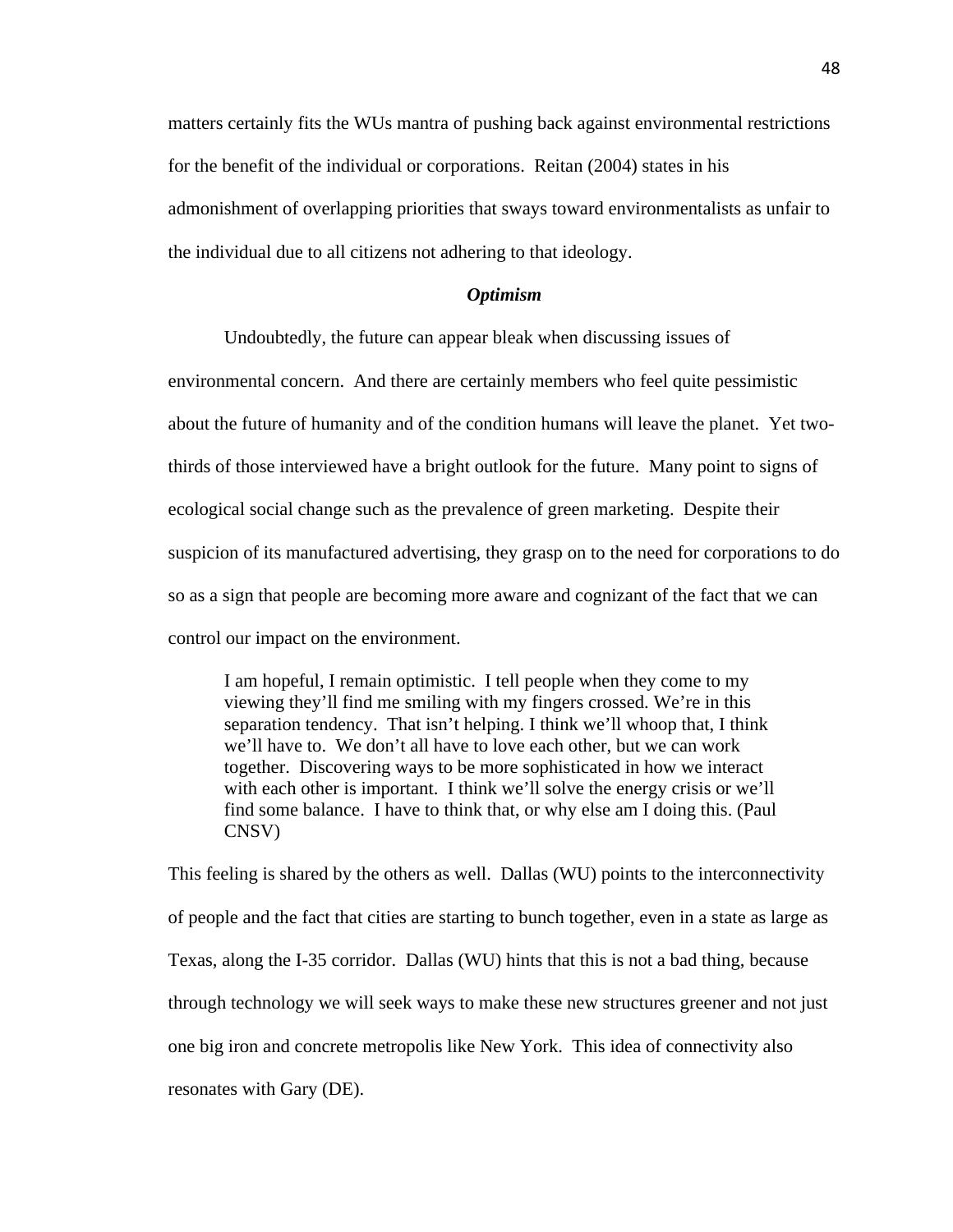I see a world of cooperative human beings living in a garden with respect for all life forms. We're not all that different. This whole thing about individuality and all of that to me is just wrong. The more advanced species cooperate in this world. Take for instance the idea of cutting edge medicine looking to treat people at the cellular level. What we want to do is take care of our cellular health and then you'll be healthy. That can be extrapolated to any level of life on Earth. We are on a living body, if we are unhealthy, so is the planet. (Gary DE)

Optimism to many respondents is the key in holding the sustainable movement together. Like Paul (CNSV), Fred (CNSV) feels that the change will come when people make the choice to live together and form a sense of community that does not rely on outside sources of energy or resources that tie people down to corporations and other paternalistic entities that thrive from dependence. In his view, the planet will eventually have an energy network that transcends the planet allowing for areas in sunlight to power areas in darkness.

One could make the argument that these individuals are perhaps disconcerted based on current events and apparent warning signs that the planet is quickly changing for the worse, yet it is no surprise that individuals who promote a change also feel positive about their efforts. Members of WU movement such as Jasper (WU) do not see quite the same world, as the idea of collectivism does not mesh well with WU ideology of individual property rights and decentralization of authority. He and Will (WU) see a future where the nation has thrived based on energy independence and technological innovation.

These findings indicate differentiated perspectives of the environment from the views of WU members in contrast to CNSVs and DEs. While very few differences are found between CNSVs and DEs, WU members and CNSVs are much more in tune with mainstream society insomuch as they do embrace technological solutions. This feeling is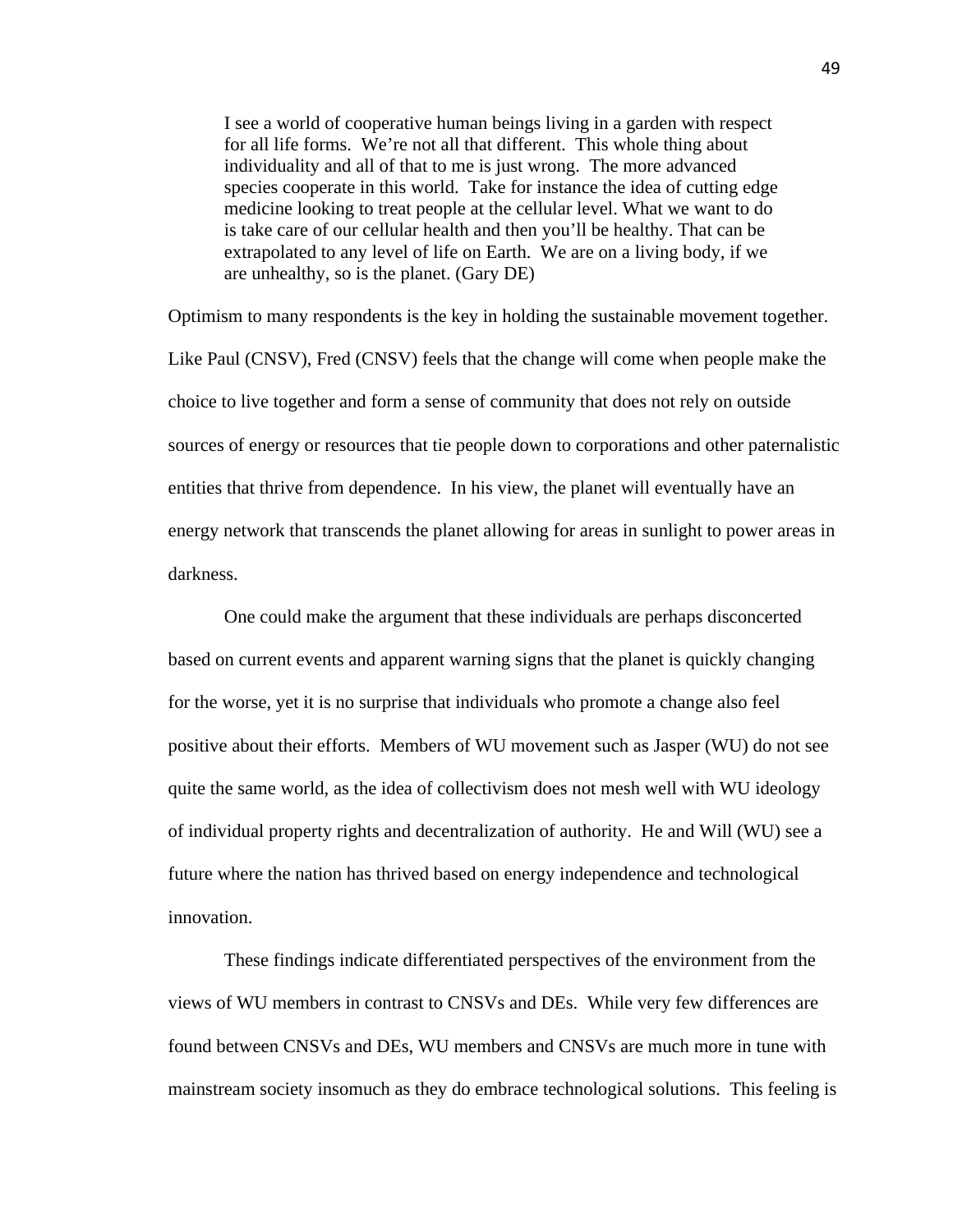tempered by CNSVs agreement with DEs that simplicity and harmonious existence with nature is paramount.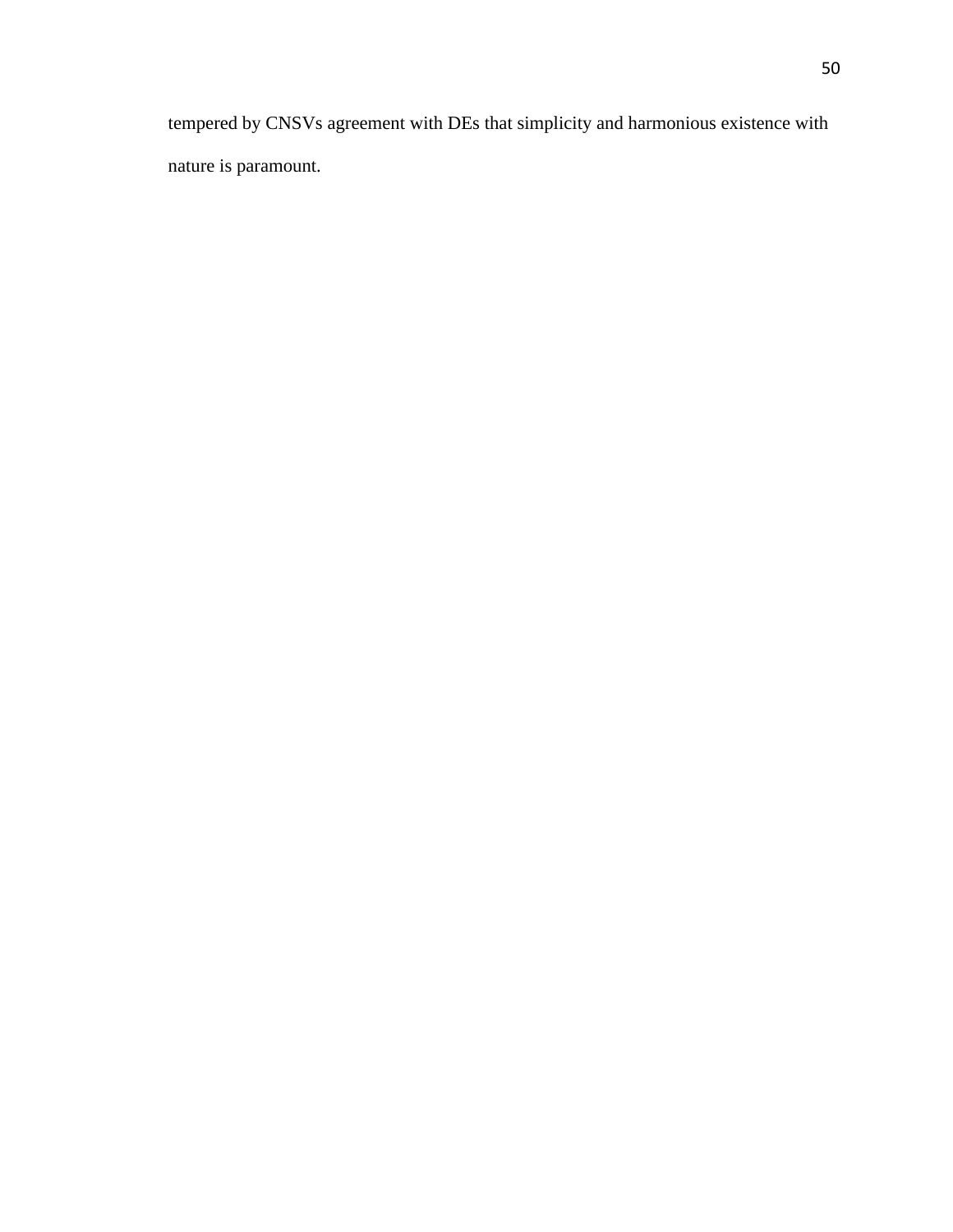## **CHAPTER V**

#### DISCUSSION AND CONCLUSION

This research explores the Wise Use movement, Conservationists and Deep Ecologist for the presence of the New Ecological Paradigm. Not surprisingly, the Human Exemptionalism Paradigm was found to be quite prevalent within the WU movement. All WU members interviewed for this research believe humans had dominion or even divine right to the Earth. In comparison, The New Ecological Paradigm was very prominent among the DEs and CNSVs. The CNSVs are anthropocentrically motivated since many were members of watershed groups, sustainable home builders and river foundations, and these organizations generally seek to preserve natural resources for the importance to humans. Nonetheless, in exploring their personal views of the environment, they do not differ from individuals who adopt ecologism as their ideology. This finding sheds more light on active members of CNSVs as being perhaps just as ecocentric as DEs and perhaps the need to explore more in depth the members of conservation groups.

One significant finding is that individuals in this research who experience nature in some form or manner at a young age through familial encouragement have a positive correlation with the NEP perspective as adults. Nearly all DEs and CNSVs share some fascinating story about growing up in the forests, hiking, canoeing or just being immersed in nature as their sanctuary. While this research does not allow for a generalization to all

51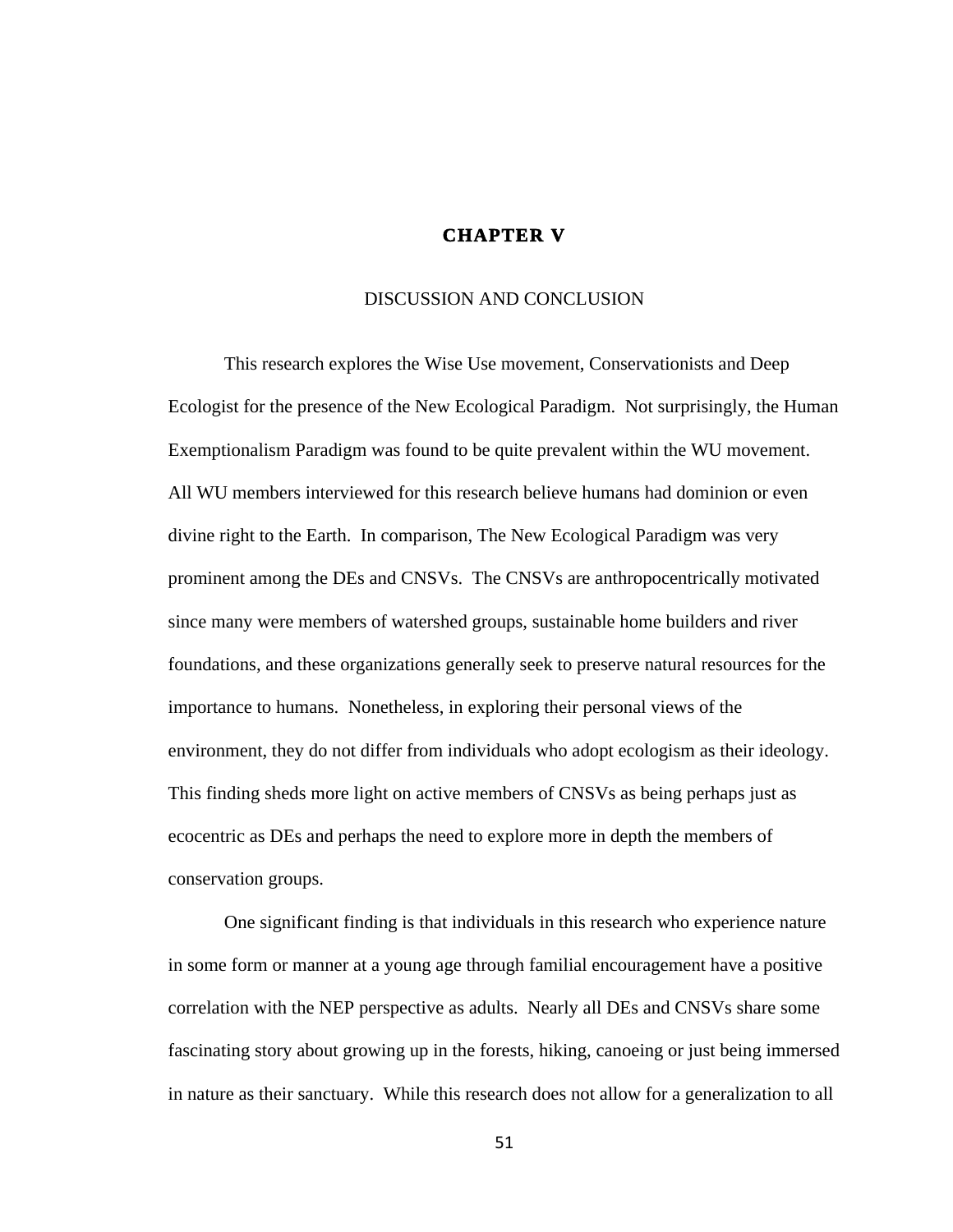DEs and CNSVs, the findings indicate that the adoption of the NEP perspective may have begun at an early age as a result of exposure to the natural world. Not coincidently, those with the strongest convictions on being responsible for the environment within the WU movement also share experiences as a child or young adult that left an appreciation for nature.

This finding is likely the most important for several reasons. If there is indeed a connection between early exposure to nature and the development and acceptance of the NEP, the connection itself provides an avenue for those seeking a paradigm shift. This finding, if applicable to most individuals, could become a blueprint for establishing ecocentric values at an early age. There are obvious limitations to this component for urban schools. Yet, knowing that frequent and early interactions with nature helps promote ecocentric values, educators should encourage early childhood development that incorporates environmental components. These activities can be as simple as extended outdoor recess for young children and more specialized activities that attempt to connect units of study in junior high and high school courses to real life experiences in nature. The opportunities are limitless for an education system willing to explore the possibilities. Not to leave out the most important aspect of this, but the adoption of outdoor activities such as camping may increase ecocentric values if parental guidance is part of the experience.

The WU advocates, despite having a strong HEP perspective, did however show signs of adhering to some NEP points such as, "intricate linkages of cause and effect and feedback in the web of nature produce many unintended consequences from purposive human action" (Catton and Dunlap 1978:45). All WU members share a sense of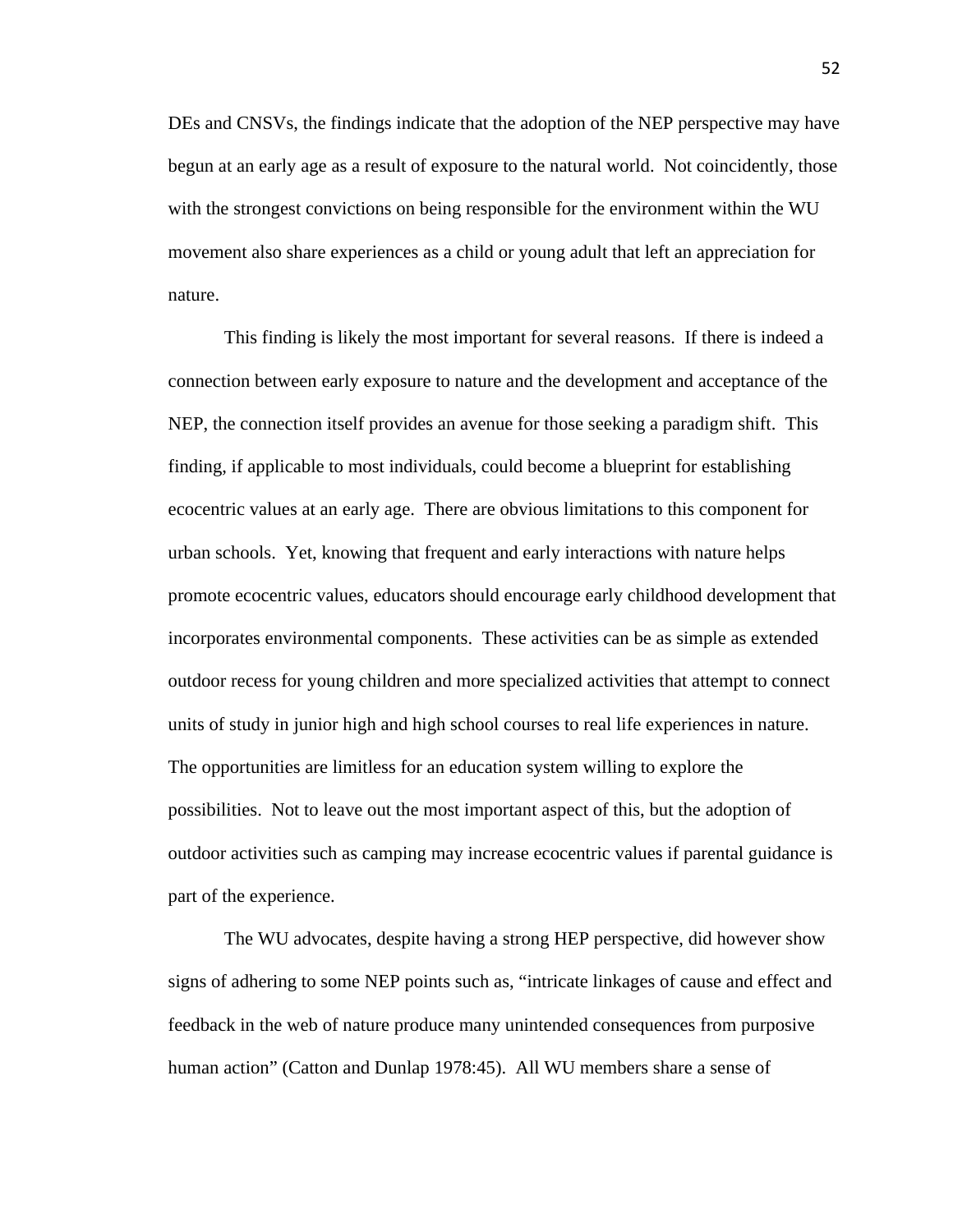responsibility to nature that coincides with their belief that humans are unique in that they can control outcomes in nature, thus warranting responsible actions upon it. This presents a blending of the paradigms that has not previously been discussed in the literature. Yet, when asked how they contribute to being sustainable, most respond with minimal examples of how they live sustainably.

The overarching motivation for these individuals is the cost to them of being sustainable in their residence or business. These responses from WU members challenge the popular notion that they view nature as a limitless natural resource commodity with exchange value. Viewing nature as nothing more than a limitless commodity is what individuals with HEP perspectives would adhere to according to the HEP/NEP scale (Catton and Dunlap 1978; Dunlap and Catton 1994; Dunlap et al. 2000). All of the members of the WU organizations however displayed a sense of use value that showed respect for finite resources. This seems to be inconsistent with the scale to this point and may indicate that the HEP/NEP scale could now exist as a sliding scale or continuum rather than as a dichotomy.

DEs and CNSVs described adherence to their philosophical and ideological stances. They gave many examples of living a harmonious life and while environmental impact plays a role in their purchases, they do not consider themselves green consumerists. Rather, they enjoy simpler solutions that gave way to a more sustainable livelihood. Interestingly, they share their livelihoods with others by not doing so in obscurity, and promoting it through outgoing personal interactions discussions, blogs, underground newspapers, with their children, neighbors and community. One can garner from this that these individuals value a sense of connectivity in how they approach being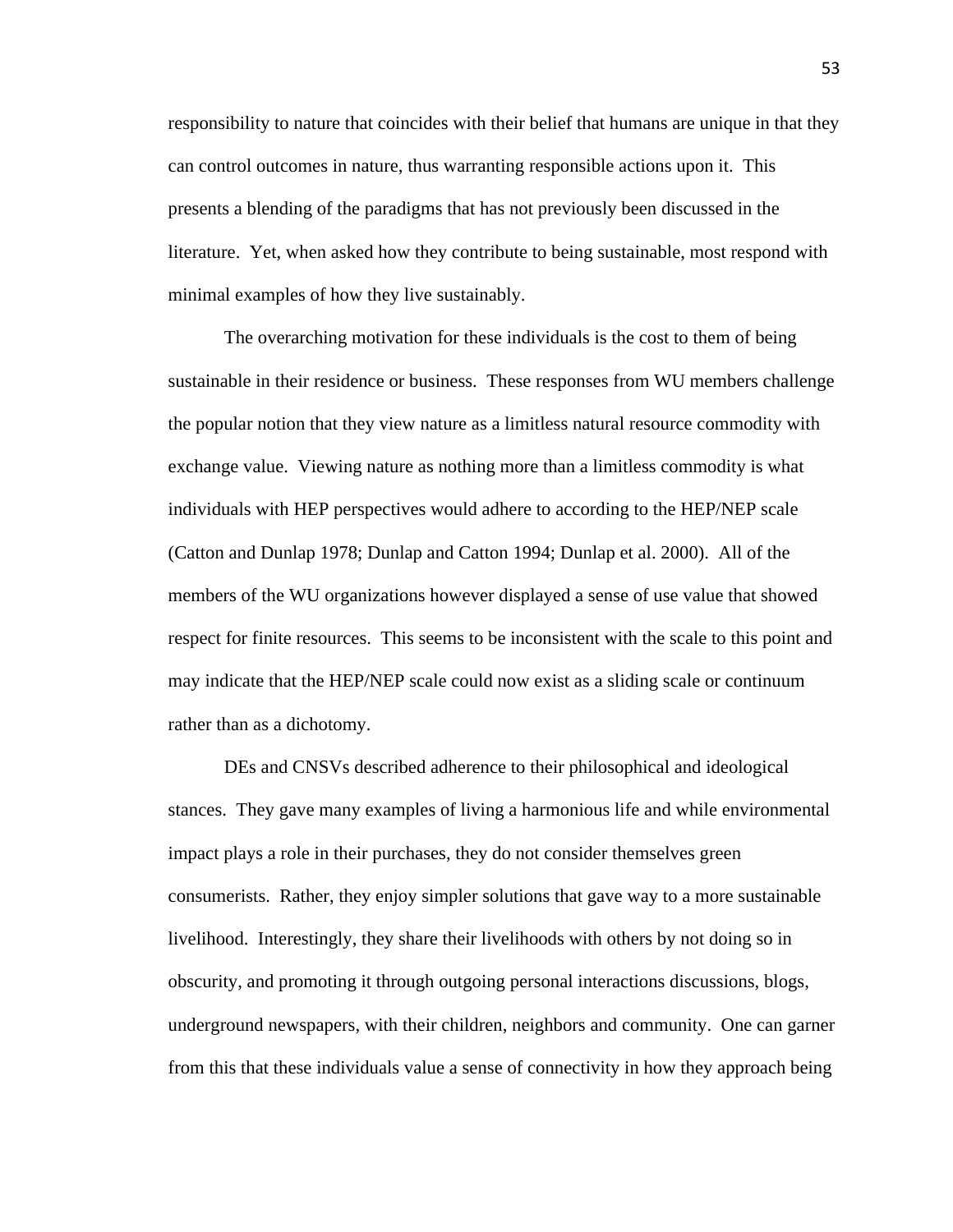a CNSV or DE. This is consistent with Saunder's (2008) idea of a strong sense of identity being formed by individuals engaging with each other to create a more tightly knit community that perhaps are not as large or well funded like larger organizations but due to their interactions and close associations create a solidarity that is not easily broken.

The largest divide amongst participants in this research is on the topic of Global Climate Change. All WU members, with the exception of Dallas (WU), feel that either GCC needs to be investigated more or that it is simply not occurring. WU members indicate that the science has yet to be resolved on the matter or that the science is intentionally distorted to serve the interests of research scientists. According to McCright and Dunlap (2003; 2010) this would indicate that the misrepresentation and manipulation of impact research has been successful in coercing these individuals into accepting the viewpoint that there exists a debate in climate science. Coupled with the disbelief about GCC, WU members are nearly unanimously concerned about unnecessary, inefficient or ineffective governmental regulation. This feeling among WU members, however, appears to be misplaced as McCright and Dunlap's findings indicate that:

A key reason is that pursuit of environmental protection often involves governmental action that is seen as threatening economic libertarianism, a core element of conservatism. Yet, most environmental protection up to present – such as regulations designed to control air or water pollution – was accomplished without posing a major threat to industrial capitalism, despite protests from the corporate sector. (2003:353)

This extends to other topics discussed with reference to questions that seek to evaluate the perceptions of environmental phenomenon such as GCC and issues of ecological limits as are included in the NEP measures provided by Dunlap and Van Liere (1978); Catton and Dunlap (1978); and Dunlap, Van Liere, Mertig and Jones (2001).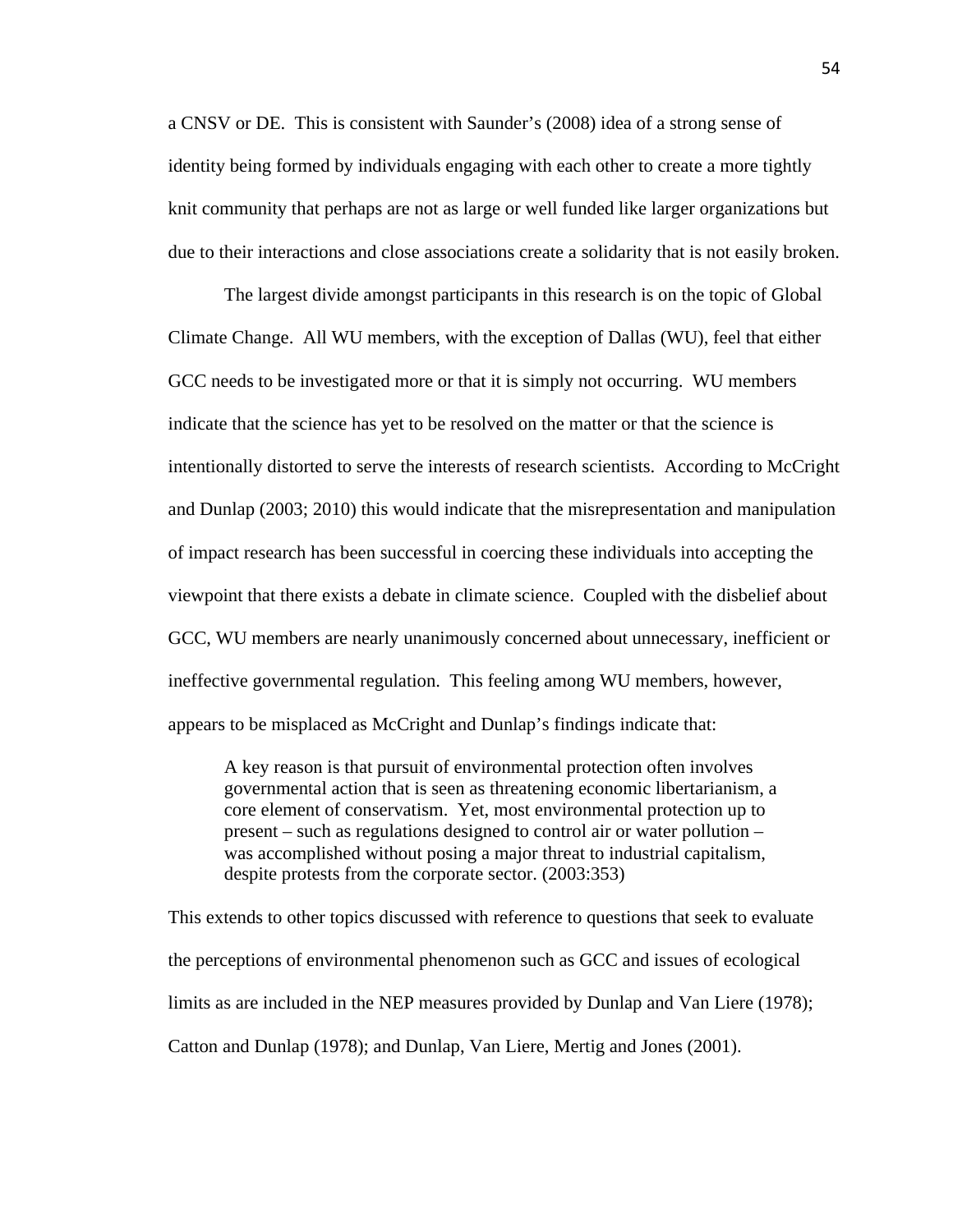When discussing issues of shifting how society produces energy or sustainable trajectories, WU members while agreeable to some extent, still maintain the strong mistrust for government intervention. The availability of natural resources is also not a particular concern to WU members as most insist that the trajectory is merely unsustainable as a result of government interference. This lack of concern for rapidly diminishing natural resources firmly entrenches these individuals with respect to that question closer to the HEP perspective. Ecological problems are also cast aside as merely problems of technological limitations that can be overcome in the future.

When gauging the responses of CNSVs and DEs, the largest contrast was in response to ecological limits. Both groups acknowledge the limitations are staggering and quite serious at this point. CNSVs are much more willing to accept behavioral changes along with innovative ways to reach out and bridge the transition from fossil fuels to a cleaner energy source. While this difference does not exclude them from being adherents to the NEP, they do have a more facilitating perspective in getting others to accept this change. This compromise would automatically discount many of the limits that DEs hold as most important to living harmoniously with nature. DEs seek out simpler solutions that eliminate the need to expand the already large impact made on society by the current infrastructure.

Simplicity is a theme for both DEs and CNSVs personally; however, how each view the rest of society differs in how they suggest we curtail our current unsustainable behaviors. The strand that brings both groups back to agreement is the rejection of corporate and market manufactured solutions. Both groups see through the thin veil of

55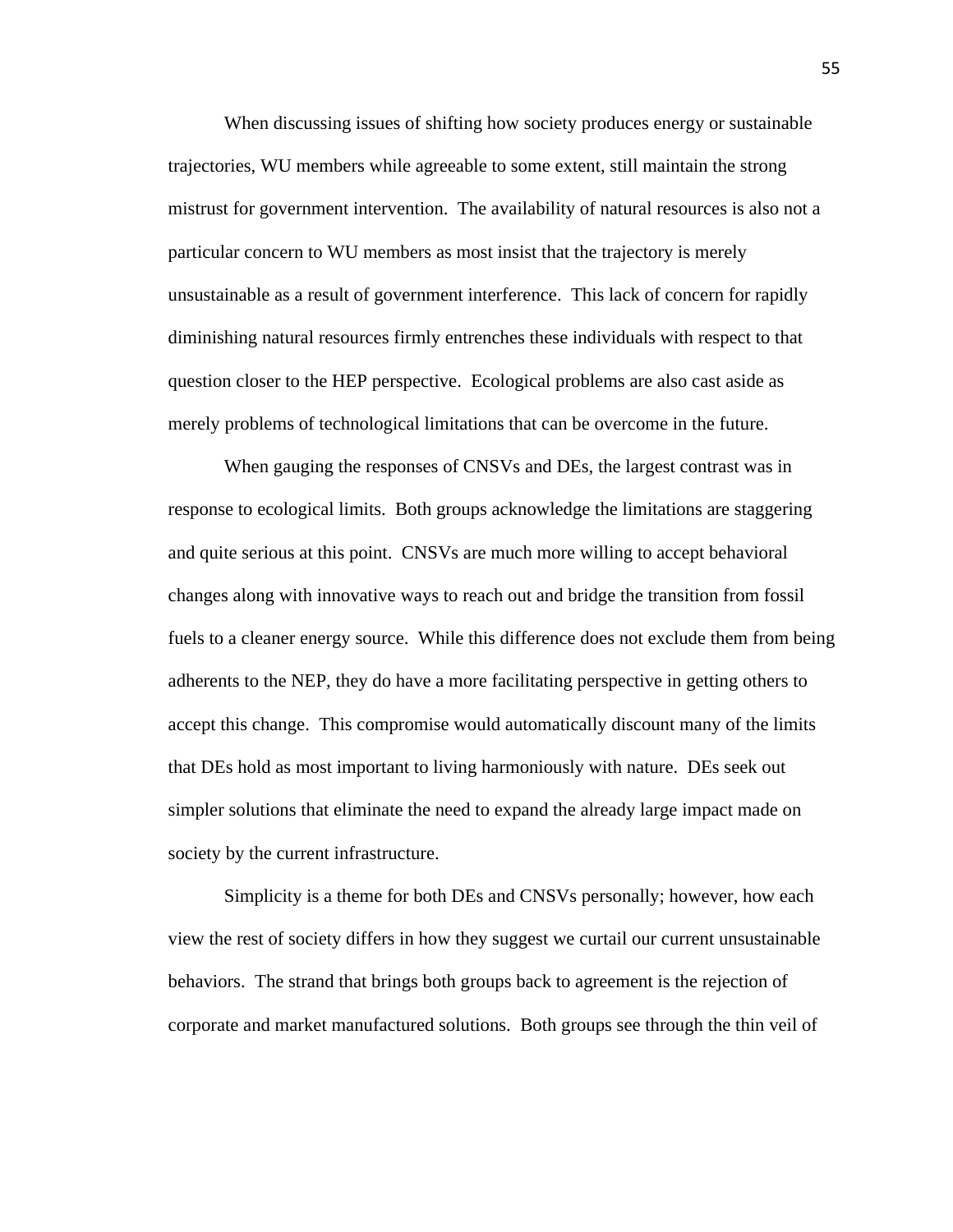green consumerism and do not buy into the notion that consumerism is in any way, shape or form a sustainable solution.

Finally, the issue of optimism is profound because it is present in all three groups. How they viewed the future was not necessarily the same, and some appear to hold on to a positive outlook as it strengthens their efforts from an intrinsic sense. Considering the sobering topics covered in this research and some of the responses that seem rather pessimistic, when asked to prognosticate about the future, most begin with the positive views of humanity. Despite rejecting green consumerism and green marketing, DEs and CNSVs view this as a positive sign that people are needed to be sold on the idea that what they are buying will be gentle to the environment. In addition to that, there is a belief that in the years to come people will be forced to rely on each other and in doing so they will learn to live with each other in a communal manner that promotes cooperation rather than individualism. This is not necessarily true of WU members who hold to the technological answer and more of a nationalistic view of the future that sees the United States free of foreign dependency for natural resources.

While not a theme, it should be noted that two CNSVs shared with the interviewer a sense of depression and loneliness in maintaining their lifestyle while watching others live so wastefully. Lilly (CNSV) and Mary (CNSV) both feel disheartened at seeing so many people continue to disregard the environment and not share the level of awareness they have for nature. Mary (CNSV) claims that many days she requires her husband to cheer her up and continue the advocacy for sustainable practices. This is certainly a theme that if this research is to be expanded should be evaluated more closely.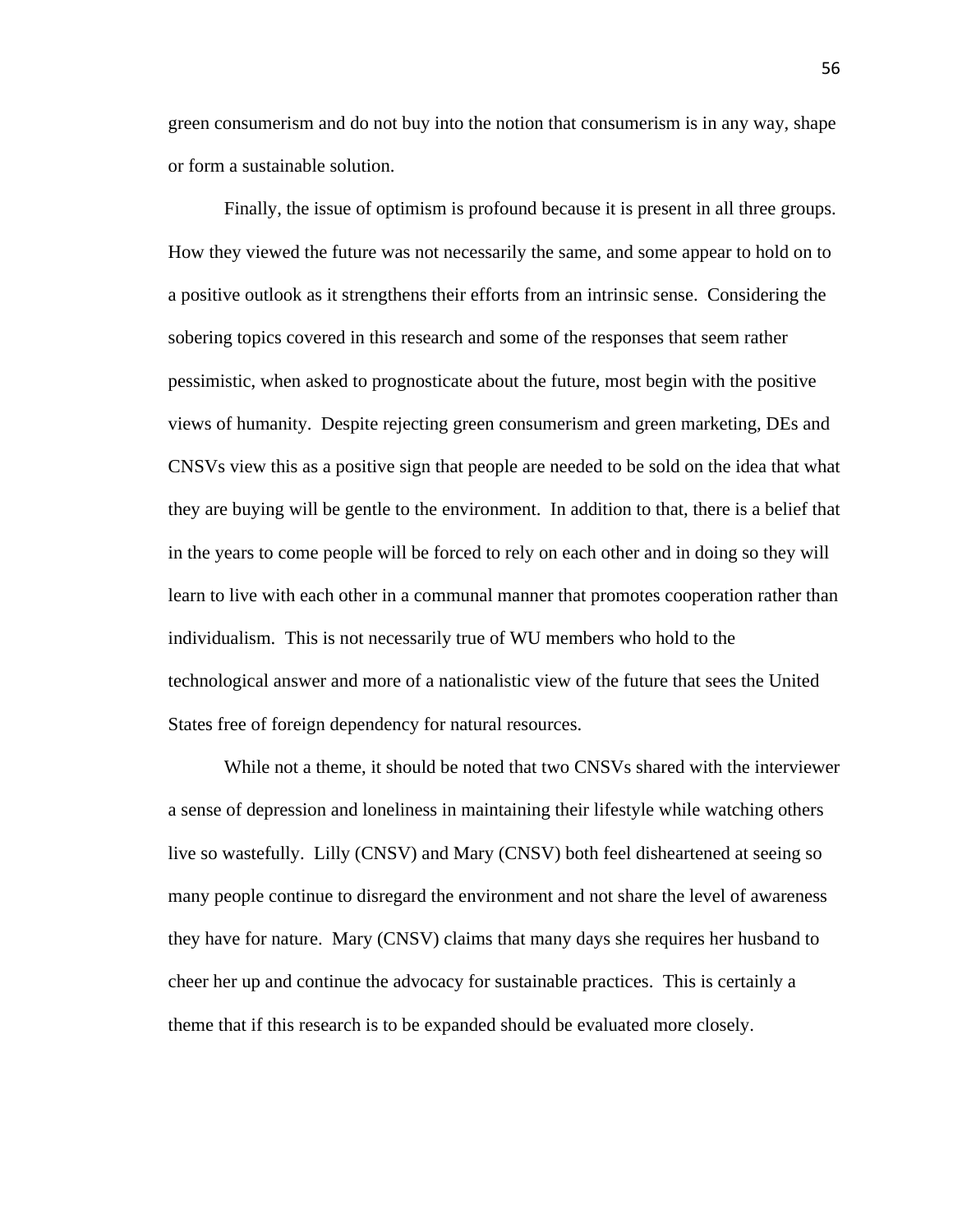A limitation to this research is the small non-random sample, and while themes are found in this research, they cannot be generalized or quantified as representative of other CNSVs, DEs and WU members. However, determining from this research that there is little difference in perspective between CNSVs and DEs serves as a precursor to further exploration of paradigm shifting amongst ecologically minded individuals.

Further limitations include the small comparison groups that include five members from each group. This research should be conducted on a larger scale that not only seeks out participation nationwide, but as well as different organizations within these three large movements and those outside of these (i.e. eco-feminist). As mentioned above, managing depression and other negative effects on these individuals should be explored more succinctly in order to determine whether the participants in this group is reflective of the general psychological well-being present in the environmental movement. Additionally, the existence of ecologism within the CNSVs perhaps necessitates a closer look at members of these organizations for personal beliefs aside from the aims of their organizations.

While the NEP was found present in both CNSVs and DEs, this should necessitate a quantitative evaluation of a larger sample in order to establish that both groups are working from a perspective that can be deemed as ecocentric. In addition, the influence of conservative think tanks should be added to the questioning when evaluating WU groups due to their congruence on matters of the environment. It is likely that WU groups are utilizing information disseminated by these think tanks. Many of the responses given by the WU participants were examples of conservative think tank policies of delegitimizing scientific findings. According to McCright and Dunlap,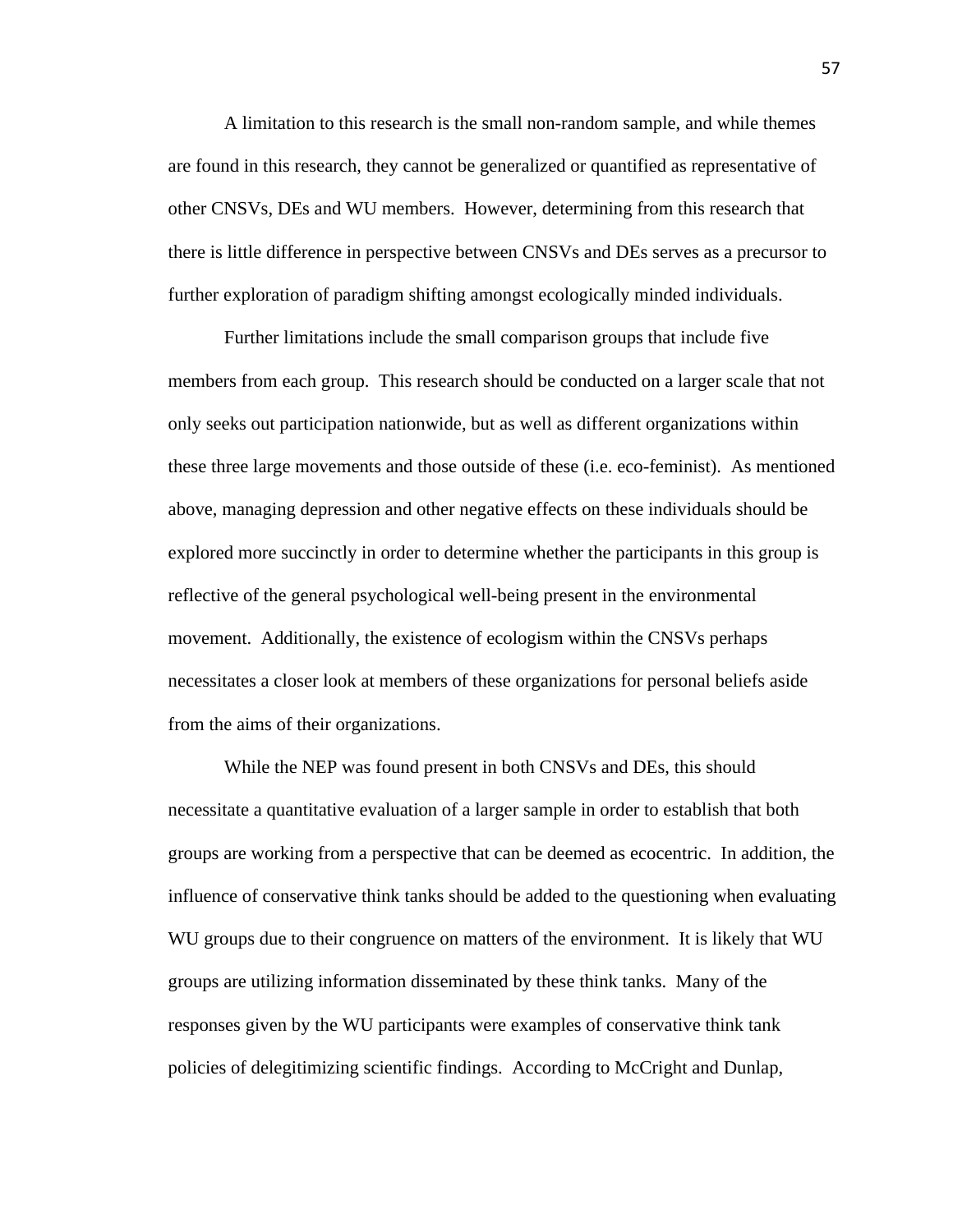conservative think tanks employed a tactic of, "symbolically indicting governmentfunded climate scientists on charges of unethical, immoral, and illegal behavior" (2003:357). The behavior in question was intentional manipulation of data in order to secure government grants (McCright and Dunlap 2003). The WU members utilized this exact talking point when asked to address the issue of climate change. It is also a possibility that conservative think tanks have not directly influenced these individuals; however, it has become a common practice for think tanks to host events and conferences regarding issues about the climate. As a result of this, the attendance of dignitaries, politicians and the mainstream media has lent credibility to the dissenting opinions (McCright and Dunlap 2003).

Participants in this research are predominantly from Texas and this geographic limitation may affect the results. The fact that most members represented are from this state may have significant effect on the findings as social dynamics likely differ in other states that may have significantly more positive or negative views of environmentalism and wise use activism.

The aim of this research is to establish whether there is a presence of the NEP perspective within members of the modern environmental movement, however small, is a beginning to a larger exploration of those who advocate for sustainability and the environment. Like the DEs and CNSVs within this research, establishing dialogue is important, what is being said and in the manner that it is conveyed is also important. If NEP is being promoted either through personal behaviors and attitudes by the environmental movement, or actively by the aims of their organizations, perhaps the reason for optimism amongst the members interviewed here is well founded.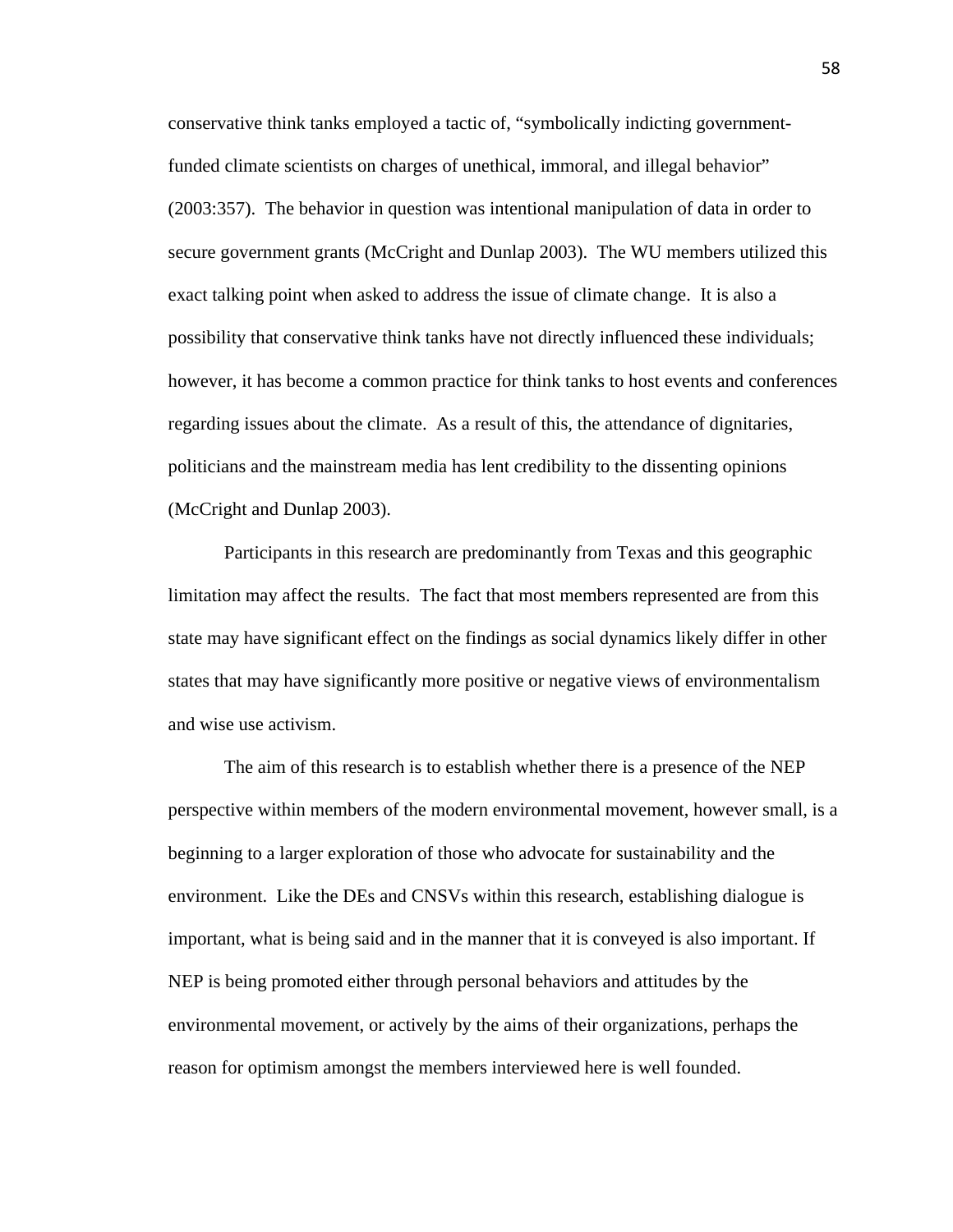#### **REFERENCES**

- Bevington, Douglas. 2009. *The Rebirth of Environmentalism: Grassroots Activism from the Spotted Owl to the Polar Bear.* Washington, DC: Island Press.
- Brulle, Robert J. 2000. *Agency Democracy and Nature: U.S. Environmental Movements From the Perspective of Critical Theory.* Cambridge, MA: MIT Press.
- Caitan, Eric. 2004. "Private Property Rights, Moral Extensionism, and the Wise Use Movement: A Rawlsian Analysis." *Environmental Values* 13:329-347.
- Carson, Rachel.1962. *Silent Spring*. Boston, MA: Houghton Mifflin.
- Casey, Paul J. and Kylie Scott. 2006. "Environmental Concern and Behavior in an Austrialian Sample within an Ecocentric-Anthropocentric Framework." *Australian Journal of Psychology* 58(2):57-67.
- Catton, William R. and Riley E. Dunlap. 1978. "Environmental Sociology: A New Paradigm." *The American Sociologist* 13(1):41-49.
- Catton, William R. 1994. "Foundations of Human Ecology." *Sociological Perspectives* 37(1):75-95.
- Cramer, Phillip E. 1998. *Deep Environmental Politics.* Westport, CT: Praeger Publishers.
- Davis, Charles. 2008. "The Politics of Regulatory Change: National Forest Management Planning Under Presidents Bill Clinton and George W. Bush." *The Review of Policy Research* 25(1):37-51.
- Devall, Bill. 1992. "Deep Ecology and Radical Environmentalism." Pp. 51-76 in *American Environmentalism*, edited by Riley E. Dunlap and Angela G. Mertig. New York, NY: Taylor and Francis.
- Dunlap, Riley E. and Kent D. Van Liere. 1978. "The New Environmental Paradigm: A Proposed Measuring Instrument and Preliminary Results." *Journal of Environmental Education* 9:10-19.
- Dunlap, Riley E. and Angela G.Mertig. 1992. "The Evolution of the U.S. Environmental Movement from 1970s to 1990: An Overview." Pp. 1-10 in *American Environmentalism,* edited by Riley E. Dunlap and Angela G. Mertig. New York, NY: Taylor and Francis.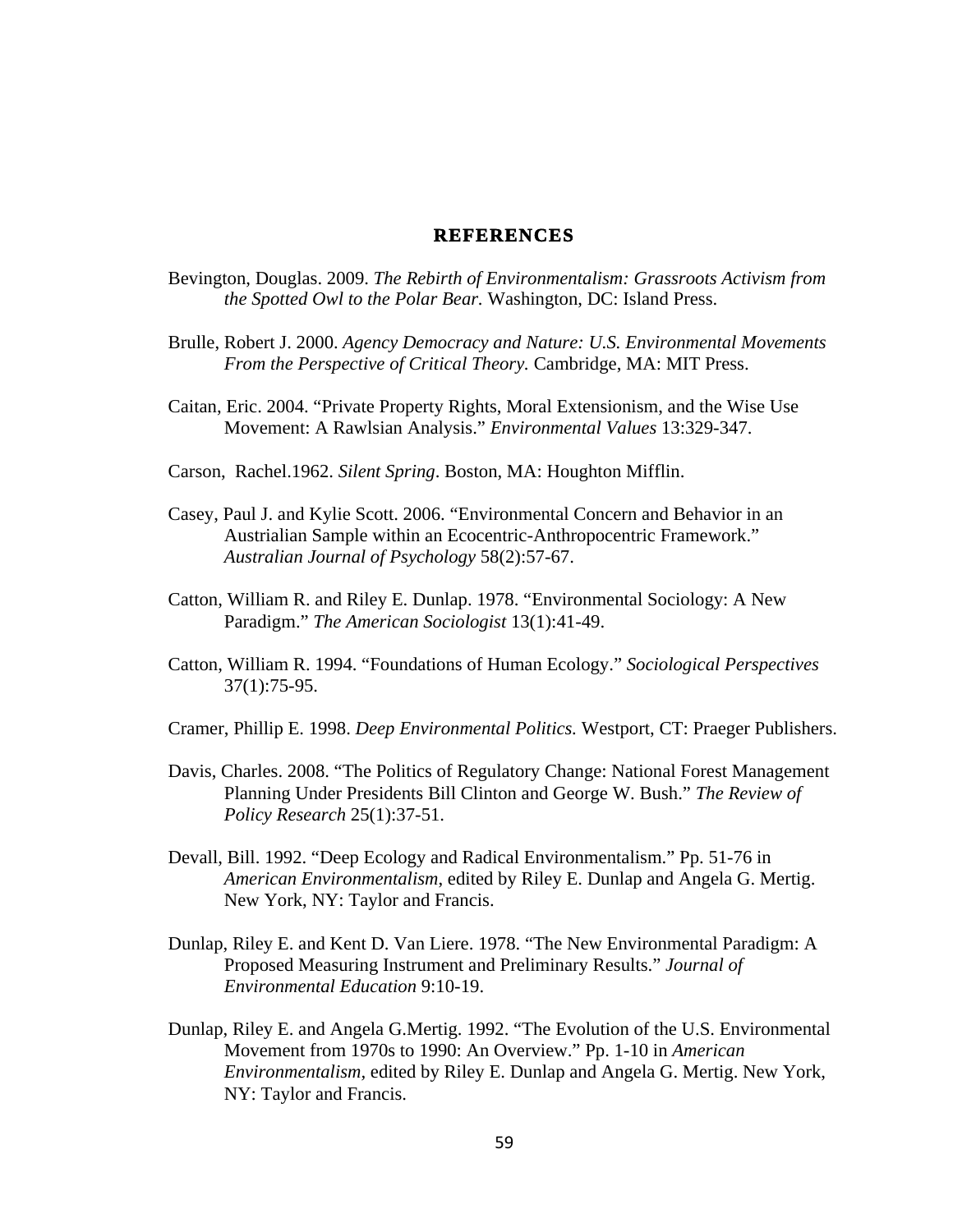- Dunlap, Riley E. and William R. Catton. 1994. "Struggling with Human Exemptionalism: The Rise, Decline and Revitalization of Environmental Sociology." *The American Sociologist* 25(1):5-30.
- Dunlap, Riley E., Kent D. Van Liere, Angela G. Mertig and Robert Emmit Jones. 2001. "Measuring Endorsement of the New Ecological Paradigm: A Revised NEP Scale." *Journal of Social Issues* 50(3):425-442.
- Dunlap, Riley E. and Brent K. Marshall. 2007. "Environmental Sociology." Pp. 329-340 in *21st Century Sociology: A Reference Handbook Vol. 2,* edited by Clifton D. Bryant and Dennis L. Peck. Thousand Oaks, CA: Sage.
- Esterberg, Kristin G. 2002. *Qualitative Methods in Social Research*. Boston, MA: McGraw Hill.
- Freese, Lee, 1997. *Environmental Connections (Part B).* Greenwich, CT: Jai Press Inc.
- Harper, Charles L. 2008. *Environment and Society: Human Perspectives on Environmental Issues*. Upper Saddle River, NJ: Pearson Prentice Hall.
- Lee, Martha F. 1995. *Earth First! Environmental Acocalypse*. Syracuse, NY: Syracuse University Press.
- Kempton, Willet M., James S. Boster and Jennifer A. Hartley. 1995. *Environmental Values in American Culture.* Cambridge, MA: MIT Press.
- Leopold, Aldo. 1949. *A Sand County Almanac.* New York, NY: Oxford University Press.
- Manes, Christopher. 1990. Green Rage: *Radical Environmentalism and the Unmaking of Civilization*. Boston, MA: Little and Brown.
- McCarthy, James. 2002. "First World Political Ecology: Lessons from the Wise Use Movement." *Environment and Planning* 34:1281-1302.
- McCright, Aaron M. and Riley Dunlap. 2003. "Defeating Kyoto: The Conservative Movement's Impact on U.S. Climate Change Policy." *Social Problems*  50(3):348-373.
- McCright, Aaron M. and Riley E. Dunlap. 2010. "Anti-reflexivity: The American Conservative Movement's Success in Undermining Climate Science and Policy." *Theory, Culture and Society* 27(2):100-133.
- Merchant, Carolyn. 1992. *Radical Ecology: The Search for a Livable World*. New York, NY: Routledge.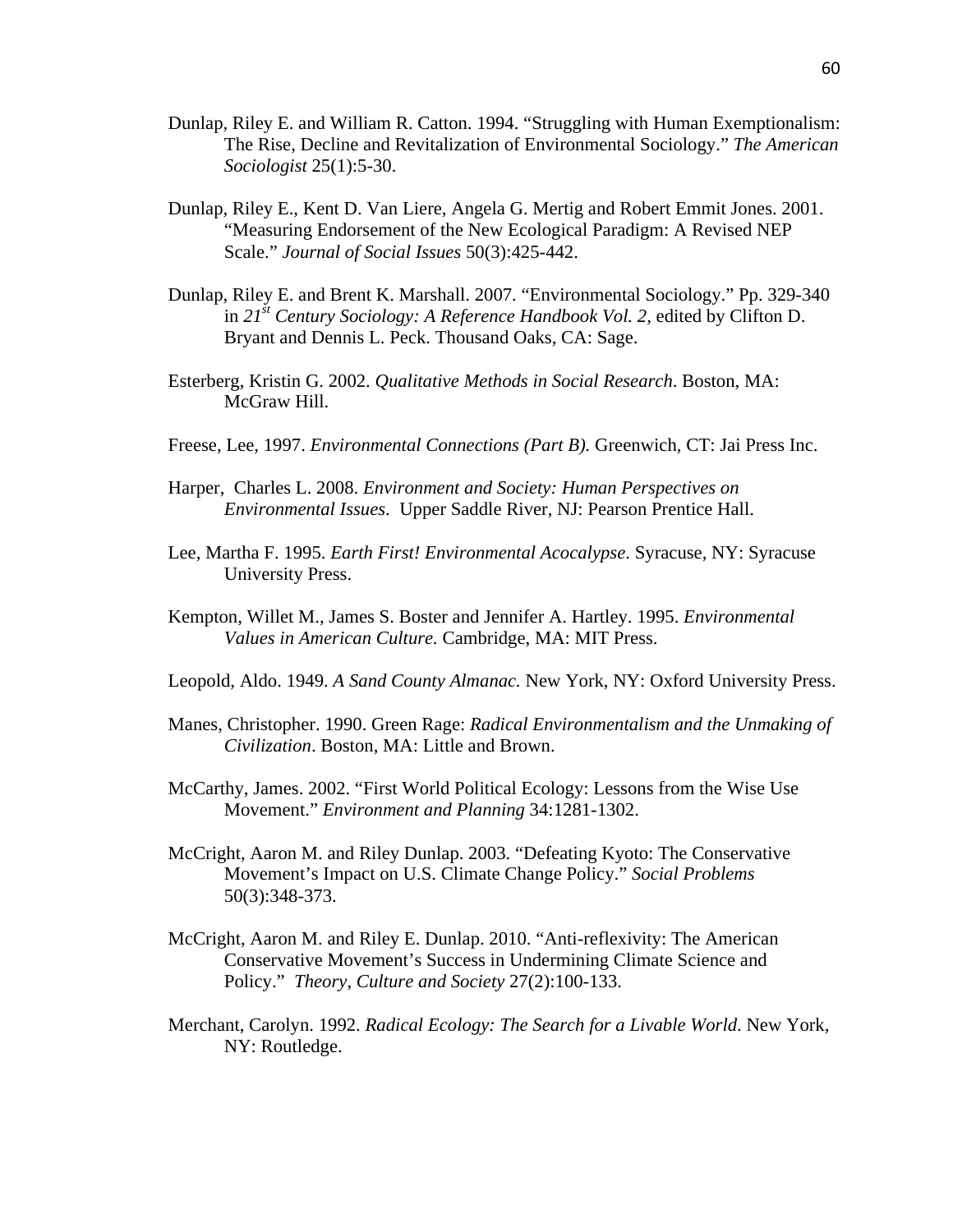- Mertig, Angela, Riley E. Dunlap and Denton E. Morrison. 2002. "The Environmental Movement in the United States." Pp. 448-481 in *Handbook of Environmental Sociology*, edited by Riley E. Dunlap and William Michelson. Westport, CT: Greenwood Press.
- Mitchell, Robert C. 1978. *Since Silent Spring: The Institutionalization of Counter Expertise by The United States Environmental Law Groups.* Washington, DC: Resources for the Future, Inc.
- Mitchell, Robert C., Riley E. Dunlap and Angela G. Mertig. 1992. "Twenty Years of Environmental Mobilization: Trends Among National Environmental Organizations." Pp. 11-26 in *American Environmentalism,* edited by Riley E. Dunlap and Angela G. Mertig*.* New York, NY: Taylor and Francis.
- Park, Robert E. and Ernest W. Burgess (1921). *Introduction to the Science of Sociology.* Chicago, IL: University of Chicago Press.
- Pepper, David. 1996. *Modern Environmentalism.* New York: Routledge.
- Sanchez, Samantha. 1996. "How the West Was Won; Astroturf Lobbying and the Wise Use Movement." *The American Prospect* 25:37-42.
- Saunders, Clare. 2008. "Double-Edged Swords? Collective Identity and Solidarity in the Environment Movement." *The British Journal of Sociology* 59(2):227-253.
- Scarce, Rik. 1990. *Eco-Warriors: Understanding the Radical Environmental Movement*. Chicago, IL: Noble Press.
- Schnaiberg, Alan. 1980. *The Environment.* New York: Oxford University Press.
- Tokar, Brian. 2008. "On Bookchin's Social Ecology and Its Contributions to Social Movements." *Capitalism, Nature, Socialism* 19(1):51-66.
- Zimmerman, Michael E. 1994. *Contesting Earth's Future: Radical Ecology and Postmodernity.* Berkeley, CA: University of California Press.